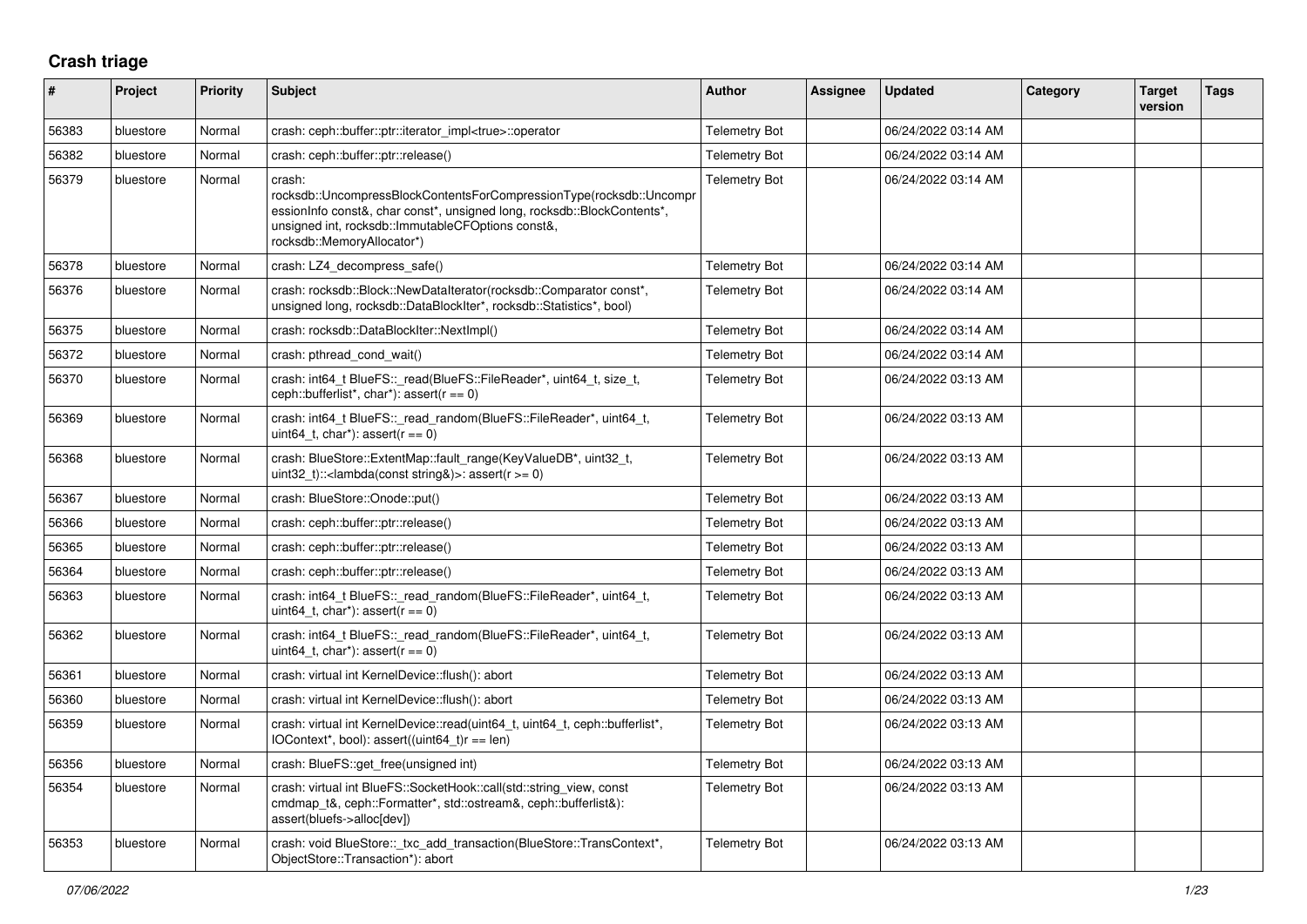| $\vert$ # | Project   | <b>Priority</b> | <b>Subject</b>                                                                                                                                                                                                                                                                                                     | Author               | <b>Assignee</b> | <b>Updated</b>      | Category | <b>Target</b><br>version | <b>Tags</b> |
|-----------|-----------|-----------------|--------------------------------------------------------------------------------------------------------------------------------------------------------------------------------------------------------------------------------------------------------------------------------------------------------------------|----------------------|-----------------|---------------------|----------|--------------------------|-------------|
| 56346     | bluestore | Normal          | crash: BlueStore::_txc_create(BlueStore::Collection*,<br>BlueStore::OpSequencer*, std::list <context*, std::allocator<context*=""> &gt;*,<br/>boost::intrusive_ptr<trackedop>)</trackedop></context*,>                                                                                                             | <b>Telemetry Bot</b> |                 | 06/24/2022 03:12 AM |          |                          |             |
| 56335     | bluestore | Normal          | crash: tcmalloc::DLL_Remove(tcmalloc::Span*)                                                                                                                                                                                                                                                                       | <b>Telemetry Bot</b> |                 | 06/24/2022 03:12 AM |          |                          |             |
| 56334     | bluestore | Normal          | crash: boost::dynamic_bitset <unsigned long="" long,="" std::allocator<unsigned=""><br/>&gt;::resize(unsigned long, bool)</unsigned>                                                                                                                                                                               | <b>Telemetry Bot</b> |                 | 06/24/2022 03:12 AM |          |                          |             |
| 56328     | bluestore | Normal          | crash: pthread cond wait()                                                                                                                                                                                                                                                                                         | <b>Telemetry Bot</b> |                 | 06/24/2022 03:12 AM |          |                          |             |
| 56327     | bluestore | Normal          | crash: void BlueStore::_txc_add_transaction(BlueStore::TransContext*,<br>ObjectStore::Transaction*): abort                                                                                                                                                                                                         | <b>Telemetry Bot</b> |                 | 06/24/2022 03:12 AM |          |                          |             |
| 56315     | bluestore | Normal          | crash: bool rocksdb::InlineSkipList <rocksdb::memtablerep::keycomparator<br>const&amp;&gt;::lnsert<false>(char const*,<br/>rocksdb::InlineSkipList<rocksdb::memtablerep::keycomparator<br>const&amp;&gt;::Splice*, bool)</rocksdb::memtablerep::keycomparator<br></false></rocksdb::memtablerep::keycomparator<br> | <b>Telemetry Bot</b> |                 | 06/24/2022 03:11 AM |          |                          |             |
| 56314     | bluestore | Normal          | crash: void BlueStore::_kv_sync_thread(): assert(r == 0)                                                                                                                                                                                                                                                           | <b>Telemetry Bot</b> |                 | 06/24/2022 03:11 AM |          |                          |             |
| 56311     | bluestore | Normal          | crash: virtual int KernelDevice::read(uint64_t, uint64_t, ceph::bufferlist*,<br>$IOContext*, bool): assert((uint64_t)r == len)$                                                                                                                                                                                    | <b>Telemetry Bot</b> |                 | 06/24/2022 03:11 AM |          |                          |             |
| 56310     | bluestore | Normal          | crash: pread64()                                                                                                                                                                                                                                                                                                   | <b>Telemetry Bot</b> |                 | 06/24/2022 03:11 AM |          |                          |             |
| 56309     | bluestore | Normal          | crash: pread64()                                                                                                                                                                                                                                                                                                   | <b>Telemetry Bot</b> |                 | 06/24/2022 03:11 AM |          |                          |             |
| 56308     | bluestore | Normal          | crash: int64_t BlueFS::_read(BlueFS::FileReader*, uint64_t, size_t,<br>ceph::bufferlist*, char*): assert( $r == 0$ )                                                                                                                                                                                               | <b>Telemetry Bot</b> |                 | 06/24/2022 03:11 AM |          |                          |             |
| 56302     | bluestore | Normal          | crash: HybridAllocator::init_rm_free(uint64_t, uint64_t):: <lambda(uint64_t,<br>uint64 t, bool)&gt;: assert(false)</lambda(uint64_t,<br>                                                                                                                                                                           | <b>Telemetry Bot</b> |                 | 06/24/2022 03:11 AM |          |                          |             |
| 56295     | bluestore | Normal          | crash: void BlueStore:: close_db_leave_bluefs(): assert(db)                                                                                                                                                                                                                                                        | <b>Telemetry Bot</b> |                 | 06/24/2022 03:10 AM |          |                          |             |
| 56294     | bluestore | Normal          | crash: void BlueStore::_do_write_small(BlueStore::TransContext*,<br>BlueStore::CollectionRef&, BlueStore::OnodeRef, uint64_t, uint64_t,<br>ceph::buffer::v15_2_0::list::iterator&, BlueStore::WriteContext*): assert(r >= 0<br>$88 r \leq (int) tail\_read$                                                        | <b>Telemetry Bot</b> |                 | 06/24/2022 03:10 AM |          |                          |             |
| 56293     | bluestore | Normal          | crash: void BlueStore::_do_write_small(BlueStore::TransContext*,<br>BlueStore::CollectionRef&, BlueStore::OnodeRef, uint64_t, uint64_t,<br>ceph::buffer::v15_2_0::list::iterator&, BlueStore::WriteContext*): assert(r >= 0<br>$& 8$ r <= (int)tail_read)                                                          | <b>Telemetry Bot</b> |                 | 06/24/2022 03:10 AM |          |                          |             |
| 56286     | bluestore | Normal          | crash: virtual int KernelDevice::read(uint64_t, uint64_t, ceph::bufferlist*,<br>IOContext*, bool): assert((uint64_t)r == len)                                                                                                                                                                                      | <b>Telemetry Bot</b> |                 | 06/24/2022 03:10 AM |          |                          |             |
| 56284     | bluestore | Normal          | crash: virtual int RocksDBStore::get(const string&, const string&,<br>ceph::bufferlist*): abort                                                                                                                                                                                                                    | <b>Telemetry Bot</b> |                 | 06/24/2022 03:10 AM |          |                          |             |
| 56283     | bluestore | Normal          | crash: pread64()                                                                                                                                                                                                                                                                                                   | <b>Telemetry Bot</b> |                 | 06/24/2022 03:10 AM |          |                          |             |
| 56280     | bluestore | Normal          | crash: int BlueStore::expand_devices(std::ostream&): assert( $r == 0$ )                                                                                                                                                                                                                                            | <b>Telemetry Bot</b> |                 | 06/24/2022 03:10 AM |          |                          |             |
| 56273     | bluestore | Normal          | crash: int BlueFS:: replay(bool, bool): assert(next seq > log seq)                                                                                                                                                                                                                                                 | <b>Telemetry Bot</b> |                 | 06/24/2022 03:09 AM |          |                          |             |
| 56272     | bluestore | Normal          | crash: int BlueFS::_replay(bool, bool): assert(delta.offset == fnode.allocated)                                                                                                                                                                                                                                    | <b>Telemetry Bot</b> |                 | 06/24/2022 03:09 AM |          |                          |             |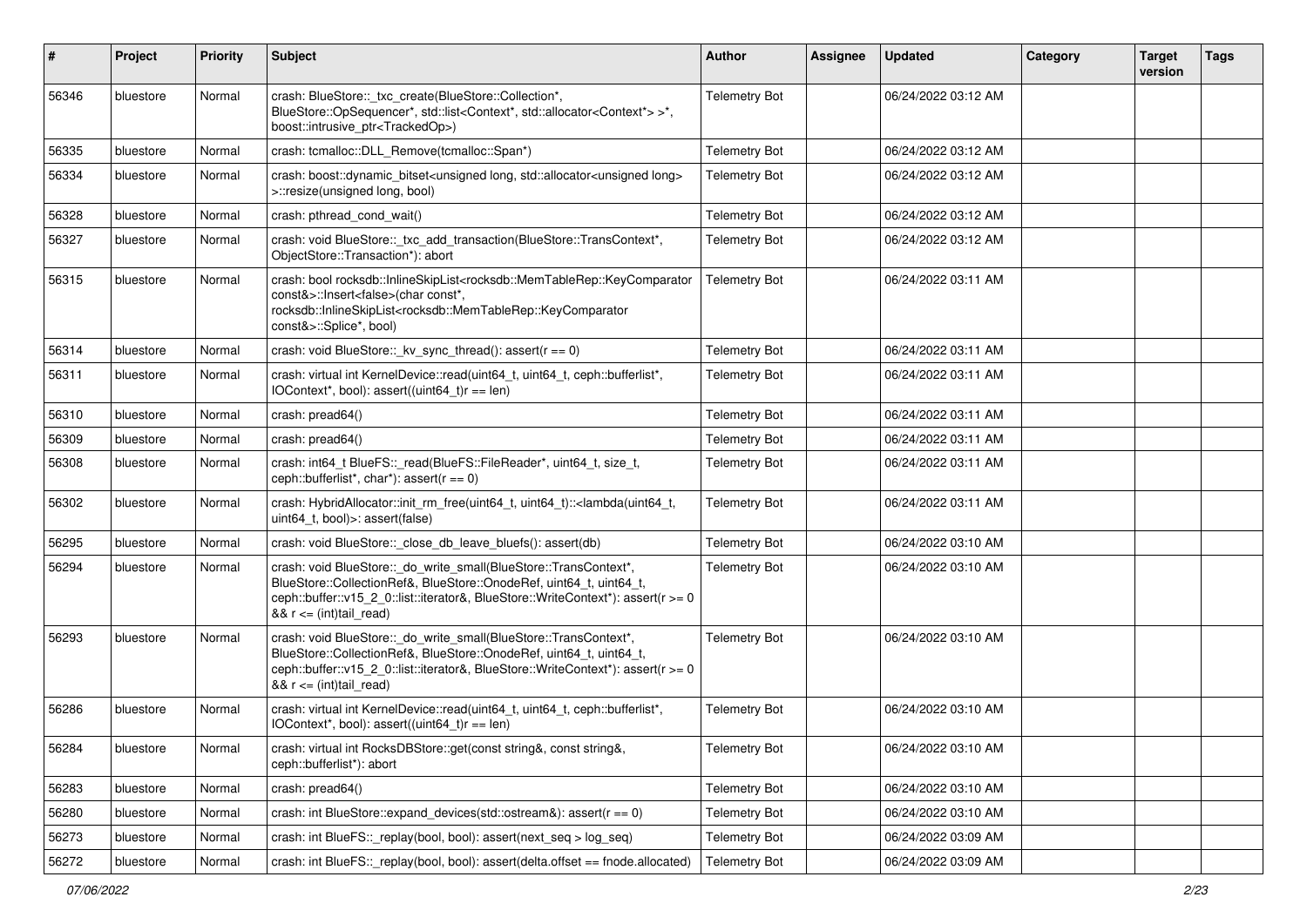| $\sharp$ | Project   | <b>Priority</b> | Subject                                                                                                                                                                                                           | Author               | <b>Assignee</b> | <b>Updated</b>      | Category | <b>Target</b><br>version | <b>Tags</b> |
|----------|-----------|-----------------|-------------------------------------------------------------------------------------------------------------------------------------------------------------------------------------------------------------------|----------------------|-----------------|---------------------|----------|--------------------------|-------------|
| 56264    | bluestore | Normal          | crash: virtual int KernelDevice::read(uint64_t, uint64_t, ceph::bufferlist*,<br>IOContext*, bool): assert((uint64_t)r == len)                                                                                     | <b>Telemetry Bot</b> |                 | 06/24/2022 03:09 AM |          |                          |             |
| 56262    | bluestore | Normal          | crash: BlueStore::_txc_create(BlueStore::Collection*,<br>BlueStore::OpSequencer*, std::list <context*, std::allocator<context*=""> &gt;*,<br/>boost::intrusive_ptr<trackedop>)</trackedop></context*,>            | <b>Telemetry Bot</b> |                 | 06/24/2022 03:09 AM |          |                          |             |
| 56260    | bluestore | Normal          | crash: int64_t BlueFS::_read_random(BlueFS::FileReader*, uint64_t,<br>uint64_t, char*): assert( $r == 0$ )                                                                                                        | <b>Telemetry Bot</b> |                 | 06/24/2022 03:09 AM |          |                          |             |
| 56237    | bluestore | Normal          | crash: int64_t BlueFS::_read(BlueFS::FileReader*, uint64_t, size_t,<br>ceph::bufferlist*, char*): assert( $r == 0$ )                                                                                              | <b>Telemetry Bot</b> |                 | 06/24/2022 03:08 AM |          |                          |             |
| 56235    | bluestore | Normal          | crash: bool SimpleBitmap::set(uint64 t, uint64 t): assert(offset + length <<br>m_num_bits)                                                                                                                        | <b>Telemetry Bot</b> |                 | 06/24/2022 03:08 AM |          |                          |             |
| 56229    | bluestore | Normal          | crash: virtual int RocksDBStore::get(const string&, const char*, size_t,<br>ceph::bufferlist*): abort                                                                                                             | <b>Telemetry Bot</b> |                 | 06/24/2022 03:07 AM |          |                          |             |
| 56226    | bluestore | Normal          | crash: bool SimpleBitmap::set(uint64_t, uint64_t): assert(offset + length <<br>m num bits)                                                                                                                        | <b>Telemetry Bot</b> |                 | 06/24/2022 03:07 AM |          |                          |             |
| 56212    | bluestore | Normal          | crash: HybridAllocator::init_rm_free(uint64_t, uint64_t):: <lambda(uint64_t,<br>uint64 t, bool)&gt;: assert(false)</lambda(uint64_t,<br>                                                                          | <b>Telemetry Bot</b> |                 | 06/24/2022 03:06 AM |          |                          |             |
| 56211    | bluestore | Normal          | crash: HybridAllocator::init_rm_free(uint64_t, uint64_t):: <lambda(uint64_t,<br>uint64_t, bool)&gt;: assert(false)</lambda(uint64_t,<br>                                                                          | <b>Telemetry Bot</b> |                 | 06/24/2022 03:06 AM |          |                          |             |
| 56210    | bluestore | Normal          | crash: int BlueFS::_replay(bool, bool): assert(r ==<br>q->second->file_map.end())                                                                                                                                 | <b>Telemetry Bot</b> |                 | 06/24/2022 03:06 AM |          |                          |             |
| 56208    | bluestore | Normal          | crash: HybridAllocator::init_rm_free(uint64_t, uint64_t):: <lambda(uint64_t,<br>uint64 t, bool)&gt;: assert(false)</lambda(uint64_t,<br>                                                                          | <b>Telemetry Bot</b> |                 | 06/24/2022 03:06 AM |          |                          |             |
| 56202    | bluestore | Normal          | crash: virtual int RocksDBStore::get(const string&, const char*, size_t,<br>ceph::bufferlist*): abort                                                                                                             | <b>Telemetry Bot</b> |                 | 06/24/2022 03:06 AM |          |                          |             |
| 54707    | bluestore | Normal          | crash: BlueStore::read(boost::intrusive_ptr <objectstore::collectionimpl>&amp;,<br/>ghobject_t const&amp;, unsigned long, unsigned long, ceph::buffer::list&amp;,<br/>unsigned int)</objectstore::collectionimpl> | <b>Telemetry Bot</b> |                 | 06/24/2022 03:06 AM |          |                          |             |
| 52146    | bluestore | Normal          | crash: int BlueStore::_do_gc(BlueStore::TransContext*,<br>BlueStore::CollectionRef&, BlueStore::OnodeRef, const<br>BlueStore::WriteContext&, uint64_t*, uint64_t*): assert(r == (int)length)                      | <b>Telemetry Bot</b> |                 | 06/24/2022 03:06 AM |          |                          |             |
| 56200    | bluestore | Normal          | crash: ceph::buffer::ptr::release()                                                                                                                                                                               | <b>Telemetry Bot</b> |                 | 06/24/2022 03:05 AM |          |                          |             |
| 56199    | bluestore | Normal          | crash: void KernelDevice:: aio thread(): abort                                                                                                                                                                    | <b>Telemetry Bot</b> |                 | 06/24/2022 03:05 AM |          |                          |             |
| 56197    | bluestore | Normal          | crash: pthread_rwlock_rdlock()                                                                                                                                                                                    | <b>Telemetry Bot</b> |                 | 06/24/2022 03:05 AM |          |                          |             |
| 52188    | bluestore | Normal          | crash: virtual int KernelDevice::flush(): abort                                                                                                                                                                   | <b>Telemetry Bot</b> |                 | 06/24/2022 03:05 AM |          |                          |             |
| 54667    | bluestore | Normal          | crash: virtual void KernelDevice::aio_submit(IOContext*): assert(r == 0)                                                                                                                                          | <b>Telemetry Bot</b> |                 | 06/24/2022 03:05 AM |          |                          |             |
| 52202    | bluestore | Normal          | crash: /lib64/libpthread.so.0(                                                                                                                                                                                    | <b>Telemetry Bot</b> |                 | 06/24/2022 03:05 AM |          |                          |             |
| 56193    | bluestore | Normal          | crash: virtual int KernelDevice::flush(): abort                                                                                                                                                                   | <b>Telemetry Bot</b> |                 | 06/24/2022 03:05 AM |          |                          |             |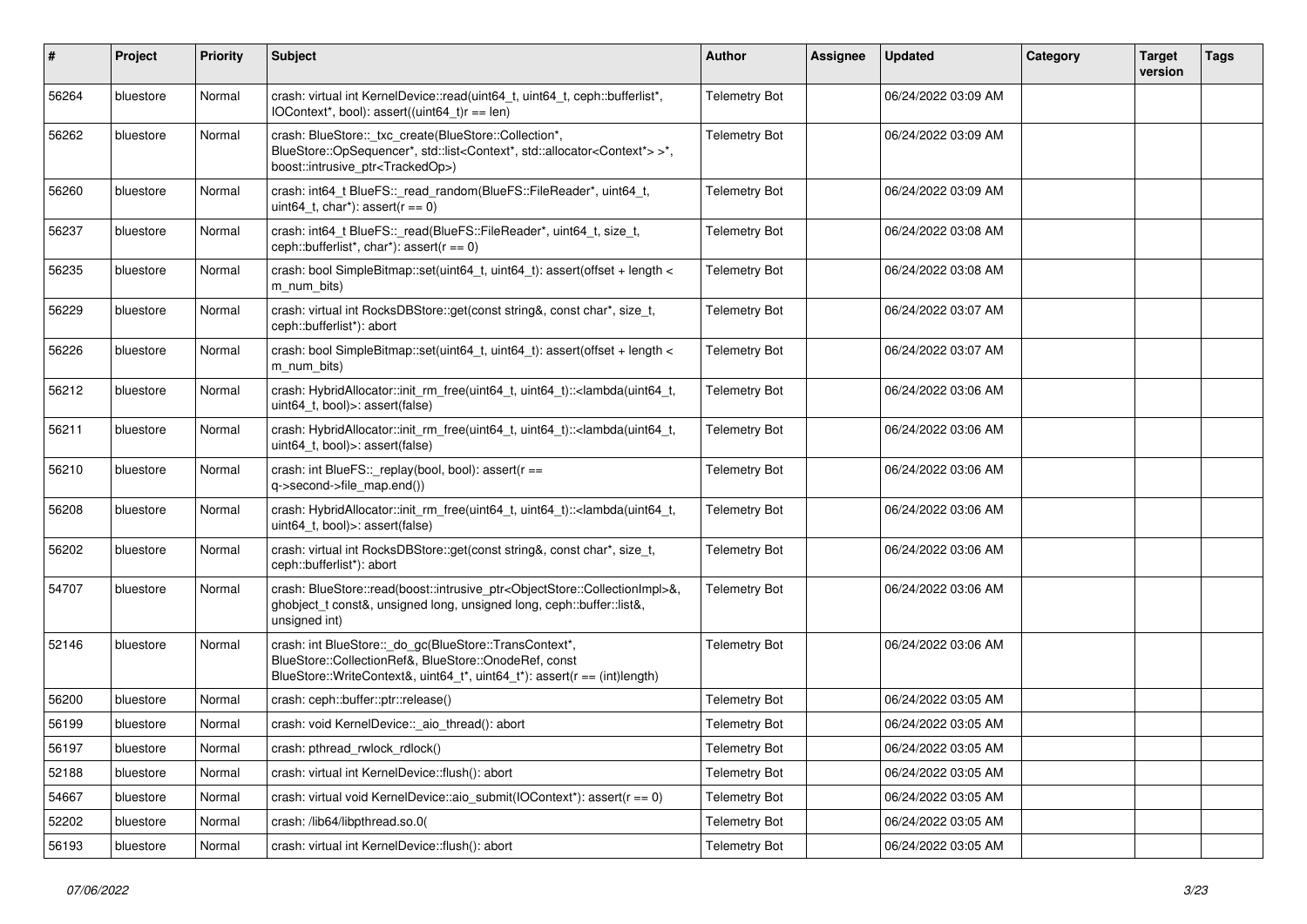| #     | Project   | <b>Priority</b> | <b>Subject</b>                                                                                                                                                                                                                                                                                                | Author               | Assignee | <b>Updated</b>      | Category | <b>Target</b><br>version | <b>Tags</b> |
|-------|-----------|-----------------|---------------------------------------------------------------------------------------------------------------------------------------------------------------------------------------------------------------------------------------------------------------------------------------------------------------|----------------------|----------|---------------------|----------|--------------------------|-------------|
| 56190 | bluestore | Normal          | crash:<br>BlueStore::collection_list(boost::intrusive_ptr <objectstore::collectionimpl>&amp;,<br/>ghobject_t const&amp;, ghobject_t const&amp;, int, std::vector<ghobject_t,<br>std::allocator<ghobject_t> &gt;*, ghobject_t*)</ghobject_t></ghobject_t,<br></objectstore::collectionimpl>                    | <b>Telemetry Bot</b> |          | 06/24/2022 03:04 AM |          |                          |             |
| 56189 | bluestore | Normal          | crash: pthread_cond_wait()                                                                                                                                                                                                                                                                                    | <b>Telemetry Bot</b> |          | 06/24/2022 03:04 AM |          |                          |             |
| 54640 | bluestore | Normal          | crash: void BlueStore:: close_db(bool): assert(db)                                                                                                                                                                                                                                                            | <b>Telemetry Bot</b> |          | 06/24/2022 03:04 AM |          |                          |             |
| 56187 | bluestore | Normal          | crash: BlueFS::_open_super()                                                                                                                                                                                                                                                                                  | <b>Telemetry Bot</b> |          | 06/24/2022 03:04 AM |          |                          |             |
| 54964 | bluestore | Normal          | crash: BlueStore::_omap_setkeys(BlueStore::TransContext*,<br>boost::intrusive_ptr <bluestore::collection>&amp;,<br/>boost::intrusive_ptr<bluestore::onode>&amp;, ceph::buffer::list&amp;)</bluestore::onode></bluestore::collection>                                                                          | <b>Telemetry Bot</b> |          | 03/19/2022 01:30 AM |          |                          |             |
| 54963 | bluestore | Normal          | crash: BlueStore::Onode::calc_omap_key(unsigned char, BlueStore::Onode<br>const*, std::basic_string <char, std::char_traits<char="">, std::allocator<char>&gt;<br/>const&amp;, std::basic_string<char, std::char_traits<char="">, std::allocator<char><br/><math>&gt;^*)</math></char></char,></char></char,> | <b>Telemetry Bot</b> |          | 03/19/2022 01:30 AM |          |                          |             |
| 54960 | bluestore | Normal          | crash: rocksdb::PerfStepTimer::Stop()                                                                                                                                                                                                                                                                         | <b>Telemetry Bot</b> |          | 03/19/2022 01:30 AM |          |                          |             |
| 54957 | bluestore | Normal          | crash: virtual int RocksDBStore::get(const string&, const string&,<br>ceph::bufferlist*): abort                                                                                                                                                                                                               | <b>Telemetry Bot</b> |          | 03/19/2022 01:29 AM |          |                          |             |
| 54956 | bluestore | Normal          | crash: pread64()                                                                                                                                                                                                                                                                                              | <b>Telemetry Bot</b> |          | 03/19/2022 01:29 AM |          |                          |             |
| 54955 | bluestore | Normal          | crash: rocksdb::MergingIterator::NextAndGetResult(rocksdb::IterateResult*)                                                                                                                                                                                                                                    | <b>Telemetry Bot</b> |          | 03/19/2022 01:29 AM |          |                          |             |
| 54954 | bluestore | Normal          | crash: pthread rwlock wrlock()                                                                                                                                                                                                                                                                                | <b>Telemetry Bot</b> |          | 03/19/2022 01:29 AM |          |                          |             |
| 54952 | bluestore | Normal          | crash: rocksdb::Status::operator=(rocksdb::Status const&)                                                                                                                                                                                                                                                     | <b>Telemetry Bot</b> |          | 03/19/2022 01:29 AM |          |                          |             |
| 54951 | bluestore | Normal          | crash: rocksdb::lteratorWrapperBase <rocksdb::slice>::Next()</rocksdb::slice>                                                                                                                                                                                                                                 | <b>Telemetry Bot</b> |          | 03/19/2022 01:29 AM |          |                          |             |
| 54948 | bluestore | Normal          | crash: virtual int KernelDevice::read(uint64_t, uint64_t, ceph::bufferlist*,<br>IOContext*, bool): assert((uint64_t)r == len)                                                                                                                                                                                 | <b>Telemetry Bot</b> |          | 03/19/2022 01:29 AM |          |                          |             |
| 54945 | bluestore | Normal          | crash: virtual int KernelDevice::read(uint64_t, uint64_t, ceph::bufferlist*,<br>IOContext*, bool): assert((uint64_t)r == len)                                                                                                                                                                                 | <b>Telemetry Bot</b> |          | 03/19/2022 01:29 AM |          |                          |             |
| 54944 | bluestore | Normal          | crash: pread64()                                                                                                                                                                                                                                                                                              | <b>Telemetry Bot</b> |          | 03/19/2022 01:29 AM |          |                          |             |
| 54939 | bluestore | Normal          | crash: ceph::buffer::create_aligned(unsigned int, unsigned int)                                                                                                                                                                                                                                               | <b>Telemetry Bot</b> |          | 03/19/2022 01:29 AM |          |                          |             |
| 54936 | bluestore | Normal          | crash: virtual int RocksDBStore::get(const string&, const string&,<br>ceph::bufferlist*): abort                                                                                                                                                                                                               | <b>Telemetry Bot</b> |          | 03/19/2022 01:29 AM |          |                          |             |
| 54935 | bluestore | Normal          | crash: virtual int RocksDBStore::get(const string&, const char*, size_t,<br>ceph::bufferlist*): abort                                                                                                                                                                                                         | <b>Telemetry Bot</b> |          | 03/19/2022 01:29 AM |          |                          |             |
| 54934 | bluestore | Normal          | crash: int64_t BlueFS::_read_random(BlueFS::FileReader*, uint64_t,<br>uint64_t, char*): assert( $r == 0$ )                                                                                                                                                                                                    | <b>Telemetry Bot</b> |          | 03/19/2022 01:29 AM |          |                          |             |
| 54929 | bluestore | Normal          | crash: void BlueStore:: do_write_small(BlueStore::TransContext*,<br>BlueStore::CollectionRef&, BlueStore::OnodeRef, uint64 t, uint64 t,<br>ceph::buffer::v15_2_0::list::iterator&, BlueStore::WriteContext*): assert(r >= 0<br>$&x = (int)$ head read)                                                        | <b>Telemetry Bot</b> |          | 03/19/2022 01:29 AM |          |                          |             |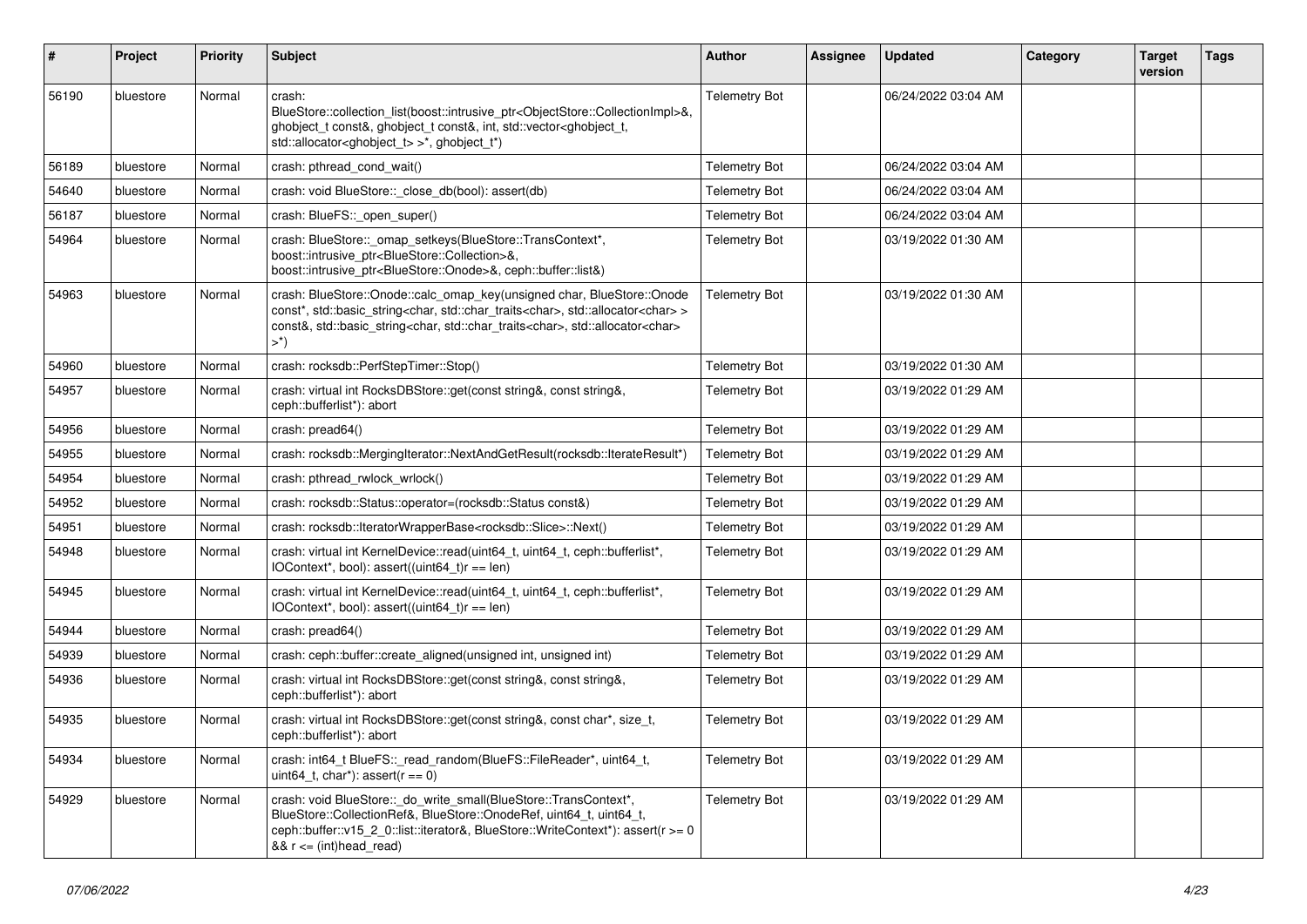| #     | Project   | <b>Priority</b> | <b>Subject</b>                                                                                                                                                                                                                                                                                                                                                                                           | <b>Author</b>        | Assignee | <b>Updated</b>      | Category | <b>Target</b><br>version | <b>Tags</b> |
|-------|-----------|-----------------|----------------------------------------------------------------------------------------------------------------------------------------------------------------------------------------------------------------------------------------------------------------------------------------------------------------------------------------------------------------------------------------------------------|----------------------|----------|---------------------|----------|--------------------------|-------------|
| 54927 | bluestore | Normal          | crash: rocksdb::BlockCacheLookupContext::~BlockCacheLookupContext()                                                                                                                                                                                                                                                                                                                                      | <b>Telemetry Bot</b> |          | 03/19/2022 01:28 AM |          |                          |             |
| 54926 | bluestore | Normal          | crash: BlueStore:: omap setkeys(BlueStore::TransContext*,<br>boost::intrusive_ptr <bluestore::collection>&amp;,<br/>boost::intrusive_ptr<bluestore::onode>&amp;, ceph::buffer::list&amp;)</bluestore::onode></bluestore::collection>                                                                                                                                                                     | <b>Telemetry Bot</b> |          | 03/19/2022 01:28 AM |          |                          |             |
| 54925 | bluestore | Normal          | crash: void BlueStore::_txc_apply_kv(BlueStore::TransContext*, bool):<br>$assert(r == 0)$                                                                                                                                                                                                                                                                                                                | <b>Telemetry Bot</b> |          | 03/19/2022 01:28 AM |          |                          |             |
| 54921 | bluestore | Normal          | crash: int64_t BlueFS::_read(BlueFS::FileReader*, uint64_t, size_t,<br>ceph::bufferlist*, char*): assert( $r == 0$ )                                                                                                                                                                                                                                                                                     | <b>Telemetry Bot</b> |          | 03/19/2022 01:28 AM |          |                          |             |
| 54920 | bluestore | Normal          | crash: pthread_rwlock_rdlock()                                                                                                                                                                                                                                                                                                                                                                           | <b>Telemetry Bot</b> |          | 03/19/2022 01:28 AM |          |                          |             |
| 54919 | bluestore | Normal          | crash: rocksdb::autovector <rocksdb::lteratorwrapperbase<rocksdb::slice>*,<br/>8ul&gt;::iterator_impl<rocksdb::autovector<rocksdb::lteratorwrapperbase<rocks<br>db::Slice&gt;*, 8ul&gt; const, rocksdb::lteratorWrapperBase<rocksdb::slice>*<br/>const&gt;::operator*() const</rocksdb::slice></rocksdb::autovector<rocksdb::lteratorwrapperbase<rocks<br></rocksdb::lteratorwrapperbase<rocksdb::slice> | <b>Telemetry Bot</b> |          | 03/19/2022 01:28 AM |          |                          |             |
| 54916 | bluestore | Normal          | crash: rocksdb::BlockIter <rocksdb::slice>::NextEntryOffset() const</rocksdb::slice>                                                                                                                                                                                                                                                                                                                     | <b>Telemetry Bot</b> |          | 03/19/2022 01:28 AM |          |                          |             |
| 54915 | bluestore | Normal          | crash: pread64()                                                                                                                                                                                                                                                                                                                                                                                         | <b>Telemetry Bot</b> |          | 03/19/2022 01:28 AM |          |                          |             |
| 54914 | bluestore | Normal          | crash: rocksdb::DBIter::FindNextUserEntryInternal(bool, rocksdb::Slice<br>const*)                                                                                                                                                                                                                                                                                                                        | <b>Telemetry Bot</b> |          | 03/19/2022 01:28 AM |          |                          |             |
| 54912 | bluestore | Normal          | crash: pread64()                                                                                                                                                                                                                                                                                                                                                                                         | <b>Telemetry Bot</b> |          | 03/19/2022 01:28 AM |          |                          |             |
| 54911 | bluestore | Normal          | crash: virtual int KernelDevice::read(uint64 t, uint64 t, ceph::bufferlist*,<br>IOContext*, bool): assert((uint64_t)r == len)                                                                                                                                                                                                                                                                            | <b>Telemetry Bot</b> |          | 03/19/2022 01:28 AM |          |                          |             |
| 54898 | bluestore | Normal          | crash: virtual int KernelDevice::flush(): abort                                                                                                                                                                                                                                                                                                                                                          | <b>Telemetry Bot</b> |          | 03/19/2022 01:28 AM |          |                          |             |
| 54896 | bluestore | Normal          | crash: RocksDBStore::RocksDBWholeSpaceIteratorImpl::valid()                                                                                                                                                                                                                                                                                                                                              | <b>Telemetry Bot</b> |          | 03/19/2022 01:27 AM |          |                          |             |
| 54895 | bluestore | Normal          | crash: pread64()                                                                                                                                                                                                                                                                                                                                                                                         | <b>Telemetry Bot</b> |          | 03/19/2022 01:27 AM |          |                          |             |
| 54894 | bluestore | Normal          | crash: virtual void KernelDevice: aio_submit(IOContext*): assert( $r = 0$ )                                                                                                                                                                                                                                                                                                                              | <b>Telemetry Bot</b> |          | 03/19/2022 01:27 AM |          |                          |             |
| 54891 | bluestore | Normal          | crash: std::basic ios <char, std::char="" traits<char=""> &gt;::clear(std:: los lostate)</char,>                                                                                                                                                                                                                                                                                                         | <b>Telemetry Bot</b> |          | 03/19/2022 01:27 AM |          |                          |             |
| 54890 | bluestore | Normal          | crash: ceph::buffer::ptr::release()                                                                                                                                                                                                                                                                                                                                                                      | <b>Telemetry Bot</b> |          | 03/19/2022 01:27 AM |          |                          |             |
| 54889 | bluestore | Normal          | crash: mempool::pool_allocator<(mempool::pool_index_t),<br>bluestore pextent t>::init(bool)                                                                                                                                                                                                                                                                                                              | <b>Telemetry Bot</b> |          | 03/19/2022 01:27 AM |          |                          |             |
| 54888 | bluestore | Normal          | crash: syscall()                                                                                                                                                                                                                                                                                                                                                                                         | <b>Telemetry Bot</b> |          | 03/19/2022 01:27 AM |          |                          |             |
| 54886 | bluestore | Normal          | crash: rocksdb::BlockBasedTableIterator <rocksdb::datablockiter,<br>rocksdb::Slice&gt;::NextAndGetResult(rocksdb::IterateResult*)</rocksdb::datablockiter,<br>                                                                                                                                                                                                                                           | <b>Telemetry Bot</b> |          | 03/19/2022 01:27 AM |          |                          |             |
| 54884 | bluestore | Normal          | crash: rocksdb::crc32c::crc32c 3way(unsigned int, char const*, unsigned<br>long)                                                                                                                                                                                                                                                                                                                         | <b>Telemetry Bot</b> |          | 03/19/2022 01:27 AM |          |                          |             |
| 54879 | bluestore | Normal          | crash: BlueFS::_read(BlueFS::FileReader*, unsigned long, unsigned long,<br>ceph::buffer::list*, char*)                                                                                                                                                                                                                                                                                                   | <b>Telemetry Bot</b> |          | 03/19/2022 01:27 AM |          |                          |             |
| 54878 | bluestore | Normal          | crash: rocksdb::DBIter::Next()                                                                                                                                                                                                                                                                                                                                                                           | <b>Telemetry Bot</b> |          | 03/19/2022 01:27 AM |          |                          |             |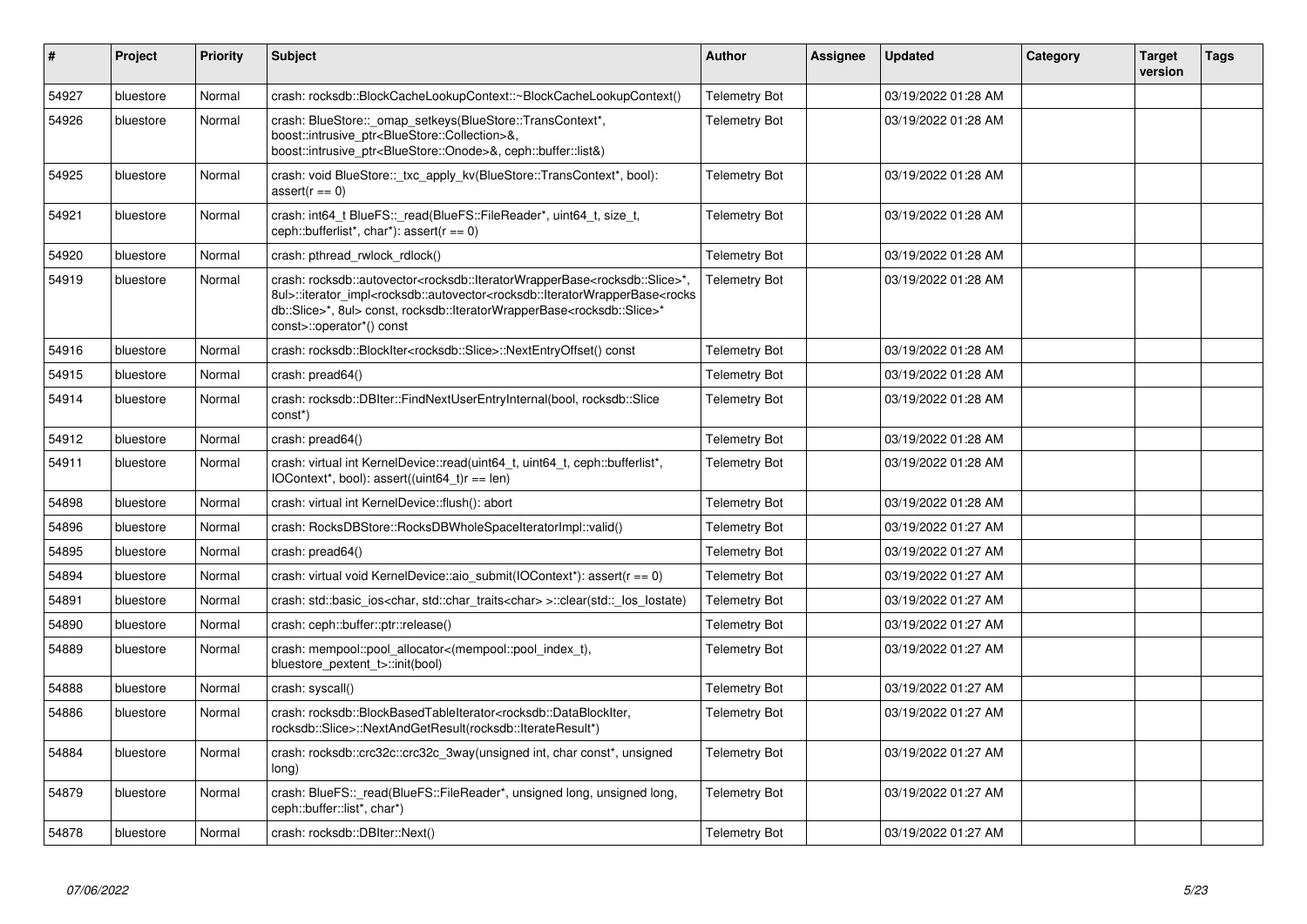| #     | Project   | <b>Priority</b> | <b>Subject</b>                                                                                                                                                                                                                                                                                                                                                               | <b>Author</b>        | <b>Assignee</b> | <b>Updated</b>      | Category | <b>Target</b><br>version | <b>Tags</b> |
|-------|-----------|-----------------|------------------------------------------------------------------------------------------------------------------------------------------------------------------------------------------------------------------------------------------------------------------------------------------------------------------------------------------------------------------------------|----------------------|-----------------|---------------------|----------|--------------------------|-------------|
| 54877 | bluestore | Normal          | crash: virtual int KernelDevice::read(uint64_t, uint64_t, ceph::bufferlist*,<br>IOContext*, bool): assert((uint64_t)r == len)                                                                                                                                                                                                                                                | <b>Telemetry Bot</b> |                 | 03/19/2022 01:27 AM |          |                          |             |
| 54876 | bluestore | Normal          | crash: int64_t BlueFS::_read_random(BlueFS::FileReader*, uint64_t,<br>uint64 t, char*): assert( $r == 0$ )                                                                                                                                                                                                                                                                   | <b>Telemetry Bot</b> |                 | 03/19/2022 01:27 AM |          |                          |             |
| 54875 | bluestore | Normal          | crash: virtual int KernelDevice::read(uint64_t, uint64_t, ceph::bufferlist*,<br>IOContext*, bool): assert((uint64_t)r == len)                                                                                                                                                                                                                                                | <b>Telemetry Bot</b> |                 | 03/19/2022 01:27 AM |          |                          |             |
| 54874 | bluestore | Normal          | crash: int64_t BlueFS::_read_random(BlueFS::FileReader*, uint64_t,<br>uint 64 t, char*): assert $(r == 0)$                                                                                                                                                                                                                                                                   | <b>Telemetry Bot</b> |                 | 03/19/2022 01:27 AM |          |                          |             |
| 54873 | bluestore | Normal          | crash: std::locale::locale()                                                                                                                                                                                                                                                                                                                                                 | <b>Telemetry Bot</b> |                 | 03/19/2022 01:27 AM |          |                          |             |
| 54872 | bluestore | Normal          | crash: rocksdb::BlockBasedTableIterator <rocksdb::datablockiter,<br>rocksdb::Slice&gt;::SetPinnedItersMgr(rocksdb::PinnedIteratorsManager*)</rocksdb::datablockiter,<br>                                                                                                                                                                                                     | <b>Telemetry Bot</b> |                 | 03/19/2022 01:27 AM |          |                          |             |
| 54871 | bluestore | Normal          | crash: ceph::os::Transaction::iterator::iterator(ceph::os::Transaction*)                                                                                                                                                                                                                                                                                                     | <b>Telemetry Bot</b> |                 | 03/19/2022 01:26 AM |          |                          |             |
| 54870 | bluestore | Normal          | crash:<br>rocksdb::BinaryHeap <rocksdb::iteratorwrapperbase<rocksdb::slice>*,<br/>rocksdb::MinIteratorComparator&gt;::replace_top(rocksdb::lteratorWrapperBase<br/><rocksdb::slice>* const&amp;)</rocksdb::slice></rocksdb::iteratorwrapperbase<rocksdb::slice>                                                                                                              | <b>Telemetry Bot</b> |                 | 03/19/2022 01:26 AM |          |                          |             |
| 54869 | bluestore | Normal          | crash: rocksdb::ExtractUserKey(rocksdb::Slice const&)                                                                                                                                                                                                                                                                                                                        | <b>Telemetry Bot</b> |                 | 03/19/2022 01:26 AM |          |                          |             |
| 54868 | bluestore | Normal          | crash: rocksdb::MergingIterator::Next()                                                                                                                                                                                                                                                                                                                                      | <b>Telemetry Bot</b> |                 | 03/19/2022 01:26 AM |          |                          |             |
| 54867 | bluestore | Normal          | crash: rocksdb::MergingIterator::Next()                                                                                                                                                                                                                                                                                                                                      | <b>Telemetry Bot</b> |                 | 03/19/2022 01:26 AM |          |                          |             |
| 54866 | bluestore | Normal          | crash: virtual int RocksDBStore::get(const string&, const string&,<br>ceph::bufferlist*): abort                                                                                                                                                                                                                                                                              | <b>Telemetry Bot</b> |                 | 03/19/2022 01:26 AM |          |                          |             |
| 54865 | bluestore | Normal          | crash: rocksdb::MemTable::KeyComparator::operator()(char const*,<br>rocksdb::Slice const&) const                                                                                                                                                                                                                                                                             | <b>Telemetry Bot</b> |                 | 03/19/2022 01:26 AM |          |                          |             |
| 54863 | bluestore | Normal          | crash: rocksdb::DBIter::Next()                                                                                                                                                                                                                                                                                                                                               | <b>Telemetry Bot</b> |                 | 03/19/2022 01:26 AM |          |                          |             |
| 54862 | bluestore | Normal          | crash: int64_t BlueFS::_read(BlueFS::FileReader*, uint64_t, size_t,<br>ceph::bufferlist*, char*): assert( $r == 0$ )                                                                                                                                                                                                                                                         | <b>Telemetry Bot</b> |                 | 03/19/2022 01:26 AM |          |                          |             |
| 54861 | bluestore | Normal          | crash: rocksdb::Cleanable::Cleanable()                                                                                                                                                                                                                                                                                                                                       | <b>Telemetry Bot</b> |                 | 03/19/2022 01:26 AM |          |                          |             |
| 54858 | bluestore | Normal          | crash: void std::basic_string <char, std::char_traits<char="">,<br/>std::allocator<char> &gt;::_M_construct<char const*="">(char const*, char const*,<br/>std::forward_iterator_tag)</char></char></char,>                                                                                                                                                                   | <b>Telemetry Bot</b> |                 | 03/19/2022 01:26 AM |          |                          |             |
| 54856 | bluestore | Normal          | crash: std::enable_if<(is_same_v <bluestore_onode_t,<br>bluestore_onode_t&gt;)  (is_same_v<bluestore_onode_t, bluestore_onode_t<br="">const&gt;), void&gt;::type _denc_triend<bluestore_onode_t,<br>ceph::buffer::ptr::iterator_impl<true> &gt;(bluestore_onode_t&amp;,<br/>ceph::buffer::ptr::i</true></bluestore_onode_t,<br></bluestore_onode_t,></bluestore_onode_t,<br> | <b>Telemetry Bot</b> |                 | 03/19/2022 01:26 AM |          |                          |             |
| 54854 | bluestore | Normal          | crash: rocksdb::DBImpl::Get(rocksdb::ReadOptions const&,<br>rocksdb::ColumnFamilyHandle*, rocksdb::Slice const&,<br>rocksdb::PinnableSlice*)                                                                                                                                                                                                                                 | <b>Telemetry Bot</b> |                 | 03/19/2022 01:26 AM |          |                          |             |
| 54853 | bluestore | Normal          | crash: reverse nibbles()                                                                                                                                                                                                                                                                                                                                                     | <b>Telemetry Bot</b> |                 | 03/19/2022 01:26 AM |          |                          |             |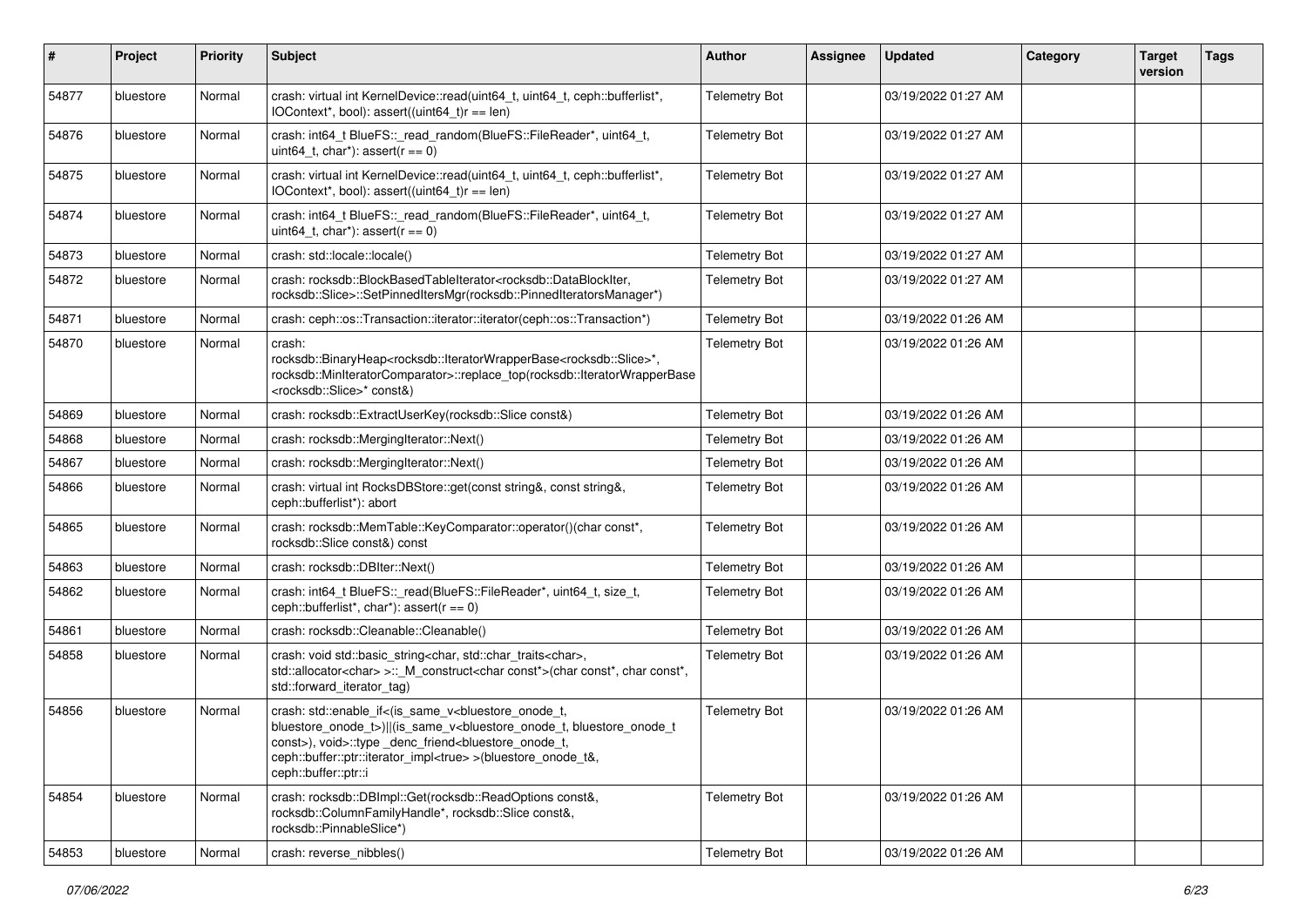| $\pmb{\#}$ | Project   | <b>Priority</b> | <b>Subject</b>                                                                                                                                                 | <b>Author</b>        | Assignee | <b>Updated</b>      | Category | <b>Target</b><br>version | <b>Tags</b> |
|------------|-----------|-----------------|----------------------------------------------------------------------------------------------------------------------------------------------------------------|----------------------|----------|---------------------|----------|--------------------------|-------------|
| 54852      | bluestore | Normal          | crash: ceph::buffer::raw_posix_aligned::~raw_posix_aligned()                                                                                                   | <b>Telemetry Bot</b> |          | 03/19/2022 01:26 AM |          |                          |             |
| 54850      | bluestore | Normal          | crash: rocksdb::MergingIterator::NextAndGetResult(rocksdb::IterateResult*)                                                                                     | <b>Telemetry Bot</b> |          | 03/19/2022 01:26 AM |          |                          |             |
| 54848      | bluestore | Normal          | crash: rocksdb::BlockIter <rocksdb::indexvalue>::Valid()                     const</rocksdb::indexvalue>                                                       | <b>Telemetry Bot</b> |          | 03/19/2022 01:26 AM |          |                          |             |
| 54847      | bluestore | Normal          | crash: int fmt::v6::detail::format_float <double>(double, int,<br/>fmt::v6::detail::float specs, fmt::v6::detail::buffer<char>&amp;)</char></double>           | <b>Telemetry Bot</b> |          | 03/19/2022 01:26 AM |          |                          |             |
| 54846      | bluestore | Normal          | crash: rocksdb::MemTableIterator::~MemTableIterator()                                                                                                          | <b>Telemetry Bot</b> |          | 03/19/2022 01:26 AM |          |                          |             |
| 54844      | bluestore | Normal          | crash: BlueStore::ExtentMap::fault_range(KeyValueDB*, unsigned int,<br>unsigned int)                                                                           | <b>Telemetry Bot</b> |          | 03/19/2022 01:25 AM |          |                          |             |
| 54843      | bluestore | Normal          | crash: std::basic_streambuf <char, std::char_traits<char=""> &gt;::xsputn(char<br/>const<sup>*</sup>, long)</char,>                                            | <b>Telemetry Bot</b> |          | 03/19/2022 01:25 AM |          |                          |             |
| 54841      | bluestore | Normal          | crash: rocksdb::ReadOptions::ReadOptions()                                                                                                                     | <b>Telemetry Bot</b> |          | 03/19/2022 01:25 AM |          |                          |             |
| 54838      | bluestore | Normal          | crash: rocksdb::BlockBasedTableIterator <rocksdb::datablockiter,<br>rocksdb::Slice&gt;::NextAndGetResult(rocksdb::IterateResult*)</rocksdb::datablockiter,<br> | <b>Telemetry Bot</b> |          | 03/19/2022 01:25 AM |          |                          |             |
| 54837      | bluestore | Normal          | crash: rocksdb::ArenaWrappedDBIter::key() const                                                                                                                | <b>Telemetry Bot</b> |          | 03/19/2022 01:25 AM |          |                          |             |
| 54836      | bluestore | Normal          | crash: rocksdb::MergingIterator::NextAndGetResult(rocksdb::IterateResult*)                                                                                     | <b>Telemetry Bot</b> |          | 03/19/2022 01:25 AM |          |                          |             |
| 54835      | bluestore | Normal          | crash: rocksdb::MemTableIterator::key() const                                                                                                                  | <b>Telemetry Bot</b> |          | 03/19/2022 01:25 AM |          |                          |             |
| 54827      | bluestore | Normal          | crash: pread64()                                                                                                                                               | <b>Telemetry Bot</b> |          | 03/19/2022 01:25 AM |          |                          |             |
| 54826      | bluestore | Normal          | crash: tcmalloc::CentralFreeList::FetchFromOneSpans(int, void**, void**)                                                                                       | <b>Telemetry Bot</b> |          | 03/19/2022 01:25 AM |          |                          |             |
| 54825      | bluestore | Normal          | crash: rocksdb::DecodeFixed32(char const*)                                                                                                                     | <b>Telemetry Bot</b> |          | 03/19/2022 01:25 AM |          |                          |             |
| 54823      | bluestore | Normal          | crash: void BlueFS::_compact_log_async(std::unique_lock <std::mutex>&amp;):<br/><math>assert(r == 0)</math></std::mutex>                                       | <b>Telemetry Bot</b> |          | 03/19/2022 01:25 AM |          |                          |             |
| 54820      | bluestore | Normal          | crash: int64_t BlueFS::_read(BlueFS::FileReader*, uint64_t, size_t,<br>ceph::bufferlist*, char*): assert( $r == 0$ )                                           | Telemetry Bot        |          | 03/19/2022 01:25 AM |          |                          |             |
| 54819      | bluestore | Normal          | crash: rocksdb::BlockIter <rocksdb::slice>::status() const</rocksdb::slice>                                                                                    | <b>Telemetry Bot</b> |          | 03/19/2022 01:25 AM |          |                          |             |
| 54815      | bluestore | Normal          | crash: pread64()                                                                                                                                               | <b>Telemetry Bot</b> |          | 03/19/2022 01:24 AM |          |                          |             |
| 54814      | bluestore | Normal          | crash: rocksdb::AllocateBlock(unsigned long, rocksdb::MemoryAllocator*)                                                                                        | <b>Telemetry Bot</b> |          | 03/19/2022 01:24 AM |          |                          |             |
| 54813      | bluestore | Normal          | crash: rocksdb::Slice::Slice(char const*, unsigned long)                                                                                                       | <b>Telemetry Bot</b> |          | 03/19/2022 01:24 AM |          |                          |             |
| 54812      | bluestore | Normal          | crash: rocksdb::BlockBasedTableIterator <rocksdb::datablockiter,<br>rocksdb::Slice&gt;::status() const</rocksdb::datablockiter,<br>                            | <b>Telemetry Bot</b> |          | 03/19/2022 01:24 AM |          |                          |             |
| 54810      | bluestore | Normal          | crash: rocksdb::BlockBasedTableIterator <rocksdb::datablockiter,<br>rocksdb::Slice&gt;::status() const</rocksdb::datablockiter,<br>                            | <b>Telemetry Bot</b> |          | 03/19/2022 01:24 AM |          |                          |             |
| 54809      | bluestore | Normal          | crash: rocksdb::SyncPoint::GetInstance()                                                                                                                       | <b>Telemetry Bot</b> |          | 03/19/2022 01:24 AM |          |                          |             |
| 54807      | bluestore | Normal          | crash: BlueRocksRandomAccessFile::use direct io() const                                                                                                        | <b>Telemetry Bot</b> |          | 03/19/2022 01:24 AM |          |                          |             |
| 54806      | bluestore | Normal          | crash: ceph::buffer::list::iterator_impl <false>::copy(unsigned int, char*)</false>                                                                            | <b>Telemetry Bot</b> |          | 03/19/2022 01:24 AM |          |                          |             |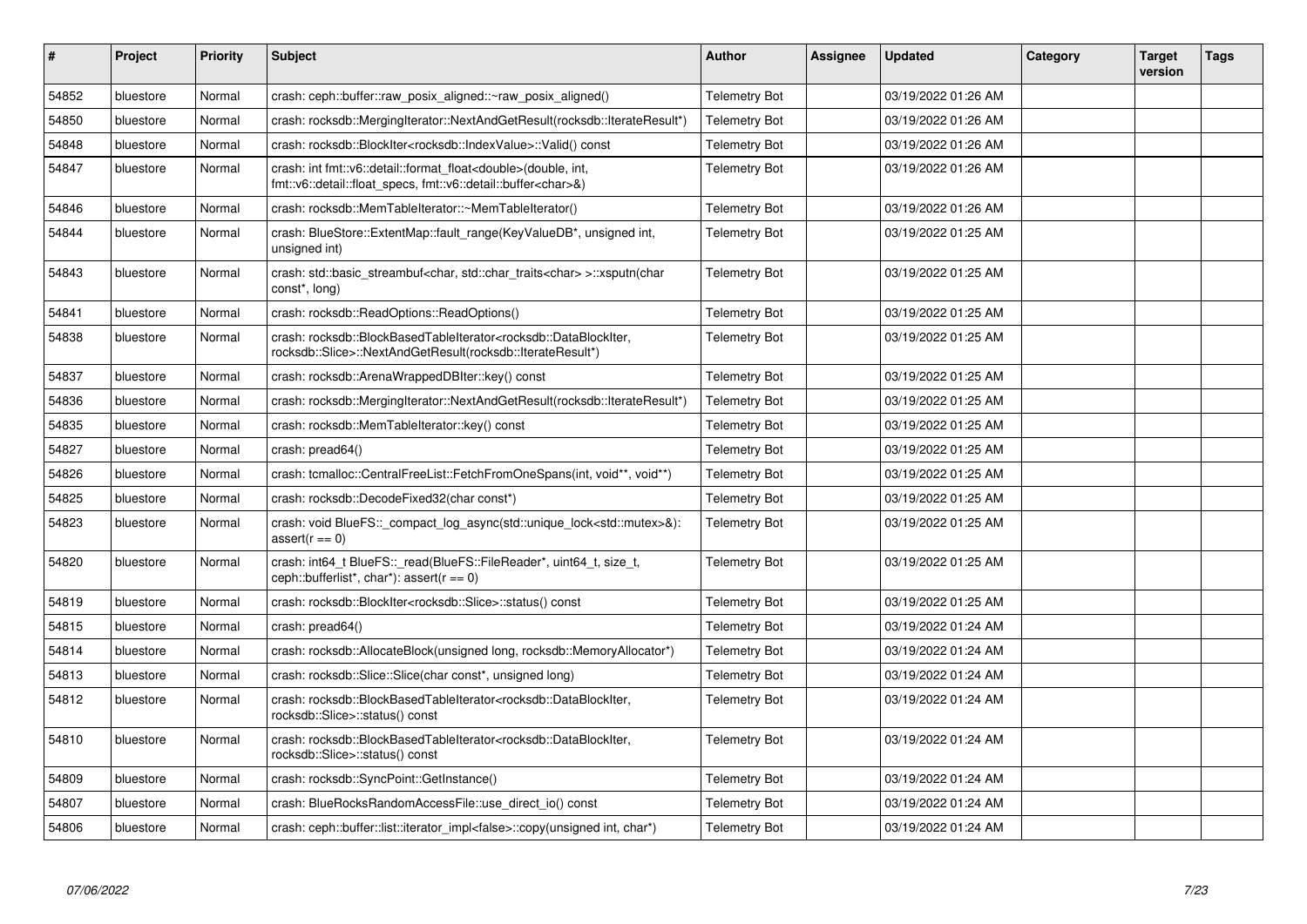| #     | Project   | <b>Priority</b> | <b>Subject</b>                                                                                                                                                                                                                                                                                                                                                                                                                                                                                                           | <b>Author</b>        | Assignee | <b>Updated</b>      | Category | <b>Target</b><br>version | <b>Tags</b> |
|-------|-----------|-----------------|--------------------------------------------------------------------------------------------------------------------------------------------------------------------------------------------------------------------------------------------------------------------------------------------------------------------------------------------------------------------------------------------------------------------------------------------------------------------------------------------------------------------------|----------------------|----------|---------------------|----------|--------------------------|-------------|
| 54805 | bluestore | Normal          | crash:<br>rocksdb::CachableEntry <rocksdb::block>::ReleaseCacheHandle(void*, void*)</rocksdb::block>                                                                                                                                                                                                                                                                                                                                                                                                                     | <b>Telemetry Bot</b> |          | 03/19/2022 01:24 AM |          |                          |             |
| 54804 | bluestore | Normal          | crash: pread64()                                                                                                                                                                                                                                                                                                                                                                                                                                                                                                         | <b>Telemetry Bot</b> |          | 03/19/2022 01:24 AM |          |                          |             |
| 54800 | bluestore | Normal          | crash: int64 t BlueFS:: read random(BlueFS::FileReader*, uint64 t,<br>uint64 t, char*): assert( $r == 0$ )                                                                                                                                                                                                                                                                                                                                                                                                               | <b>Telemetry Bot</b> |          | 03/19/2022 01:24 AM |          |                          |             |
| 54796 | bluestore | Normal          | crash: virtual void KernelDevice: aio submit(IOContext*): assert( $r == 0$ )                                                                                                                                                                                                                                                                                                                                                                                                                                             | <b>Telemetry Bot</b> |          | 03/19/2022 01:24 AM |          |                          |             |
| 54794 | bluestore | Normal          | crash: void BlueStore:: do_write_small(BlueStore::TransContext*,<br>BlueStore::CollectionRef&, BlueStore::OnodeRef, uint64_t, uint64_t,<br>ceph::buffer::v15 2 0::list::iterator&, BlueStore::WriteContext*): assert(r >= 0<br>$&x = (int)$ tail_read)                                                                                                                                                                                                                                                                   | <b>Telemetry Bot</b> |          | 03/19/2022 01:24 AM |          |                          |             |
| 54792 | bluestore | Normal          | crash: virtual int KernelDevice::flush(): abort                                                                                                                                                                                                                                                                                                                                                                                                                                                                          | <b>Telemetry Bot</b> |          | 03/19/2022 01:24 AM |          |                          |             |
| 54790 | bluestore | Normal          | crash: int64_t BlueFS::_read(BlueFS::FileReader*, uint64_t, size_t,<br>ceph::bufferlist*, char*): assert( $r == 0$ )                                                                                                                                                                                                                                                                                                                                                                                                     | <b>Telemetry Bot</b> |          | 03/19/2022 01:24 AM |          |                          |             |
| 54786 | bluestore | Normal          | crash: int64 t BlueFS:: read(BlueFS::FileReader*, uint64 t, size t,<br>ceph::bufferlist*, char*): assert( $r == 0$ )                                                                                                                                                                                                                                                                                                                                                                                                     | <b>Telemetry Bot</b> |          | 03/19/2022 01:23 AM |          |                          |             |
| 54784 | bluestore | Normal          | crash: pthread cond wait()                                                                                                                                                                                                                                                                                                                                                                                                                                                                                               | <b>Telemetry Bot</b> |          | 03/19/2022 01:23 AM |          |                          |             |
| 54782 | bluestore | Normal          | crash: int64_t BlueFS:: read_random(BlueFS::FileReader*, uint64_t,<br>uint64_t, char*): assert( $r == 0$ )                                                                                                                                                                                                                                                                                                                                                                                                               | <b>Telemetry Bot</b> |          | 03/19/2022 01:23 AM |          |                          |             |
| 54780 | bluestore | Normal          | crash: void OSD::handle_osd_map(MOSDMap*): assert(p !=<br>added_maps_bl.end())                                                                                                                                                                                                                                                                                                                                                                                                                                           | <b>Telemetry Bot</b> |          | 03/19/2022 01:23 AM |          |                          |             |
| 54778 | bluestore | Normal          | crash: tcmalloc::CentralFreeList::FetchFromOneSpans(int, void**, void**)                                                                                                                                                                                                                                                                                                                                                                                                                                                 | <b>Telemetry Bot</b> |          | 03/19/2022 01:23 AM |          |                          |             |
| 54775 | bluestore | Normal          | crash: void rocksdb::InlineSkipList <rocksdb::memtablerep::keycomparator<br>const&amp;&gt;::FindSpliceForLevel<true>(rocksdb::Slice const&amp;,<br/>rocksdb::InlineSkipList<rocksdb::memtablerep::keycomparator<br>const&amp;&gt;::Node*, rocksdb::InlineSkipList<rocksdb::memtablerep::keyc< td=""><td><b>Telemetry Bot</b></td><td></td><td>03/19/2022 01:23 AM</td><td></td><td></td><td></td></rocksdb::memtablerep::keyc<></rocksdb::memtablerep::keycomparator<br></true></rocksdb::memtablerep::keycomparator<br> | <b>Telemetry Bot</b> |          | 03/19/2022 01:23 AM |          |                          |             |
| 54769 | bluestore | Normal          | crash: pthread cond wait()                                                                                                                                                                                                                                                                                                                                                                                                                                                                                               | <b>Telemetry Bot</b> |          | 03/19/2022 01:23 AM |          |                          |             |
| 54764 | bluestore | Normal          | crash:<br>rocksdb::BlockBasedTable::NewRangeTombstoneIterator(rocksdb::ReadOpti<br>ons const&)                                                                                                                                                                                                                                                                                                                                                                                                                           | <b>Telemetry Bot</b> |          | 03/19/2022 01:23 AM |          |                          |             |
| 54762 | bluestore | Normal          | crash: void KernelDevice:: aio thread(): abort                                                                                                                                                                                                                                                                                                                                                                                                                                                                           | <b>Telemetry Bot</b> |          | 03/19/2022 01:23 AM |          |                          |             |
| 54761 | bluestore | Normal          | crash: virtual void KernelDevice: aio submit(IOContext*): assert( $r == 0$ )                                                                                                                                                                                                                                                                                                                                                                                                                                             | <b>Telemetry Bot</b> |          | 03/19/2022 01:23 AM |          |                          |             |
| 54757 | bluestore | Normal          | crash: virtual int KernelDevice::read(uint64_t, uint64_t, ceph::bufferlist*,<br>$IOContext*, bool): assert((uint64 t)r == len)$                                                                                                                                                                                                                                                                                                                                                                                          | <b>Telemetry Bot</b> |          | 03/19/2022 01:22 AM |          |                          |             |
| 54756 | bluestore | Normal          | crash: BlueStore:: txc_add_transaction(BlueStore::TransContext*,<br>ceph::os::Transaction*)                                                                                                                                                                                                                                                                                                                                                                                                                              | <b>Telemetry Bot</b> |          | 03/19/2022 01:22 AM |          |                          |             |
| 54752 | bluestore | Normal          | crash: virtual void KernelDevice: aio submit(IOContext*): assert( $r == 0$ )                                                                                                                                                                                                                                                                                                                                                                                                                                             | <b>Telemetry Bot</b> |          | 03/19/2022 01:22 AM |          |                          |             |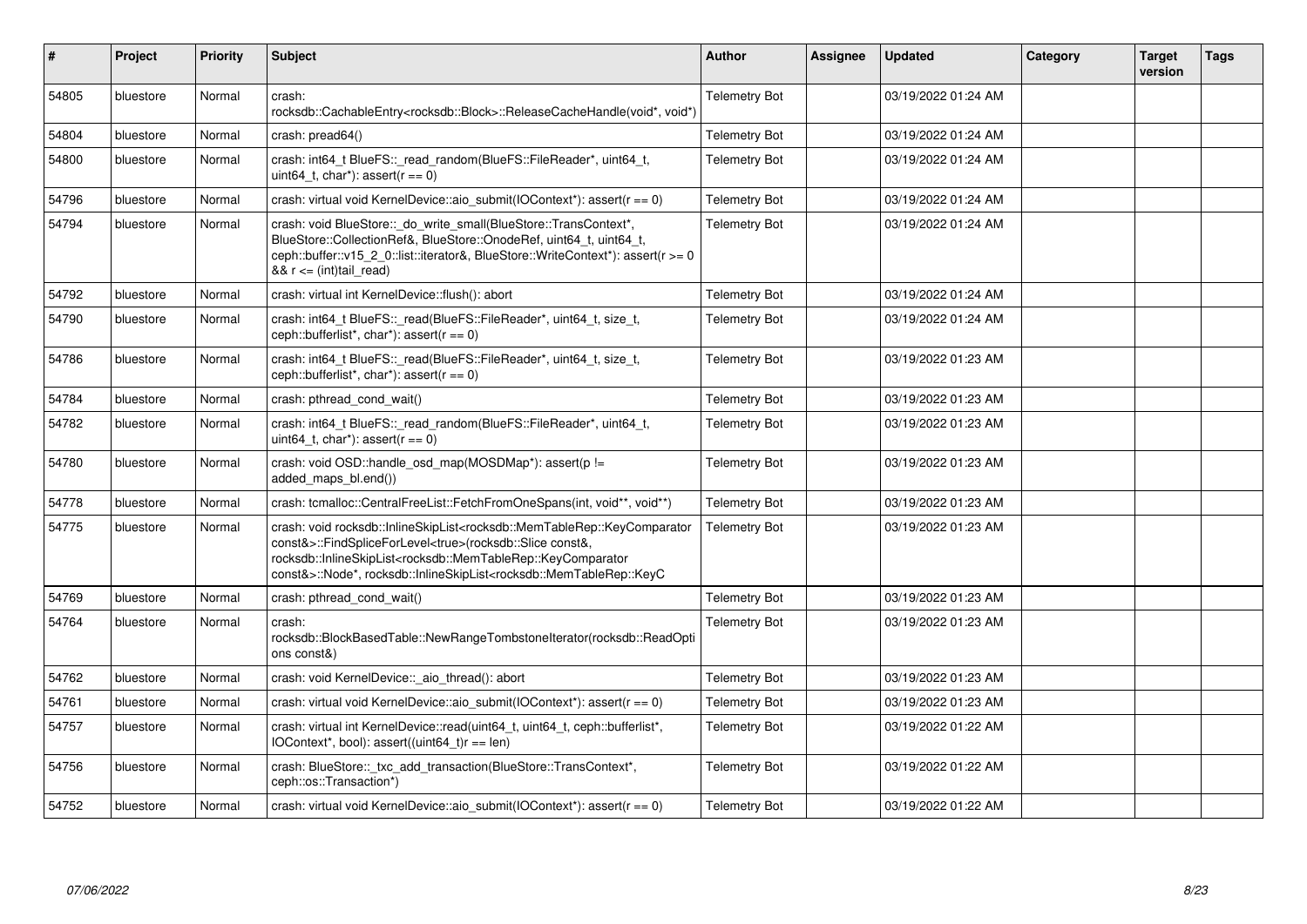| $\vert$ # | Project   | <b>Priority</b> | Subject                                                                                                                                                                                                                                                                                                                                                                                                                                                                 | Author               | <b>Assignee</b> | <b>Updated</b>      | Category | <b>Target</b><br>version | <b>Tags</b> |
|-----------|-----------|-----------------|-------------------------------------------------------------------------------------------------------------------------------------------------------------------------------------------------------------------------------------------------------------------------------------------------------------------------------------------------------------------------------------------------------------------------------------------------------------------------|----------------------|-----------------|---------------------|----------|--------------------------|-------------|
| 54749     | bluestore | Normal          | crash: BlueStore::_wctx_finish(BlueStore::TransContext*,<br>boost::intrusive_ptr <bluestore::collection>&amp;,<br/>boost::intrusive_ptr<bluestore::onode>, BlueStore::WriteContext*,<br/>std::set<bluestore::sharedblob*, std::less<bluestore::sharedblob*="">,<br/>std::allocator<blu< td=""><td><b>Telemetry Bot</b></td><td></td><td>03/19/2022 01:22 AM</td><td></td><td></td><td></td></blu<></bluestore::sharedblob*,></bluestore::onode></bluestore::collection> | <b>Telemetry Bot</b> |                 | 03/19/2022 01:22 AM |          |                          |             |
| 52224     | bluestore | Normal          | crash: virtual void KernelDevice::aio_submit(IOContext*): assert(r == 0)                                                                                                                                                                                                                                                                                                                                                                                                | <b>Telemetry Bot</b> |                 | 03/19/2022 01:22 AM |          |                          |             |
| 54740     | bluestore | Normal          | crash: virtual int BlueStore::write_meta(const string&, const string&): assert(r<br>$ == 0)$                                                                                                                                                                                                                                                                                                                                                                            | <b>Telemetry Bot</b> |                 | 03/19/2022 01:22 AM |          |                          |             |
| 54734     | bluestore | Normal          | crash: void KernelDevice:: aio thread(): abort                                                                                                                                                                                                                                                                                                                                                                                                                          | <b>Telemetry Bot</b> |                 | 03/19/2022 01:22 AM |          |                          |             |
| 54733     | bluestore | Normal          | crash: virtual void KernelDevice: aio_submit(IOContext*): assert( $r = 0$ )                                                                                                                                                                                                                                                                                                                                                                                             | <b>Telemetry Bot</b> |                 | 03/19/2022 01:22 AM |          |                          |             |
| 54731     | bluestore | Normal          | crash: virtual void KernelDevice::aio_submit(IOContext*): assert(r == 0)                                                                                                                                                                                                                                                                                                                                                                                                | <b>Telemetry Bot</b> |                 | 03/19/2022 01:22 AM |          |                          |             |
| 54729     | bluestore | Normal          | crash: virtual int RocksDBStore::get(const string&, const char*, size_t,<br>ceph::bufferlist*): abort                                                                                                                                                                                                                                                                                                                                                                   | <b>Telemetry Bot</b> |                 | 03/19/2022 01:21 AM |          |                          |             |
| 54728     | bluestore | Normal          | crash: int BlueFS:: flush_range(BlueFS::FileWriter*, uint64_t, uint64_t): abort                                                                                                                                                                                                                                                                                                                                                                                         | <b>Telemetry Bot</b> |                 | 03/19/2022 01:21 AM |          |                          |             |
| 54727     | bluestore | Normal          | crash: __pthread_mutex_lock()                                                                                                                                                                                                                                                                                                                                                                                                                                           | <b>Telemetry Bot</b> |                 | 03/19/2022 01:21 AM |          |                          |             |
| 54725     | bluestore | Normal          | crash: virtual void KernelDevice: aio_submit(IOContext*): assert( $r = 0$ )                                                                                                                                                                                                                                                                                                                                                                                             | <b>Telemetry Bot</b> |                 | 03/19/2022 01:21 AM |          |                          |             |
| 54724     | bluestore | Normal          | crash: virtual void KernelDevice::aio_submit(IOContext*): assert(r == 0)                                                                                                                                                                                                                                                                                                                                                                                                | <b>Telemetry Bot</b> |                 | 03/19/2022 01:21 AM |          |                          |             |
| 54723     | bluestore | Normal          | crash: virtual void KernelDevice::aio_submit(IOContext*): assert(r == 0)                                                                                                                                                                                                                                                                                                                                                                                                | <b>Telemetry Bot</b> |                 | 03/19/2022 01:21 AM |          |                          |             |
| 54716     | bluestore | Normal          | crash: virtual int RocksDBStore::get(const string&, const char*, size_t,<br>ceph::bufferlist*): abort                                                                                                                                                                                                                                                                                                                                                                   | <b>Telemetry Bot</b> |                 | 03/19/2022 01:21 AM |          |                          |             |
| 54714     | bluestore | Normal          | crash: virtual int RocksDBStore::get(const string&, const char*, size_t,<br>ceph::bufferlist*): abort                                                                                                                                                                                                                                                                                                                                                                   | <b>Telemetry Bot</b> |                 | 03/19/2022 01:21 AM |          |                          |             |
| 54713     | bluestore | Normal          | crash: pthread_cond_wait()                                                                                                                                                                                                                                                                                                                                                                                                                                              | <b>Telemetry Bot</b> |                 | 03/19/2022 01:21 AM |          |                          |             |
| 54711     | bluestore | Normal          | crash: virtual void KernelDevice: aio_submit(IOContext*): assert( $r = 0$ )                                                                                                                                                                                                                                                                                                                                                                                             | <b>Telemetry Bot</b> |                 | 03/19/2022 01:21 AM |          |                          |             |
| 54702     | bluestore | Normal          | crash: void BlueStore::_txc_add_transaction(BlueStore::TransContext*,<br>ObjectStore::Transaction*): abort                                                                                                                                                                                                                                                                                                                                                              | <b>Telemetry Bot</b> |                 | 03/19/2022 01:20 AM |          |                          |             |
| 54698     | bluestore | Normal          | crash: pread64()                                                                                                                                                                                                                                                                                                                                                                                                                                                        | <b>Telemetry Bot</b> |                 | 03/19/2022 01:20 AM |          |                          |             |
| 54697     | bluestore | Normal          | crash: pread64()                                                                                                                                                                                                                                                                                                                                                                                                                                                        | <b>Telemetry Bot</b> |                 | 03/19/2022 01:20 AM |          |                          |             |
| 54696     | bluestore | Normal          | crash: int BlueFS::_flush_range(BlueFS::FileWriter*, uint64_t, uint64_t): abort                                                                                                                                                                                                                                                                                                                                                                                         | <b>Telemetry Bot</b> |                 | 03/19/2022 01:20 AM |          |                          |             |
| 54695     | bluestore | Normal          | crash: int BlueFS::_flush_range(BlueFS::FileWriter*, uint64_t, uint64_t): abort                                                                                                                                                                                                                                                                                                                                                                                         | Telemetry Bot        |                 | 03/19/2022 01:20 AM |          |                          |             |
| 52223     | bluestore | Normal          | crash: virtual void KernelDevice::aio_submit(IOContext*): assert(r == 0)                                                                                                                                                                                                                                                                                                                                                                                                | <b>Telemetry Bot</b> |                 | 03/19/2022 01:20 AM |          |                          |             |
| 54693     | bluestore | Normal          | crash: virtual void KernelDevice: aio submit(IOContext*): assert( $r = 0$ )                                                                                                                                                                                                                                                                                                                                                                                             | <b>Telemetry Bot</b> |                 | 03/19/2022 01:20 AM |          |                          |             |
| 54690     | bluestore | Normal          | crash: void BlueStore::_validate_bdev(): assert(dev_size ><br>get_ondisk_reserved())                                                                                                                                                                                                                                                                                                                                                                                    | <b>Telemetry Bot</b> |                 | 03/19/2022 01:19 AM |          |                          |             |
| 54684     | bluestore | Normal          | crash: int64_t BlueFS::_read(BlueFS::FileReader*, uint64_t, size_t,<br>ceph::bufferlist*, char*): assert( $r == 0$ )                                                                                                                                                                                                                                                                                                                                                    | <b>Telemetry Bot</b> |                 | 03/19/2022 01:19 AM |          |                          |             |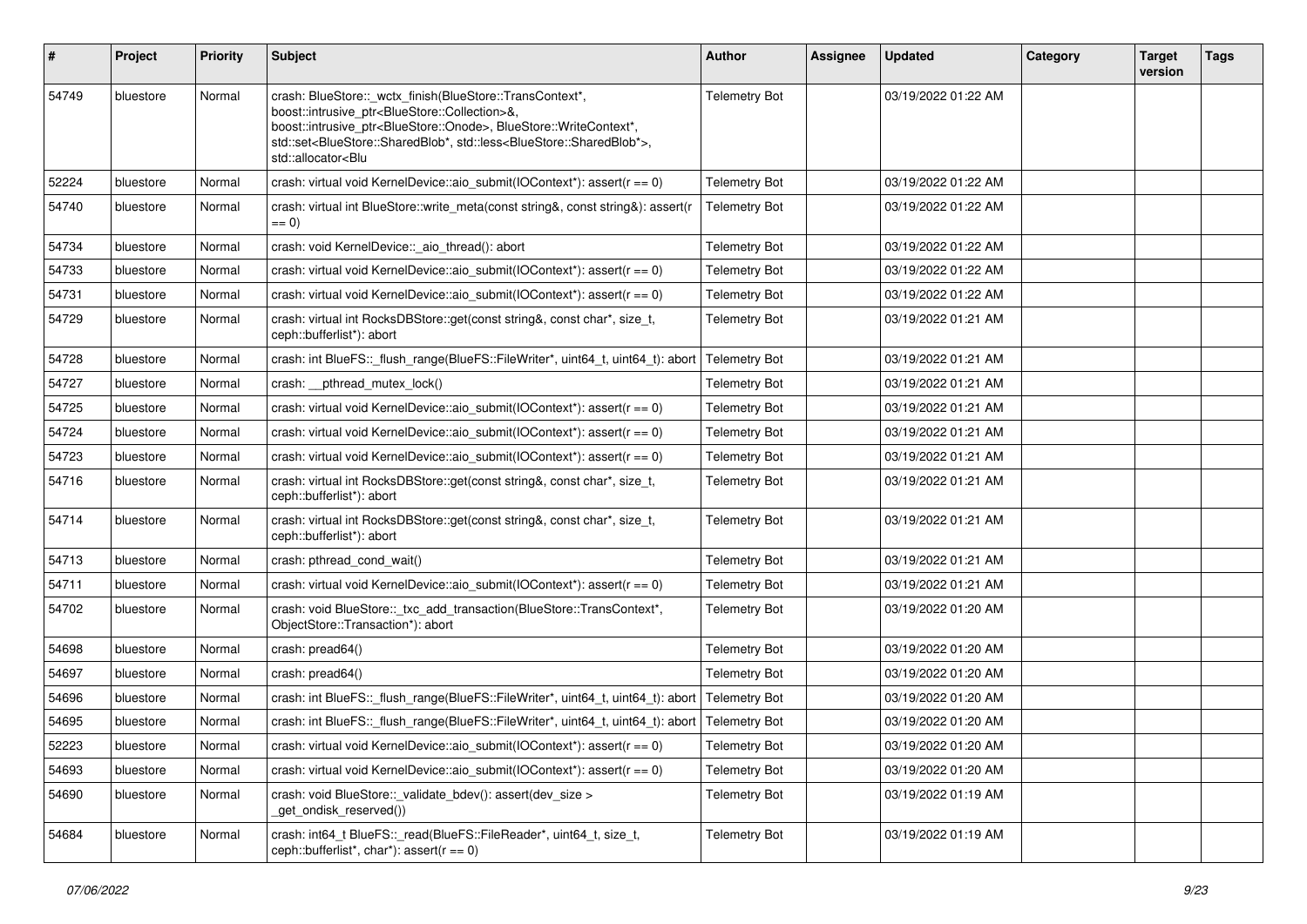| $\sharp$ | Project   | <b>Priority</b> | Subject                                                                                                                                                                                                                                                     | <b>Author</b>        | Assignee | <b>Updated</b>      | Category | <b>Target</b><br>version | <b>Tags</b> |
|----------|-----------|-----------------|-------------------------------------------------------------------------------------------------------------------------------------------------------------------------------------------------------------------------------------------------------------|----------------------|----------|---------------------|----------|--------------------------|-------------|
| 54681    | bluestore | Normal          | crash: virtual void KernelDevice::aio_submit(IOContext*): assert(r == 0)                                                                                                                                                                                    | <b>Telemetry Bot</b> |          | 03/19/2022 01:19 AM |          |                          |             |
| 54679    | bluestore | Normal          | crash: int64_t BlueFS::_read_random(BlueFS::FileReader*, uint64_t,<br>uint64_t, char*): assert( $r == 0$ )                                                                                                                                                  | <b>Telemetry Bot</b> |          | 03/19/2022 01:19 AM |          |                          |             |
| 54677    | bluestore | Normal          | crash: void BlueStore::_do_write_small(BlueStore::TransContext*,<br>BlueStore::CollectionRef&, BlueStore::OnodeRef, uint64_t, uint64_t,<br>ceph::buffer::v15_2_0::list::iterator&, BlueStore::WriteContext*): assert(r >= 0<br>&& $r \leq (int) tail\_read$ | <b>Telemetry Bot</b> |          | 03/19/2022 01:19 AM |          |                          |             |
| 54676    | bluestore | Normal          | crash: virtual void KernelDevice::aio_submit(IOContext*): assert( $r = 0$ )                                                                                                                                                                                 | <b>Telemetry Bot</b> |          | 03/19/2022 01:19 AM |          |                          |             |
| 54675    | bluestore | Normal          | crash: void KernelDevice:: aio_thread(): abort                                                                                                                                                                                                              | <b>Telemetry Bot</b> |          | 03/19/2022 01:19 AM |          |                          |             |
| 54674    | bluestore | Normal          | crash: virtual int KernelDevice::read(uint64_t, uint64_t, ceph::bufferlist*,<br>IOContext*, bool): assert((uint64_t)r == len)                                                                                                                               | <b>Telemetry Bot</b> |          | 03/19/2022 01:19 AM |          |                          |             |
| 52196    | bluestore | Normal          | crash: void BlueStore::_txc_apply_kv(BlueStore::TransContext*, bool):<br>$assert(r == 0)$                                                                                                                                                                   | <b>Telemetry Bot</b> |          | 03/19/2022 01:19 AM |          |                          |             |
| 54673    | bluestore | Normal          | crash: void BlueStore:: do_write_small(BlueStore::TransContext*,<br>BlueStore::CollectionRef&, BlueStore::OnodeRef, uint64 t, uint64 t,<br>ceph::buffer::v15 2 0::list::iterator&, BlueStore::WriteContext*): assert(r >= 0<br>$88 r \leq (int)$ head_read) | <b>Telemetry Bot</b> |          | 03/19/2022 01:19 AM |          |                          |             |
| 54672    | bluestore | Normal          | crash: void BlueStore:: do_write_small(BlueStore::TransContext*,<br>BlueStore::CollectionRef&, BlueStore::OnodeRef, uint64_t, uint64_t,<br>ceph::buffer::v15_2_0::list::iterator&, BlueStore::WriteContext*): assert(r >= 0<br>$&x = (int)$ head read)      | <b>Telemetry Bot</b> |          | 03/19/2022 01:19 AM |          |                          |             |
| 54671    | bluestore | Normal          | crash: void BlueStore::_do_write_small(BlueStore::TransContext*,<br>BlueStore::CollectionRef&, BlueStore::OnodeRef, uint64_t, uint64_t,<br>ceph::buffer::v15_2_0::list::iterator&, BlueStore::WriteContext*): assert(r >= 0<br>&& $r \leq (int) tail\_read$ | <b>Telemetry Bot</b> |          | 03/19/2022 01:19 AM |          |                          |             |
| 54666    | bluestore | Normal          | crash: virtual void KernelDevice::aio_submit(IOContext*): assert( $r = 0$ )                                                                                                                                                                                 | <b>Telemetry Bot</b> |          | 03/19/2022 01:18 AM |          |                          |             |
| 54664    | bluestore | Normal          | crash: virtual int KernelDevice::flush(): abort                                                                                                                                                                                                             | <b>Telemetry Bot</b> |          | 03/19/2022 01:18 AM |          |                          |             |
| 54663    | bluestore | Normal          | crash: int64_t BlueFS::_read(BlueFS::FileReader*, uint64_t, size_t,<br>ceph::bufferlist*, char*): assert( $r == 0$ )                                                                                                                                        | <b>Telemetry Bot</b> |          | 03/19/2022 01:18 AM |          |                          |             |
| 54662    | bluestore | Normal          | crash: virtual int KernelDevice::read(uint64_t, uint64_t, ceph::bufferlist*,<br>$IOContext*, bool): assert((uint64_t)r == len)$                                                                                                                             | <b>Telemetry Bot</b> |          | 03/19/2022 01:18 AM |          |                          |             |
| 54661    | bluestore | Normal          | crash: pread64()                                                                                                                                                                                                                                            | <b>Telemetry Bot</b> |          | 03/19/2022 01:18 AM |          |                          |             |
| 54660    | bluestore | Normal          | crash: pread64()                                                                                                                                                                                                                                            | <b>Telemetry Bot</b> |          | 03/19/2022 01:18 AM |          |                          |             |
| 52229    | bluestore | Low             | crash: virtual int KernelDevice::flush(): abort                                                                                                                                                                                                             | <b>Telemetry Bot</b> |          | 03/19/2022 01:18 AM |          |                          |             |
| 54659    | bluestore | Normal          | crash: virtual int KernelDevice::read(uint64_t, uint64_t, ceph::bufferlist*,<br>IOContext*, bool): assert((uint64_t)r == len)                                                                                                                               | <b>Telemetry Bot</b> |          | 03/19/2022 01:18 AM |          |                          |             |
| 54658    | bluestore | Normal          | crash: pread64()                                                                                                                                                                                                                                            | <b>Telemetry Bot</b> |          | 03/19/2022 01:18 AM |          |                          |             |
| 54657    | bluestore | Normal          | crash: void PriorityCache::Manager::balance(): assert(mem_avail >= 0)                                                                                                                                                                                       | <b>Telemetry Bot</b> |          | 03/19/2022 01:18 AM |          |                          |             |
| 54654    | bluestore | Normal          | crash: virtual void KernelDevice::aio_submit(IOContext*): assert(r == 0)                                                                                                                                                                                    | <b>Telemetry Bot</b> |          | 03/19/2022 01:18 AM |          |                          |             |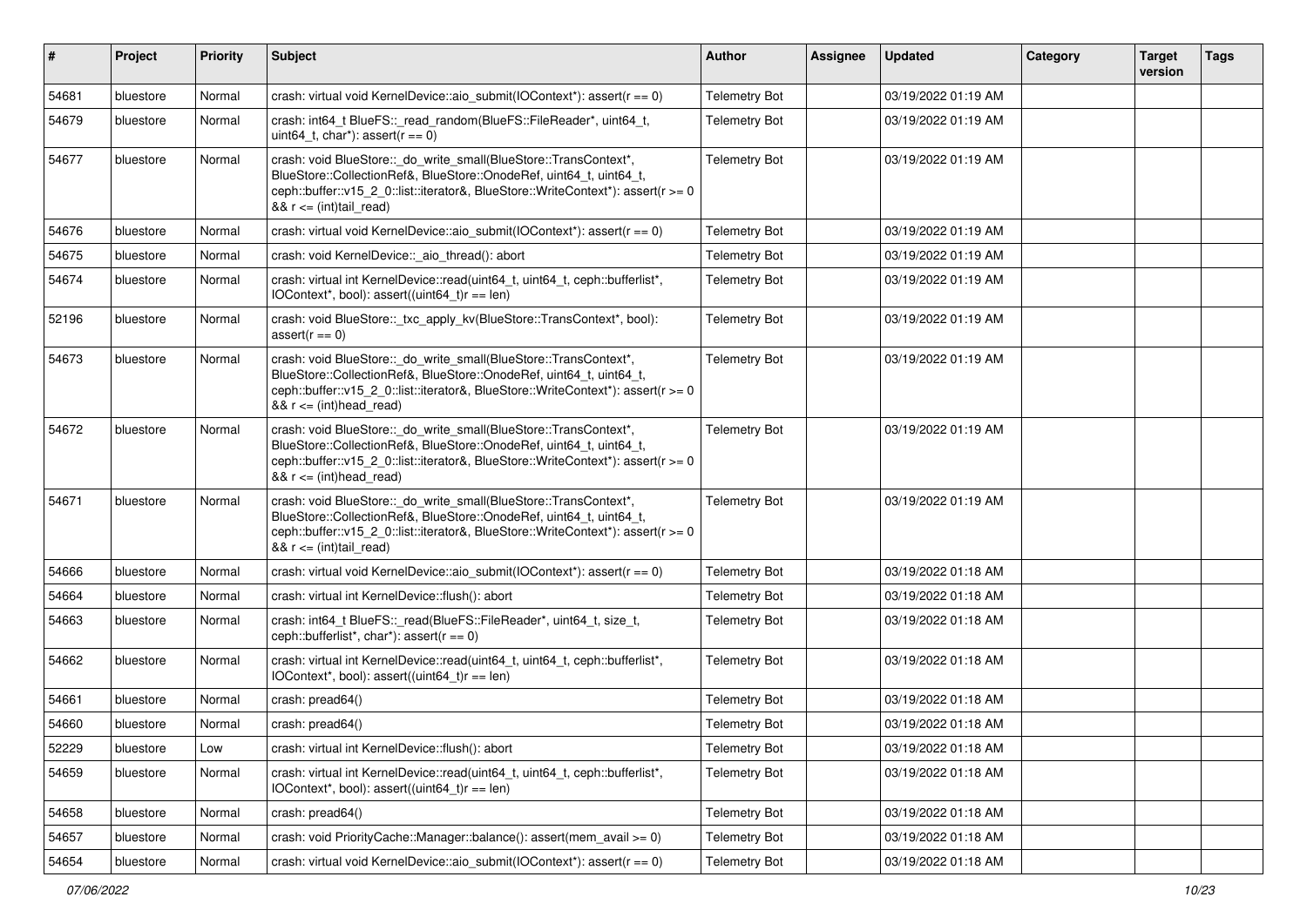| #     | Project   | <b>Priority</b> | Subject                                                                                                                                                                                                                                                  | Author               | <b>Assignee</b> | <b>Updated</b>      | Category | <b>Target</b><br>version | <b>Tags</b> |
|-------|-----------|-----------------|----------------------------------------------------------------------------------------------------------------------------------------------------------------------------------------------------------------------------------------------------------|----------------------|-----------------|---------------------|----------|--------------------------|-------------|
| 54651 | bluestore | Normal          | crash: void BlueStore::_do_write_small(BlueStore::TransContext*,<br>BlueStore::CollectionRef&, BlueStore::OnodeRef, uint64_t, uint64_t,<br>ceph::buffer::v15 2 0::list::iterator&, BlueStore::WriteContext*): assert(r >= 0<br>$&8$ r <= (int)head_read) | <b>Telemetry Bot</b> |                 | 03/19/2022 01:18 AM |          |                          |             |
| 54650 | bluestore | Normal          | crash: BlueStore::Onode::put()                                                                                                                                                                                                                           | <b>Telemetry Bot</b> |                 | 03/19/2022 01:18 AM |          |                          |             |
| 54649 | bluestore | Normal          | crash: virtual int RocksDBStore::get(const string&, const string&,<br>ceph::bufferlist*): abort                                                                                                                                                          | <b>Telemetry Bot</b> |                 | 03/19/2022 01:17 AM |          |                          |             |
| 54645 | bluestore | Normal          | crash: pthread cond wait()                                                                                                                                                                                                                               | <b>Telemetry Bot</b> |                 | 03/19/2022 01:17 AM |          |                          |             |
| 54642 | bluestore | Normal          | crash: int BlueStore::_do_gc(BlueStore::TransContext*,<br>BlueStore::CollectionRef&, BlueStore::OnodeRef, const<br>BlueStore::WriteContext&, uint64_t*, uint64_t*): assert(r == (int)length)                                                             | <b>Telemetry Bot</b> |                 | 03/19/2022 01:17 AM |          |                          |             |
| 54639 | bluestore | Normal          | crash: virtual int KernelDevice::flush(): abort                                                                                                                                                                                                          | <b>Telemetry Bot</b> |                 | 03/19/2022 01:17 AM |          |                          |             |
| 54638 | bluestore | Normal          | crash: int64_t BlueFS::_read(BlueFS::FileReader*, uint64_t, size_t,<br>ceph::bufferlist*, char*): assert( $r == 0$ )                                                                                                                                     | <b>Telemetry Bot</b> |                 | 03/19/2022 01:17 AM |          |                          |             |
| 54635 | bluestore | Normal          | crash: void BlueFS::_compact_log_async(std::unique_lock <std::mutex>&amp;):<br/><math>assert(r == 0)</math></std::mutex>                                                                                                                                 | <b>Telemetry Bot</b> |                 | 03/19/2022 01:17 AM |          |                          |             |
| 54634 | bluestore | Normal          | crash: void BlueFS::_compact_log_async(std::unique_lock <std::mutex>&amp;):<br/><math>assert(r == 0)</math></std::mutex>                                                                                                                                 | <b>Telemetry Bot</b> |                 | 03/19/2022 01:17 AM |          |                          |             |
| 54633 | bluestore | Normal          | crash: int BlueFS::_flush_and_sync_log(std::unique_lock <std::mutex>&amp;,<br/>uint64_t, uint64_t): assert(<math>r == 0</math>)</std::mutex>                                                                                                             | <b>Telemetry Bot</b> |                 | 03/19/2022 01:17 AM |          |                          |             |
| 54628 | bluestore | Normal          | crash: int BlueFS:: flush range(BlueFS::FileWriter*, uint64 t, uint64 t): abort                                                                                                                                                                          | <b>Telemetry Bot</b> |                 | 03/19/2022 01:16 AM |          |                          |             |
| 54627 | bluestore | Normal          | crash: int BlueFS::_flush_range(BlueFS::FileWriter*, uint64_t, uint64_t): abort                                                                                                                                                                          | <b>Telemetry Bot</b> |                 | 03/19/2022 01:16 AM |          |                          |             |
| 52208 | bluestore | Normal          | crash: virtual int KernelDevice::read(uint64_t, uint64_t, ceph::bufferlist*,<br>$IOContext*, bool): assert((uint64_t)r == len)$                                                                                                                          | <b>Telemetry Bot</b> |                 | 03/18/2022 02:38 AM |          |                          |             |
| 52234 | bluestore | Normal          | crash in Throttle::get()                                                                                                                                                                                                                                 | <b>Telemetry Bot</b> |                 | 03/17/2022 03:55 PM |          |                          |             |
| 52222 | bluestore | Normal          | crash: virtual int RocksDBStore::get(const string&, const string&,<br>ceph::bufferlist*): abort                                                                                                                                                          | <b>Telemetry Bot</b> |                 | 03/17/2022 03:55 PM |          |                          |             |
| 52204 | bluestore | Normal          | crash: /lib64/libpthread.so.0(                                                                                                                                                                                                                           | <b>Telemetry Bot</b> |                 | 03/17/2022 03:54 PM |          |                          |             |
| 52201 | bluestore | Normal          | crash: /lib64/libpthread.so.0(                                                                                                                                                                                                                           | <b>Telemetry Bot</b> |                 | 03/17/2022 03:54 PM |          |                          |             |
| 52187 | bluestore | Normal          | crash: bool WholeMergeIteratorImpl::is_main_smaller():<br>assert(current_shard->second->valid())                                                                                                                                                         | <b>Telemetry Bot</b> |                 | 03/17/2022 03:54 PM |          |                          |             |
| 52185 | bluestore | Normal          | crash: void BlueStore::_kv_sync_thread(): assert(r == 0)                                                                                                                                                                                                 | <b>Telemetry Bot</b> |                 | 03/17/2022 03:54 PM |          |                          |             |
| 52175 | bluestore | Normal          | crash: void BlueStore::_do_write_small(BlueStore::TransContext*,<br>BlueStore::CollectionRef&, BlueStore::OnodeRef, uint64_t, uint64_t,<br>ceph::buffer::v15_2_0::list::iterator&, BlueStore::WriteContext*): assert(r >= 0<br>$&x = (int)$ head_read)   | <b>Telemetry Bot</b> |                 | 03/17/2022 03:54 PM |          |                          |             |
| 52157 | bluestore | Normal          | crash: pthread_cond_wait()                                                                                                                                                                                                                               | <b>Telemetry Bot</b> |                 | 03/17/2022 03:54 PM |          |                          |             |
| 52144 | bluestore | Normal          | crash: virtual int KernelDevice::flush(): abort                                                                                                                                                                                                          | <b>Telemetry Bot</b> |                 | 03/17/2022 03:53 PM |          |                          |             |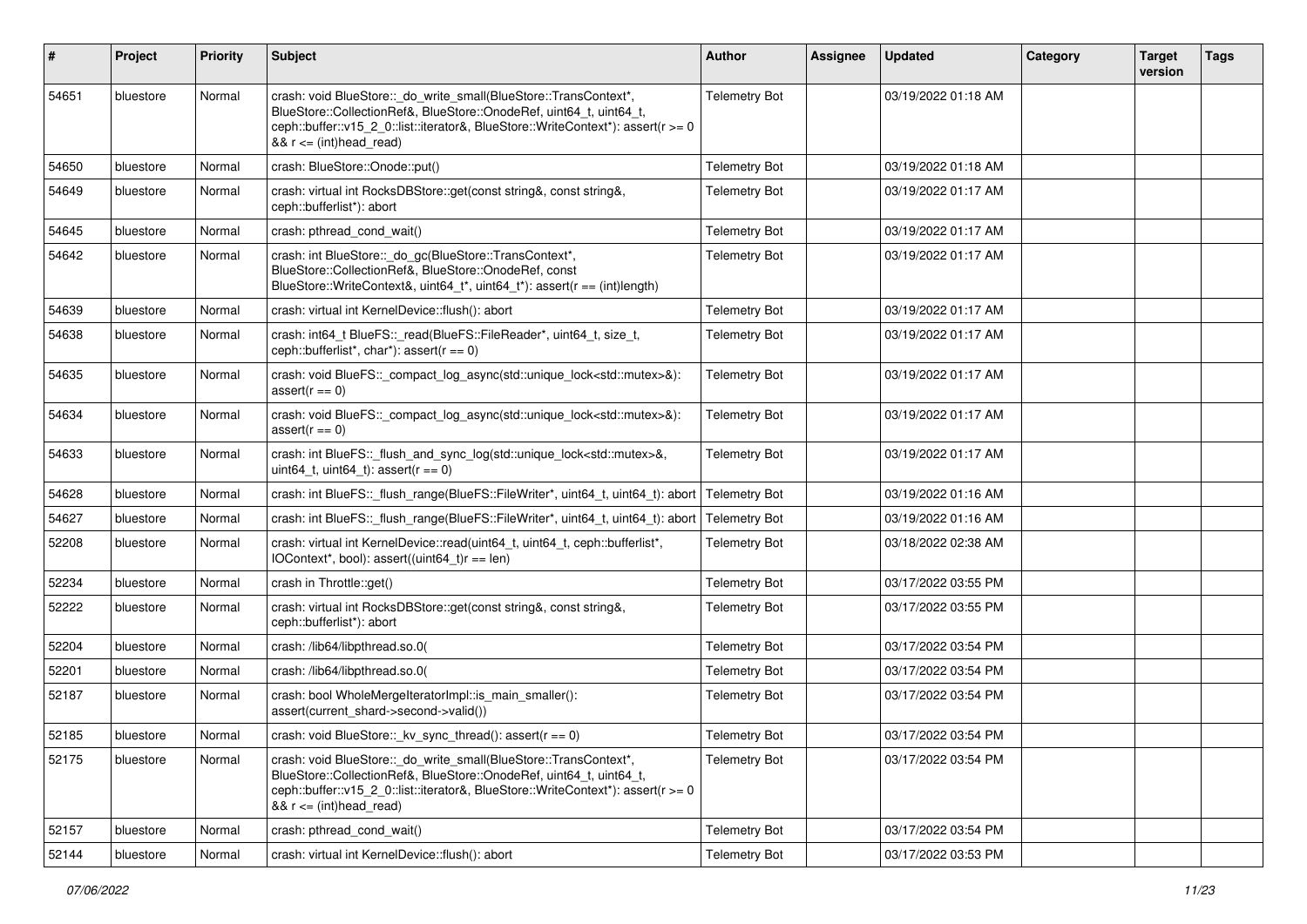| $\vert$ # | Project       | <b>Priority</b> | <b>Subject</b>                                                                                                                                                                                                                      | <b>Author</b>        | Assignee         | <b>Updated</b>      | Category | <b>Target</b><br>version | <b>Tags</b> |
|-----------|---------------|-----------------|-------------------------------------------------------------------------------------------------------------------------------------------------------------------------------------------------------------------------------------|----------------------|------------------|---------------------|----------|--------------------------|-------------|
| 52139     | bluestore     | Normal          | crash: virtual int KernelDevice::flush(): abort                                                                                                                                                                                     | <b>Telemetry Bot</b> |                  | 03/17/2022 03:53 PM |          |                          |             |
| 56249     | CephFS        | Normal          | crash: int Client::_do_remount(bool): abort                                                                                                                                                                                         | <b>Telemetry Bot</b> |                  | 06/28/2022 07:02 AM |          |                          |             |
| 56288     | CephFS        | Normal          | crash: Client::_readdir_cache_cb(dir_result_t*, int (*)(void*, dirent*,<br>ceph statx*, long, lnode*), void*, int, bool)                                                                                                            | <b>Telemetry Bot</b> |                  | 06/24/2022 03:10 AM |          |                          |             |
| 56261     | CephFS        | Normal          | crash: Migrator::import_notify_abort(CDir*, std::set <cdir*, std::less<cdir*="">,<br/>std::allocator<cdir*> &gt;&amp;)</cdir*></cdir*,>                                                                                             | <b>Telemetry Bot</b> |                  | 06/24/2022 03:09 AM |          |                          |             |
| 54840     | <b>CephFS</b> | Normal          | crash: void<br>MDCache::handle_cache_rejoin_weak(ceph::cref_t <mmdscacherejoin>&amp;):<br/>assert(mds-&gt;is_rejoin())</mmdscacherejoin>                                                                                            | <b>Telemetry Bot</b> |                  | 06/24/2022 03:06 AM |          |                          |             |
| 54834     | CephFS        | Normal          | crash: void Locker::handle_file_lock(ScatterLock*, ceph::cref_t <mlock>&amp;):<br/>assert(lock-&gt;get state() == LOCK LOCK    lock-&gt;get state() == LOCK MIX<br/>   lock-&gt;get_state() == LOCK_MIX_SYNC2)</mlock>              | <b>Telemetry Bot</b> |                  | 06/24/2022 03:06 AM |          |                          |             |
| 54833     | CephFS        | Normal          | crash: void Locker::handle_file_lock(ScatterLock*, ceph::cref_t <mlock>&amp;):<br/>assert(lock-&gt;get_state() == LOCK_LOCK    lock-&gt;get_state() == LOCK_MIX<br/><math>  </math> lock-&gt;get_state() == LOCK_MIX_SYNC2)</mlock> | <b>Telemetry Bot</b> |                  | 06/24/2022 03:06 AM |          |                          |             |
| 51757     | <b>CephFS</b> | Normal          | crash: /lib/x86 64-linux-gnu/libpthread.so.0(                                                                                                                                                                                       | <b>Telemetry Bot</b> | Venky<br>Shankar | 06/24/2022 03:06 AM |          | v17.0.0                  |             |
| 54765     | <b>CephFS</b> | Normal          | crash: void MDCache::rejoin send rejoins(): assert(auth $>= 0$ )                                                                                                                                                                    | <b>Telemetry Bot</b> |                  | 06/08/2022 05:49 PM |          |                          |             |
| 54798     | CephFS        | Normal          | crash: double const<br>ceph::common::ConfigProxy::get_val <double>(std::basic_string_view<char,<br>std::char_traits<char>&gt;) const</char></char,<br></double>                                                                     | <b>Telemetry Bot</b> |                  | 06/08/2022 05:49 PM |          |                          |             |
| 54824     | CephFS        | Normal          | crash: pthread kill()                                                                                                                                                                                                               | <b>Telemetry Bot</b> |                  | 06/08/2022 05:49 PM |          |                          |             |
| 54893     | <b>CephFS</b> | Normal          | crash: pthread kill()                                                                                                                                                                                                               | <b>Telemetry Bot</b> |                  | 06/08/2022 05:49 PM |          |                          |             |
| 54943     | CephFS        | Normal          | crash: void interval_set <t, c="">::erase(T, T, std::function<bool(t, t)="">) [with T<br/><math>=</math> inodeno t; C = std::map]: assert(p-&gt;first &lt;= start)</bool(t,></t,>                                                   | <b>Telemetry Bot</b> |                  | 06/08/2022 05:49 PM |          |                          |             |
| 54959     | <b>CephFS</b> | Normal          | crash: tcmalloc::ThreadCache::FetchFromCentralCache(unsigned int, int,<br>void* (*)(unsigned long))                                                                                                                                 | <b>Telemetry Bot</b> |                  | 06/08/2022 05:48 PM |          |                          |             |
| 54961     | CephFS        | Normal          | crash: std::_Rb_tree <metareqid_t, metareqid_t,="" std::_identity<metareqid_t="">,<br/>std::less<metareqid_t>, std::allocator<metareqid_t><br/>&gt;::equal range(metaregid t const&amp;)</metareqid_t></metareqid_t></metareqid_t,> | <b>Telemetry Bot</b> |                  | 06/08/2022 05:48 PM |          |                          |             |
| 54747     | CephFS        | Normal          | crash: void EMetaBlob::replay(MDSRank*, LogSegment*, MDPeerUpdate*):<br>$assert(inotablev == mds$ ->inotable->get_version())                                                                                                        | <b>Telemetry Bot</b> |                  | 06/08/2022 05:48 PM |          |                          |             |
| 54741     | CephFS        | Normal          | crash: MDSTableClient::got_journaled_ack(unsigned long)                                                                                                                                                                             | <b>Telemetry Bot</b> |                  | 06/08/2022 05:48 PM |          |                          |             |
| 54730     | CephFS        | Normal          | crash: void ScatterLock::set_xlock_snap_sync(MDSContext*): assert(state<br>$==$ LOCK XLOCK $  $ state $==$ LOCK XLOCKDONE)                                                                                                          | <b>Telemetry Bot</b> |                  | 06/08/2022 05:48 PM |          |                          |             |
| 54644     | CephFS        | Normal          | crash: void SessionMap::replay_open_sessions(version_t, std::map <client_t,<br>entity inst t&gt;&amp;, std::map<client client="" metadata="" t="" t,="">&amp;):<br/>assert(g_conf()-&gt;mds_wipe_sessions)</client></client_t,<br>  | <b>Telemetry Bot</b> |                  | 06/08/2022 05:48 PM |          |                          |             |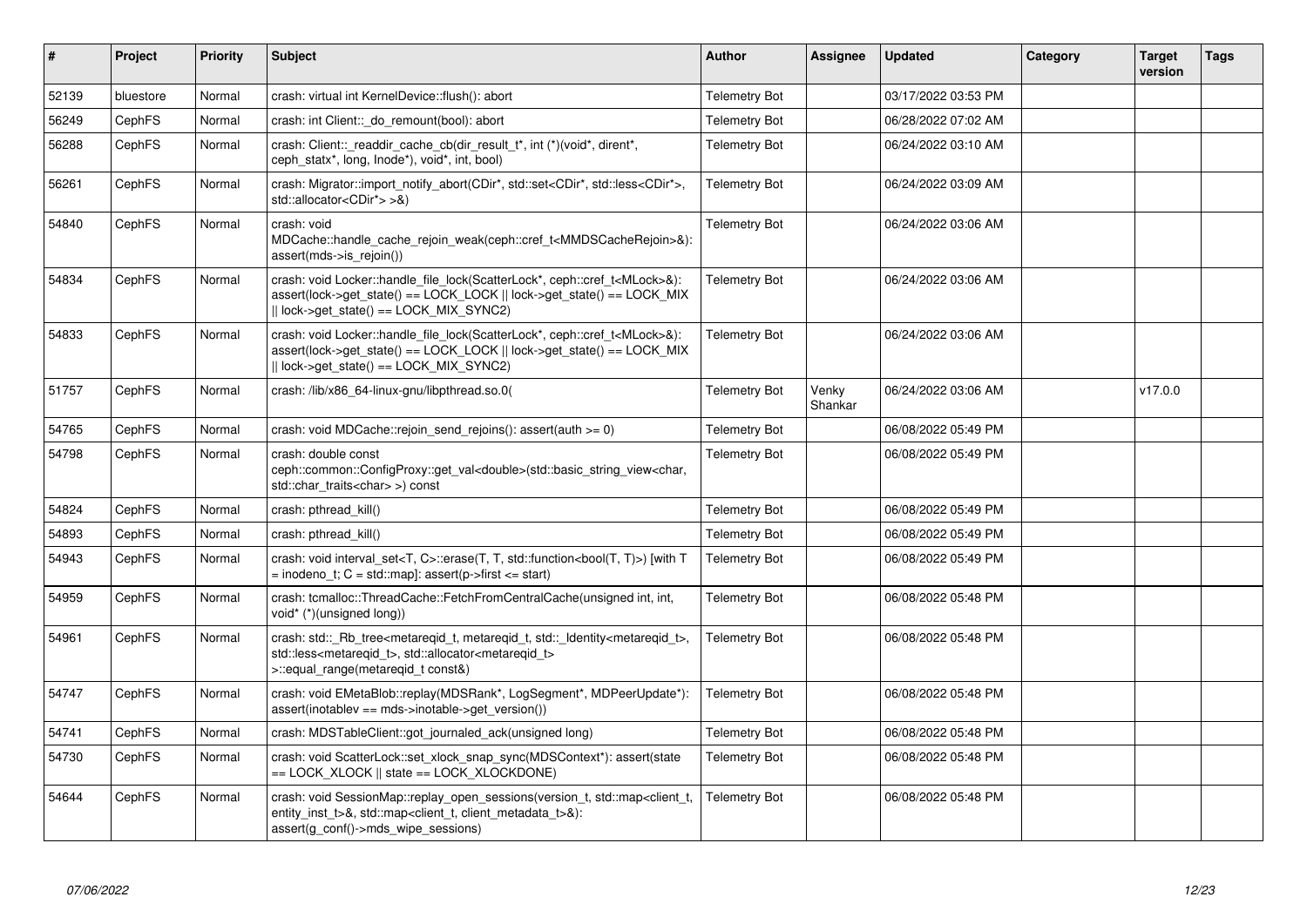| $\pmb{\#}$ | Project    | <b>Priority</b> | Subject                                                                                                                                                                                                                    | Author               | <b>Assignee</b>  | <b>Updated</b>      | Category          | <b>Target</b><br>version | <b>Tags</b> |
|------------|------------|-----------------|----------------------------------------------------------------------------------------------------------------------------------------------------------------------------------------------------------------------------|----------------------|------------------|---------------------|-------------------|--------------------------|-------------|
| 54643      | CephFS     | Normal          | crash: void Server::_unlink_local(MDRequestRef&, CDentry*, CDentry*):<br>assert(in->first <= straydn->first)                                                                                                               | <b>Telemetry Bot</b> |                  | 06/08/2022 05:48 PM |                   |                          |             |
| 54636      | CephFS     | Normal          | crash: void Locker::file_recover(ScatterLock*): assert(lock->get_state() ==<br>LOCK_PRE_SCAN)                                                                                                                              | <b>Telemetry Bot</b> |                  | 06/08/2022 05:48 PM |                   |                          |             |
| 54715      | CephFS     | Normal          | crash: void<br>MDCache::handle_cache_rejoin_weak(ceph::cref_t <mmdscacherejoin>&amp;):<br/>assert(mds-&gt;is_rejoin())</mmdscacherejoin>                                                                                   | <b>Telemetry Bot</b> |                  | 06/08/2022 05:48 PM |                   |                          |             |
| 54760      | CephFS     | Normal          | crash: void CDir::try_remove_dentries_for_stray():<br>assert(dn->get_linkage()->is_null())                                                                                                                                 | <b>Telemetry Bot</b> | Venky<br>Shankar | 06/08/2022 02:05 PM | Correctness/Safet | v18.0.0                  |             |
| 54680      | CephFS     | Normal          | crash: int Client:: do remount(bool): abort                                                                                                                                                                                | <b>Telemetry Bot</b> |                  | 03/19/2022 01:19 AM |                   |                          |             |
| 54665      | CephFS     | Normal          | crash: void ObjectCacher::bh_write_commit(int64_t, sobject_t,<br>std::vector <std::pair<long int="" int,="" long="" unsigned=""> &gt;&amp;, ceph_tid_t, int):<br/>assert(ob-&gt;last_commit_tid &lt; tid)</std::pair<long> | <b>Telemetry Bot</b> |                  | 03/19/2022 01:18 AM |                   |                          |             |
| 56339      | cephsqlite | Normal          | crash: int Lock(sqlite3_file*, int): assert(lock <= ilock)                                                                                                                                                                 | <b>Telemetry Bot</b> |                  | 06/24/2022 03:12 AM |                   |                          |             |
| 56322      | cephsqlite | Normal          | crash: File "mgr/devicehealth/module.py", in serve: if self.db_ready() and<br>self.enable_monitoring:                                                                                                                      | <b>Telemetry Bot</b> |                  | 06/24/2022 03:11 AM |                   |                          |             |
| 56321      | cephsqlite | Normal          | crash: File "mgr/devicehealth/module.py", in serve: if self.db_ready() and<br>self.enable_monitoring:                                                                                                                      | <b>Telemetry Bot</b> |                  | 06/24/2022 03:11 AM |                   |                          |             |
| 56312      | cephsqlite | Normal          | crash: File "mgr/devicehealth/module.py", in serve: ls =<br>self.get_kv('last_scrape')                                                                                                                                     | <b>Telemetry Bot</b> |                  | 06/24/2022 03:11 AM |                   |                          |             |
| 56297      | cephsqlite | Normal          | crash: File "mgr/devicehealth/module.py", in serve: if self.db_ready() and<br>self.enable_monitoring:                                                                                                                      | <b>Telemetry Bot</b> |                  | 06/24/2022 03:10 AM |                   |                          |             |
| 56291      | cephsqlite | Normal          | crash: File "mgr/devicehealth/module.py", in get_recent_device_metrics:<br>return self._get_device_metrics(devid, min_sample=min_sample)                                                                                   | <b>Telemetry Bot</b> |                  | 06/24/2022 03:10 AM |                   |                          |             |
| 56287      | cephsqlite | Normal          | crash: File "mgr/devicehealth/module.py", in serve: if self.db_ready() and<br>self.enable_monitoring:                                                                                                                      | <b>Telemetry Bot</b> |                  | 06/24/2022 03:10 AM |                   |                          |             |
| 56279      | cephsqlite | Normal          | crash: File "mgr/devicehealth/module.py", in get_recent_device_metrics:<br>return self._get_device_metrics(devid, min_sample=min_sample)                                                                                   | <b>Telemetry Bot</b> |                  | 06/24/2022 03:10 AM |                   |                          |             |
| 56274      | cephsqlite | Normal          | crash: pthread_mutex_lock()                                                                                                                                                                                                | <b>Telemetry Bot</b> |                  | 06/24/2022 03:09 AM |                   |                          |             |
| 56266      | cephsqlite | Normal          | crash: File "mgr/devicehealth/module.py", in serve: self.set_kv('last_scrape',<br>last_scrape.strftime(TIME_FORMAT))                                                                                                       | <b>Telemetry Bot</b> |                  | 06/24/2022 03:09 AM |                   |                          |             |
| 56231      | cephsqlite | Normal          | crash: File "mgr/devicehealth/module.py", in serve: self.scrape_all()                                                                                                                                                      | <b>Telemetry Bot</b> |                  | 06/24/2022 03:07 AM |                   |                          |             |
| 56205      | cephsqlite | Normal          | crash: File "mgr/devicehealth/module.py", in serve: self.scrape_all()                                                                                                                                                      | <b>Telemetry Bot</b> |                  | 06/24/2022 03:06 AM |                   |                          |             |
| 56373      | mgr        | Normal          | crash: File "mgr/dashboard/module.py", in serve: uri =<br>self.await_configuration()                                                                                                                                       | <b>Telemetry Bot</b> |                  | 06/24/2022 03:14 AM |                   |                          |             |
| 56357      | mgr        | Normal          | crash: File "mgr/mds_autoscaler/module.py", in notify:<br>self.verify_and_manage_mds_instance(fs_map, fs_name)                                                                                                             | <b>Telemetry Bot</b> |                  | 06/24/2022 03:13 AM |                   |                          |             |
| 56355      | mgr        | Normal          | crash: PyFormatter::dump_pyobject(std::basic_string_view <char,<br>std::char_traits<char>&gt;, _object*)</char></char,<br>                                                                                                 | <b>Telemetry Bot</b> |                  | 06/24/2022 03:13 AM |                   |                          |             |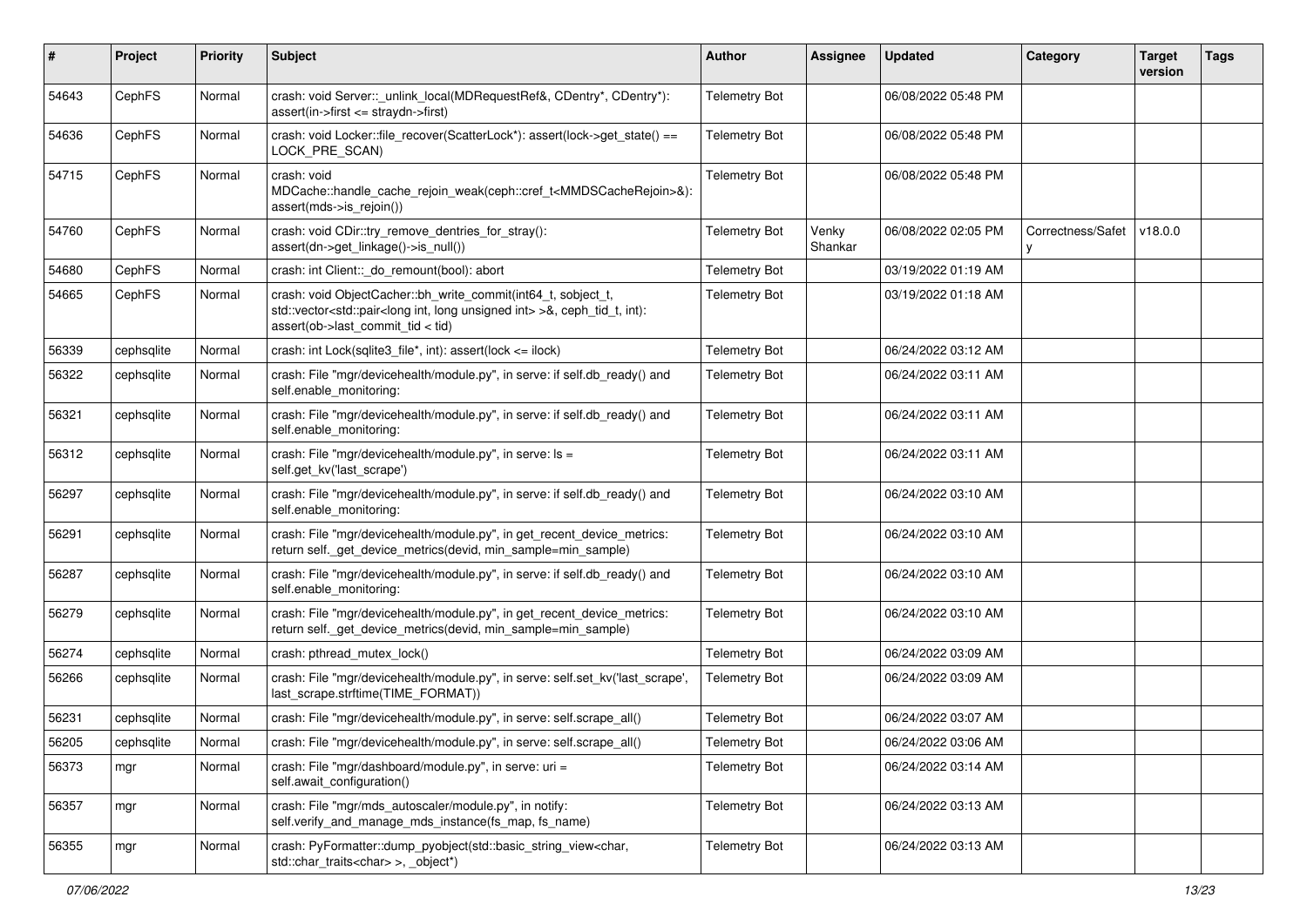| $\sharp$ | Project | <b>Priority</b> | Subject                                                                                                                                                                                                                        | <b>Author</b>        | Assignee | <b>Updated</b>      | Category | <b>Target</b><br>version | <b>Tags</b> |
|----------|---------|-----------------|--------------------------------------------------------------------------------------------------------------------------------------------------------------------------------------------------------------------------------|----------------------|----------|---------------------|----------|--------------------------|-------------|
| 56345    | mgr     | Normal          | crash: File "mgr/prometheus/module.py", in serve: cherrypy.engine.start()                                                                                                                                                      | <b>Telemetry Bot</b> |          | 06/24/2022 03:12 AM |          |                          |             |
| 56344    | mgr     | Normal          | crash: File "mgr/dashboard/module.py", in serve: uri =<br>self.await_configuration()                                                                                                                                           | <b>Telemetry Bot</b> |          | 06/24/2022 03:12 AM |          |                          |             |
| 56343    | mgr     | Normal          | crash: File "mgr/dashboard/module.py", in serve: cherrypy.engine.start()                                                                                                                                                       | <b>Telemetry Bot</b> |          | 06/24/2022 03:12 AM |          |                          |             |
| 56342    | mgr     | Normal          | crash: File "mgr/prometheus/module.py", in serve: cherrypy.engine.start()                                                                                                                                                      | <b>Telemetry Bot</b> |          | 06/24/2022 03:12 AM |          |                          |             |
| 56338    | mgr     | Normal          | crash: File "mgr/rook/module.py", in serve:<br>self._apply_drivegroups(list(self._drive_group_map.values()))                                                                                                                   | <b>Telemetry Bot</b> |          | 06/24/2022 03:12 AM |          |                          |             |
| 56317    | mgr     | Normal          | crash: File "mgr/orchestrator/_interface.py", in _oremote: return<br>mgr.remote(o, meth, *args, **kwargs)                                                                                                                      | <b>Telemetry Bot</b> |          | 06/24/2022 03:11 AM |          |                          |             |
| 56316    | mgr     | Normal          | crash: File "mgr/nfs/module.py", in cluster_ls: return available_clusters(self)                                                                                                                                                | <b>Telemetry Bot</b> |          | 06/24/2022 03:11 AM |          |                          |             |
| 56306    | mgr     | Normal          | crash: File "mgr/rook/module.py", in serve:<br>self._apply_drivegroups(list(self._drive_group_map.values()))                                                                                                                   | <b>Telemetry Bot</b> |          | 06/24/2022 03:11 AM |          |                          |             |
| 56305    | mgr     | Normal          | crash: File "mgr/orchestrator/_interface.py", in _oremote: return<br>mgr.remote(o, meth, *args, **kwargs)                                                                                                                      | <b>Telemetry Bot</b> |          | 06/24/2022 03:11 AM |          |                          |             |
| 56304    | mgr     | Normal          | crash: File "mgr/dashboard/module.py", in serve: uri =<br>self.await_configuration()                                                                                                                                           | <b>Telemetry Bot</b> |          | 06/24/2022 03:11 AM |          |                          |             |
| 56301    | mgr     | Normal          | crash: Client::resolve_mds(std::basic_string <char, std::char_traits<char="">,<br/>std::allocator<char> &gt; const&amp;, std::vector<mds_gid_t,<br>std::allocator<mds_gid_t> &gt;*)</mds_gid_t></mds_gid_t,<br></char></char,> | <b>Telemetry Bot</b> |          | 06/24/2022 03:11 AM |          |                          |             |
| 56299    | mgr     | Normal          | crash: File "mgr/devicehealth/module.py", in serve: if self.db_ready() and<br>self.enable_monitoring:                                                                                                                          | <b>Telemetry Bot</b> |          | 06/24/2022 03:10 AM |          |                          |             |
| 56298    | mgr     | Normal          | crash: File "mgr/dashboard/__init__.py", in <module>: from .module import<br/>Module, StandbyModule # noqa: F401</module>                                                                                                      | <b>Telemetry Bot</b> |          | 06/24/2022 03:10 AM |          |                          |             |
| 56296    | mgr     | Normal          | crash: File "mgr/devicehealth/module.py", in serve: if self.db_ready() and<br>self.enable_monitoring:                                                                                                                          | <b>Telemetry Bot</b> |          | 06/24/2022 03:10 AM |          |                          |             |
| 56290    | mgr     | Normal          | crash: File "/lib64/python3.6/subprocess.py", in run: stdout, stderr =<br>process.communicate(input, timeout=timeout)                                                                                                          | <b>Telemetry Bot</b> |          | 06/24/2022 03:10 AM |          |                          |             |
| 56285    | mgr     | Normal          | crash: File "mgr/dashboard/module.py", in serve: uri =<br>self.await configuration()                                                                                                                                           | <b>Telemetry Bot</b> |          | 06/24/2022 03:10 AM |          |                          |             |
| 56278    | mgr     | Normal          | crash: File "/lib64/python3.6/subprocess.py", in run: stdout, stderr =<br>process.communicate(input, timeout=timeout)                                                                                                          | <b>Telemetry Bot</b> |          | 06/24/2022 03:09 AM |          |                          |             |
| 56277    | mgr     | Normal          | crash: File "mgr/prometheus/__init__.py", in <module>: from .module import<br/>Module, StandbyModule</module>                                                                                                                  | <b>Telemetry Bot</b> |          | 06/24/2022 03:09 AM |          |                          |             |
| 56276    | mgr     | Normal          | crash: File "mgr/restful/__init__.py", in <module>: from .module import<br/>Module</module>                                                                                                                                    | <b>Telemetry Bot</b> |          | 06/24/2022 03:09 AM |          |                          |             |
| 56275    | mgr     | Normal          | crash: File "mgr/cephadm/__init__.py", in <module>: from .module import<br/>CephadmOrchestrator</module>                                                                                                                       | <b>Telemetry Bot</b> |          | 06/24/2022 03:09 AM |          |                          |             |
| 56271    | mgr     | Normal          | crash: File "mgr/devicehealth/module.py", in serve: finished_loading_legacy =<br>self.check_legacy_pool()                                                                                                                      | <b>Telemetry Bot</b> |          | 06/24/2022 03:09 AM |          |                          |             |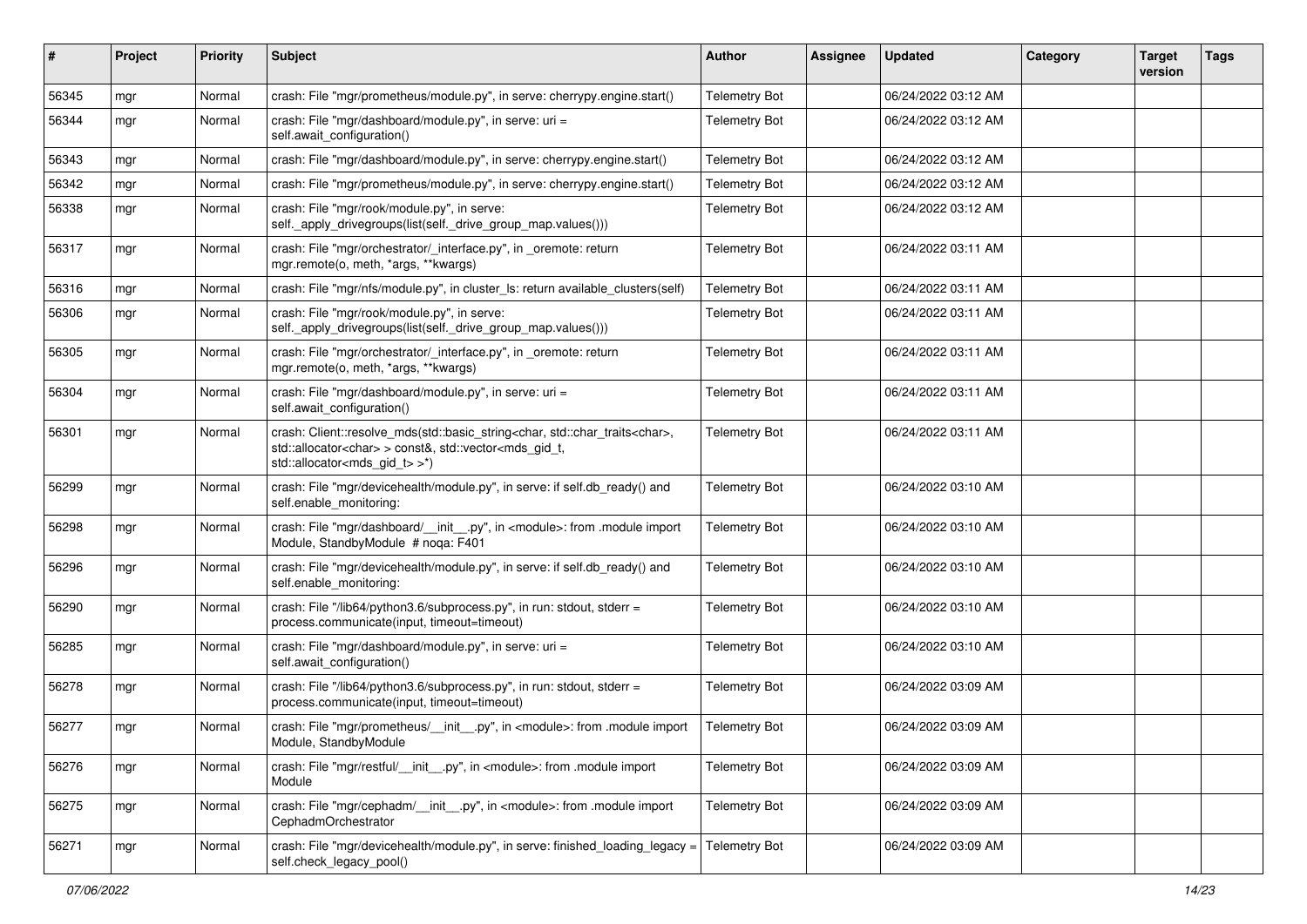| ∦     | Project | <b>Priority</b> | Subject                                                                                                                                  | Author               | <b>Assignee</b> | <b>Updated</b>      | Category | <b>Target</b><br>version | <b>Tags</b> |
|-------|---------|-----------------|------------------------------------------------------------------------------------------------------------------------------------------|----------------------|-----------------|---------------------|----------|--------------------------|-------------|
| 56270 | mgr     | Normal          | crash: File "mgr/snap_schedule/module.py", in __init__: self.client =<br>SnapSchedClient(self)                                           | <b>Telemetry Bot</b> |                 | 06/24/2022 03:09 AM |          |                          |             |
| 56269 | mgr     | Normal          | crash: File "mgr/snap_schedule/module.py", in __init__: self.client =<br>SnapSchedClient(self)                                           | <b>Telemetry Bot</b> |                 | 06/24/2022 03:09 AM |          |                          |             |
| 56268 | mgr     | Normal          | crash: std:: throw out of range(char const*)                                                                                             | <b>Telemetry Bot</b> |                 | 06/24/2022 03:09 AM |          |                          |             |
| 56267 | mgr     | Normal          | crash: File "mgr/prometheus/module.py", in serve: cherrypy.engine.start()                                                                | <b>Telemetry Bot</b> |                 | 06/24/2022 03:09 AM |          |                          |             |
| 56259 | mgr     | Normal          | crash: File "mgr/devicehealth/module.py", in serve: finished_loading_legacy =<br>self.check_legacy_pool()                                | <b>Telemetry Bot</b> |                 | 06/24/2022 03:09 AM |          |                          |             |
| 56257 | mgr     | Normal          | crash: File "mgr/rook/ __init __.py", in <module>: from .module import<br/>RookOrchestrator</module>                                     | <b>Telemetry Bot</b> |                 | 06/24/2022 03:09 AM |          |                          |             |
| 56256 | mgr     | Normal          | crash: File "mgr/dashboard/__init__.py", in <module>: from .module import<br/>Module, StandbyModule # noqa: F401</module>                | <b>Telemetry Bot</b> |                 | 06/24/2022 03:09 AM |          |                          |             |
| 56255 | mgr     | Normal          | crash: File "mgr/nfs/__init__.py", in <module>: from .module import Module</module>                                                      | <b>Telemetry Bot</b> |                 | 06/24/2022 03:08 AM |          |                          |             |
| 56254 | mgr     | Normal          | crash: File "mgr/mds_autoscaler/__init__.py", in <module>: from .module<br/>import MDSAutoscaler</module>                                | <b>Telemetry Bot</b> |                 | 06/24/2022 03:08 AM |          |                          |             |
| 56253 | mgr     | Normal          | crash: File "mgr/test_orchestrator/__init__.py", in <module>: from .module<br/>import TestOrchestrator</module>                          | <b>Telemetry Bot</b> |                 | 06/24/2022 03:08 AM |          |                          |             |
| 56252 | mgr     | Normal          | crash: File "mgr/orchestrator/_init_py", in <module>: from .module import<br/>OrchestratorCli</module>                                   | <b>Telemetry Bot</b> |                 | 06/24/2022 03:08 AM |          |                          |             |
| 56251 | mgr     | Normal          | crash: File "mgr/cephadm/__init__.py", in <module>: from .module import<br/>CephadmOrchestrator</module>                                 | <b>Telemetry Bot</b> |                 | 06/24/2022 03:08 AM |          |                          |             |
| 56246 | mgr     | Normal          | crash: File "mgr/nfs/module.py", in cluster_ls: return available_clusters(self)                                                          | <b>Telemetry Bot</b> |                 | 06/24/2022 03:08 AM |          |                          |             |
| 56245 | mgr     | Normal          | crash: File "mgr/dashboard/module.py", in serve: cherrypy.engine.start()                                                                 | <b>Telemetry Bot</b> |                 | 06/24/2022 03:08 AM |          |                          |             |
| 56240 | mgr     | Normal          | crash: File "mgr/volumes/__init__.py", in <module>: from .module import<br/>Module</module>                                              | <b>Telemetry Bot</b> |                 | 06/24/2022 03:08 AM |          |                          |             |
| 56239 | mgr     | Normal          | crash: File "mgr/devicehealth/module.py", in get_recent_device_metrics:<br>return self._get_device_metrics(devid, min_sample=min_sample) | <b>Telemetry Bot</b> |                 | 06/24/2022 03:08 AM |          |                          |             |
| 56236 | mgr     | Normal          | crash: File "mgr/restful/__init__.py", in <module>: from .module import<br/>Module</module>                                              | <b>Telemetry Bot</b> |                 | 06/24/2022 03:08 AM |          |                          |             |
| 56234 | mgr     | Normal          | crash: File "mgr/dashboard/__init__.py", in <module>: from .module import<br/>Module, StandbyModule # noqa: F401</module>                | <b>Telemetry Bot</b> |                 | 06/24/2022 03:07 AM |          |                          |             |
| 56233 | mgr     | Normal          | crash: File "mgr/dashboard/__init__.py", in <module>: from .module import<br/>Module, StandbyModule # noqa: F401</module>                | <b>Telemetry Bot</b> |                 | 06/24/2022 03:07 AM |          |                          |             |
| 56232 | mgr     | Normal          | crash: File "mgr/rook/__init__.py", in <module>: from .module import<br/>RookOrchestrator</module>                                       | <b>Telemetry Bot</b> |                 | 06/24/2022 03:07 AM |          |                          |             |
| 56230 | mgr     | Normal          | crash: File "mgr/dashboard/module.py", in serve: cherrypy.engine.start()                                                                 | <b>Telemetry Bot</b> |                 | 06/24/2022 03:07 AM |          |                          |             |
| 56228 | mgr     | Normal          | crash: File "mgr/dashboard/__init__.py", in <module>: from .module import<br/>Module, StandbyModule # noqa: F401</module>                | <b>Telemetry Bot</b> |                 | 06/24/2022 03:07 AM |          |                          |             |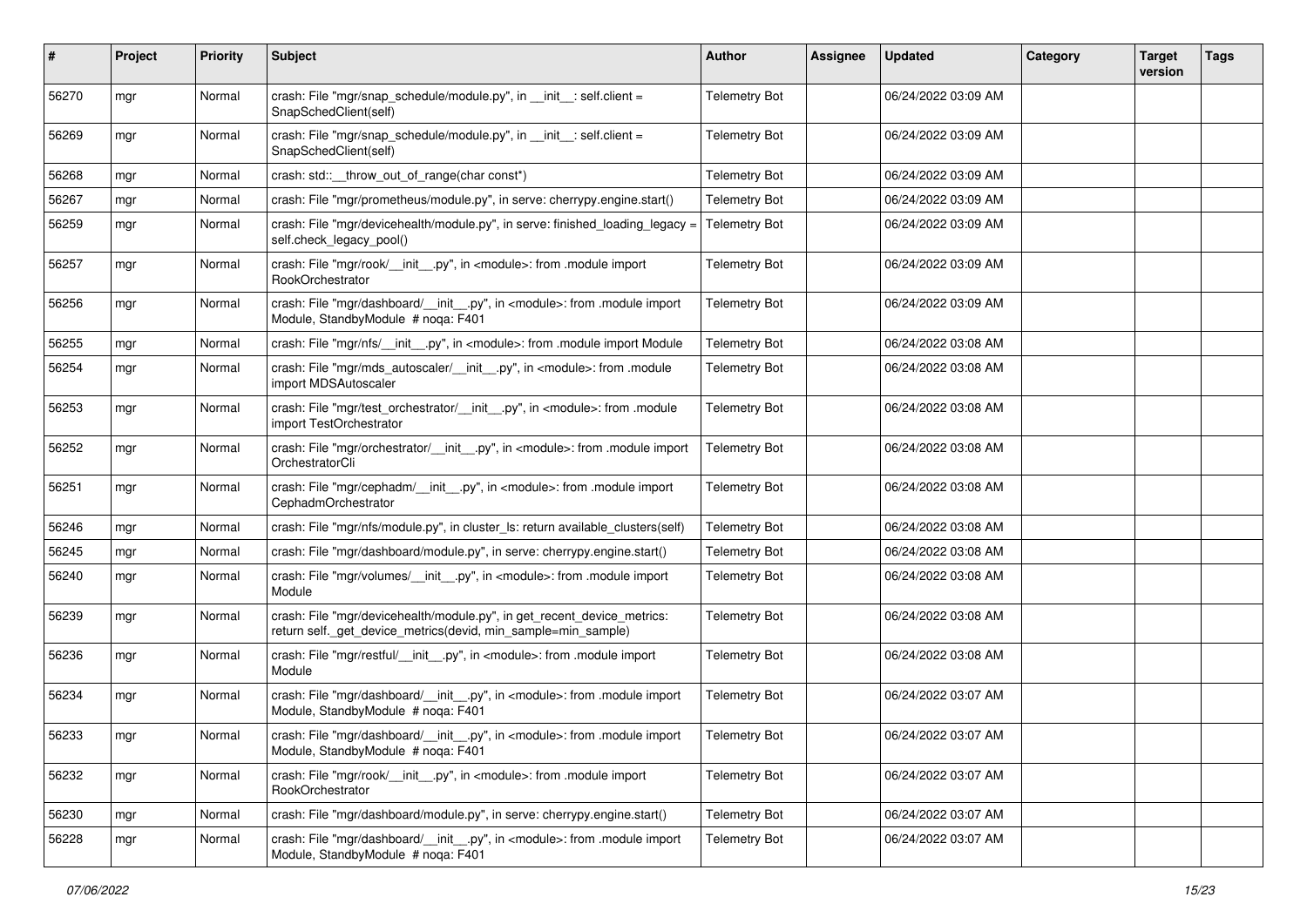| #     | Project | <b>Priority</b> | <b>Subject</b>                                                                                                                                       | Author               | Assignee | <b>Updated</b>      | Category | <b>Target</b><br>version | <b>Tags</b> |
|-------|---------|-----------------|------------------------------------------------------------------------------------------------------------------------------------------------------|----------------------|----------|---------------------|----------|--------------------------|-------------|
| 56227 | mgr     | Normal          | crash: File "mgr/rook/__init__.py", in <module>: from .module import<br/>RookOrchestrator</module>                                                   | <b>Telemetry Bot</b> |          | 06/24/2022 03:07 AM |          |                          |             |
| 56225 | mgr     | Normal          | crash: File "mgr/nfs/module.py", in cluster_ls: return available_clusters(self)                                                                      | <b>Telemetry Bot</b> |          | 06/24/2022 03:07 AM |          |                          |             |
| 56224 | mgr     | Normal          | crash: File "mgr/pg_autoscaler/__init__.py", in <module>: from .module<br/>import PgAutoscaler, effective_target_ratio</module>                      | <b>Telemetry Bot</b> |          | 06/24/2022 03:07 AM |          |                          |             |
| 56223 | mgr     | Normal          | crash: File "mgr/insights/__init__.py", in <module>: from .module import<br/>Module</module>                                                         | <b>Telemetry Bot</b> |          | 06/24/2022 03:07 AM |          |                          |             |
| 56222 | mgr     | Normal          | crash: File "mgr/status/__init__.py", in <module>: from .module import<br/>Module</module>                                                           | <b>Telemetry Bot</b> |          | 06/24/2022 03:07 AM |          |                          |             |
| 56221 | mgr     | Normal          | crash: File "mgr/snap_schedule/__init__.py", in <module>: from .module<br/>import Module</module>                                                    | <b>Telemetry Bot</b> |          | 06/24/2022 03:07 AM |          |                          |             |
| 56220 | mgr     | Normal          | crash: File "mgr/influx/__init__.py", in <module>: from .module import Module</module>                                                               | <b>Telemetry Bot</b> |          | 06/24/2022 03:07 AM |          |                          |             |
| 56219 | mgr     | Normal          | crash: File "mgr/mirroring/_init__.py", in <module>: from .module import<br/>Module</module>                                                         | <b>Telemetry Bot</b> |          | 06/24/2022 03:07 AM |          |                          |             |
| 56218 | mgr     | Normal          | crash: File "mgr/devicehealth/__init__.py", in <module>: from .module import<br/>Module</module>                                                     | <b>Telemetry Bot</b> |          | 06/24/2022 03:07 AM |          |                          |             |
| 56217 | mgr     | Normal          | crash: File "mgr/telegraf/_init_.py", in <module>: from .module import<br/>Module</module>                                                           | <b>Telemetry Bot</b> |          | 06/24/2022 03:07 AM |          |                          |             |
| 56216 | mgr     | Normal          | crash: File "mgr/iostat/__init__.py", in <module>: from .module import Module</module>                                                               | <b>Telemetry Bot</b> |          | 06/24/2022 03:07 AM |          |                          |             |
| 56215 | mgr     | Normal          | crash: File "mgr/crash/__init__.py", in <module>: from .module import Module</module>                                                                | <b>Telemetry Bot</b> |          | 06/24/2022 03:07 AM |          |                          |             |
| 56214 | mgr     | Normal          | crash: File "mgr/selftest/__init__.py", in <module>: from .module import<br/>Module</module>                                                         | <b>Telemetry Bot</b> |          | 06/24/2022 03:07 AM |          |                          |             |
| 56213 | mgr     | Normal          | crash: File "mgr/balancer/__init__.py", in <module>: from .module import<br/>Module</module>                                                         | <b>Telemetry Bot</b> |          | 06/24/2022 03:06 AM |          |                          |             |
| 56206 | mgr     | Normal          | crash: std::_Rb_tree_increment(std::_Rb_tree_node_base*)                                                                                             | <b>Telemetry Bot</b> |          | 06/24/2022 03:06 AM |          |                          |             |
| 56204 | mgr     | Normal          | crash: File "mgr/zabbix/__init__.py", in <module>: from .module import<br/>Module</module>                                                           | <b>Telemetry Bot</b> |          | 06/24/2022 03:06 AM |          |                          |             |
| 56196 | mgr     | Normal          | crash: File "mgr/devicehealth/module.py", in serve: self.scrape_all()                                                                                | <b>Telemetry Bot</b> |          | 06/24/2022 03:05 AM |          |                          |             |
| 56195 | mgr     | Normal          | crash: File "mgr/devicehealth/module.py", in serve: if self.db_ready() and<br>self.enable_monitoring:                                                | <b>Telemetry Bot</b> |          | 06/24/2022 03:05 AM |          |                          |             |
| 54700 | mgr     | Normal          | crash: DaemonServer::got_service_map():: <lambda(const servicemap&)="">:<br/>assert(pending_service_map.epoch &gt; service_map.epoch)</lambda(const> | <b>Telemetry Bot</b> |          | 04/25/2022 09:02 PM |          |                          |             |
| 54940 | mgr     | Normal          | crash: _PyObject_GC_Malloc()                                                                                                                         | <b>Telemetry Bot</b> |          | 03/19/2022 01:29 AM |          |                          |             |
| 54892 | mgr     | Normal          | crash: PyObject GC Malloc()                                                                                                                          | <b>Telemetry Bot</b> |          | 03/19/2022 01:27 AM |          |                          |             |
| 54816 | mgr     | Normal          | crash: PyObject_GetAttr()                                                                                                                            | <b>Telemetry Bot</b> |          | 03/19/2022 01:24 AM |          |                          |             |
| 54788 | mgr     | Normal          | crash: void MonMap::add(const mon_info_t&): assert(addr_mons.count(a) ==<br>0)                                                                       | <b>Telemetry Bot</b> |          | 03/19/2022 01:24 AM |          |                          |             |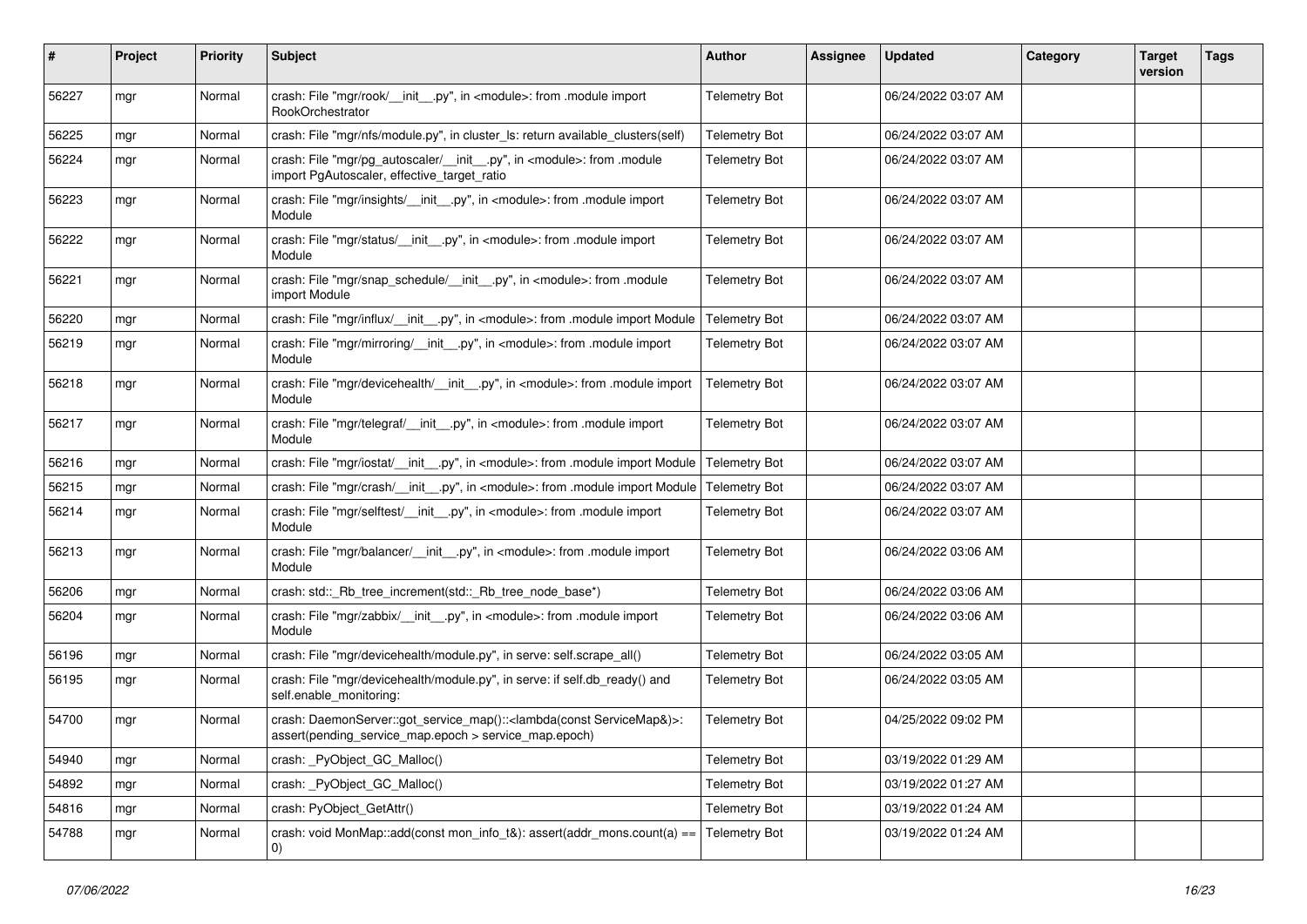| $\pmb{\#}$ | Project      | <b>Priority</b> | <b>Subject</b>                                                                                                                                       | <b>Author</b>        | Assignee | <b>Updated</b>      | Category | <b>Target</b><br>version | <b>Tags</b> |
|------------|--------------|-----------------|------------------------------------------------------------------------------------------------------------------------------------------------------|----------------------|----------|---------------------|----------|--------------------------|-------------|
| 54755      | mgr          | Normal          | crash: Client::Client(Messenger*, MonClient*, Objecter*)                                                                                             | <b>Telemetry Bot</b> |          | 03/19/2022 01:22 AM |          |                          |             |
| 54732      | mgr          | Normal          | crash: pthread mutex lock()                                                                                                                          | <b>Telemetry Bot</b> |          | 03/19/2022 01:22 AM |          |                          |             |
| 54703      | mgr          | Normal          | crash: __cxa_rethrow()                                                                                                                               | <b>Telemetry Bot</b> |          | 03/19/2022 01:20 AM |          |                          |             |
| 54686      | mgr          | Normal          | crash: gxx personality v0()                                                                                                                          | <b>Telemetry Bot</b> |          | 03/19/2022 01:19 AM |          |                          |             |
| 54685      | mgr          | Normal          | crash: tcmalloc::ThreadCache::FetchFromCentralCache(unsigned int, int,<br>void* (*)(unsigned long))                                                  | <b>Telemetry Bot</b> |          | 03/19/2022 01:19 AM |          |                          |             |
| 54648      | mgr          | Normal          | crash: std:: Rb tree increment(std:: Rb tree node base*)                                                                                             | <b>Telemetry Bot</b> |          | 03/19/2022 01:17 AM |          |                          |             |
| 52232      | mgr          | Normal          | crash: PyObject_IsTrue()                                                                                                                             | <b>Telemetry Bot</b> |          | 03/17/2022 03:55 PM |          |                          |             |
| 52177      | mgr          | Normal          | crash: DaemonServer::got_service_map():: <lambda(const servicemap&)="">:<br/>assert(pending_service_map.epoch &gt; service_map.epoch)</lambda(const> | <b>Telemetry Bot</b> |          | 03/17/2022 03:54 PM |          |                          |             |
| 56323      | Orchestrator | Normal          | crash: File "mgr/cephadm/module.py", in __init__: self.upgrade =<br>CephadmUpgrade(self)                                                             | <b>Telemetry Bot</b> |          | 06/24/2022 07:53 AM |          |                          |             |
| 56381      | Orchestrator | Normal          | crash: File "mgr/cephadm/module.py", in serve: serve.serve()                                                                                         | <b>Telemetry Bot</b> |          | 06/24/2022 07:52 AM |          |                          |             |
| 56377      | <b>RADOS</b> | Normal          | crash: MOSDRepOp::encode_payload(unsigned long)                                                                                                      | <b>Telemetry Bot</b> |          | 06/24/2022 03:14 AM |          |                          |             |
| 56371      | <b>RADOS</b> | Normal          | crash: MOSDPGLog::encode_payload(unsigned long)                                                                                                      | <b>Telemetry Bot</b> |          | 06/24/2022 03:13 AM |          |                          |             |
| 56352      | <b>RADOS</b> | Normal          | crash: void OSDMap::check_health(ceph::common::CephContext*,<br>health_check_map_t*)    const: assert(num_down_in_osds <= num_in_osds)               | <b>Telemetry Bot</b> |          | 06/24/2022 03:13 AM |          |                          |             |
| 56351      | <b>RADOS</b> | Normal          | crash: void OSDMap::check_health(ceph::common::CephContext*,<br>health_check_map_t*) const: assert(num_down_in_osds <= num_in_osds)                  | <b>Telemetry Bot</b> |          | 06/24/2022 03:13 AM |          |                          |             |
| 56350      | <b>RADOS</b> | Normal          | crash: void OSDMap::check_health(ceph::common::CephContext*,<br>health_check_map_t*) const: assert(num_down_in_osds <= num_in_osds)                  | <b>Telemetry Bot</b> |          | 06/24/2022 03:13 AM |          |                          |             |
| 56349      | <b>RADOS</b> | Normal          | crash: void OSDMap::check_health(ceph::common::CephContext*,<br>health_check_map_t*) const: assert(num_down_in_osds <= num_in_osds)                  | <b>Telemetry Bot</b> |          | 06/24/2022 03:13 AM |          |                          |             |
| 56348      | <b>RADOS</b> | Normal          | crash: void OSDMap::check_health(ceph::common::CephContext*,<br>health_check_map_t*)    const: assert(num_down_in_osds <= num_in_osds)               | <b>Telemetry Bot</b> |          | 06/24/2022 03:12 AM |          |                          |             |
| 56347      | <b>RADOS</b> | Normal          | crash: void OSDMap::check_health(ceph::common::CephContext*,<br>health_check_map_t*) const: assert(num_down_in_osds <= num_in_osds)                  | <b>Telemetry Bot</b> |          | 06/24/2022 03:12 AM |          |                          |             |
| 56341      | <b>RADOS</b> | Normal          | crash: cxa_rethrow()                                                                                                                                 | <b>Telemetry Bot</b> |          | 06/24/2022 03:12 AM |          |                          |             |
| 56340      | <b>RADOS</b> | Normal          | crash: MOSDRepOp::encode_payload(unsigned long)                                                                                                      | <b>Telemetry Bot</b> |          | 06/24/2022 03:12 AM |          |                          |             |
| 56337      | <b>RADOS</b> | Normal          | crash: void OSDMap::check_health(ceph::common::CephContext*,<br>health_check_map_t*)        const: assert(num_down_in_osds <= num_in_osds)           | <b>Telemetry Bot</b> |          | 06/24/2022 03:12 AM |          |                          |             |
| 56336      | <b>RADOS</b> | Normal          | crash: MOSDPGScan::encode_payload(unsigned long)                                                                                                     | <b>Telemetry Bot</b> |          | 06/24/2022 03:12 AM |          |                          |             |
| 56333      | <b>RADOS</b> | Normal          | crash: void OSDMap::check_health(ceph::common::CephContext*,<br>health_check_map_t*) const: assert(num_down_in_osds <= num_in_osds)                  | <b>Telemetry Bot</b> |          | 06/24/2022 03:12 AM |          |                          |             |
| 56332      | <b>RADOS</b> | Normal          | crash: void OSDMap::check_health(ceph::common::CephContext*,<br>health check map $t^*$ ) const: assert(num down in osds $\leq$ num in osds)          | <b>Telemetry Bot</b> |          | 06/24/2022 03:12 AM |          |                          |             |
| 56331      | <b>RADOS</b> | Normal          | crash: MOSDPGLog::encode payload(unsigned long)                                                                                                      | <b>Telemetry Bot</b> |          | 06/24/2022 03:12 AM |          |                          |             |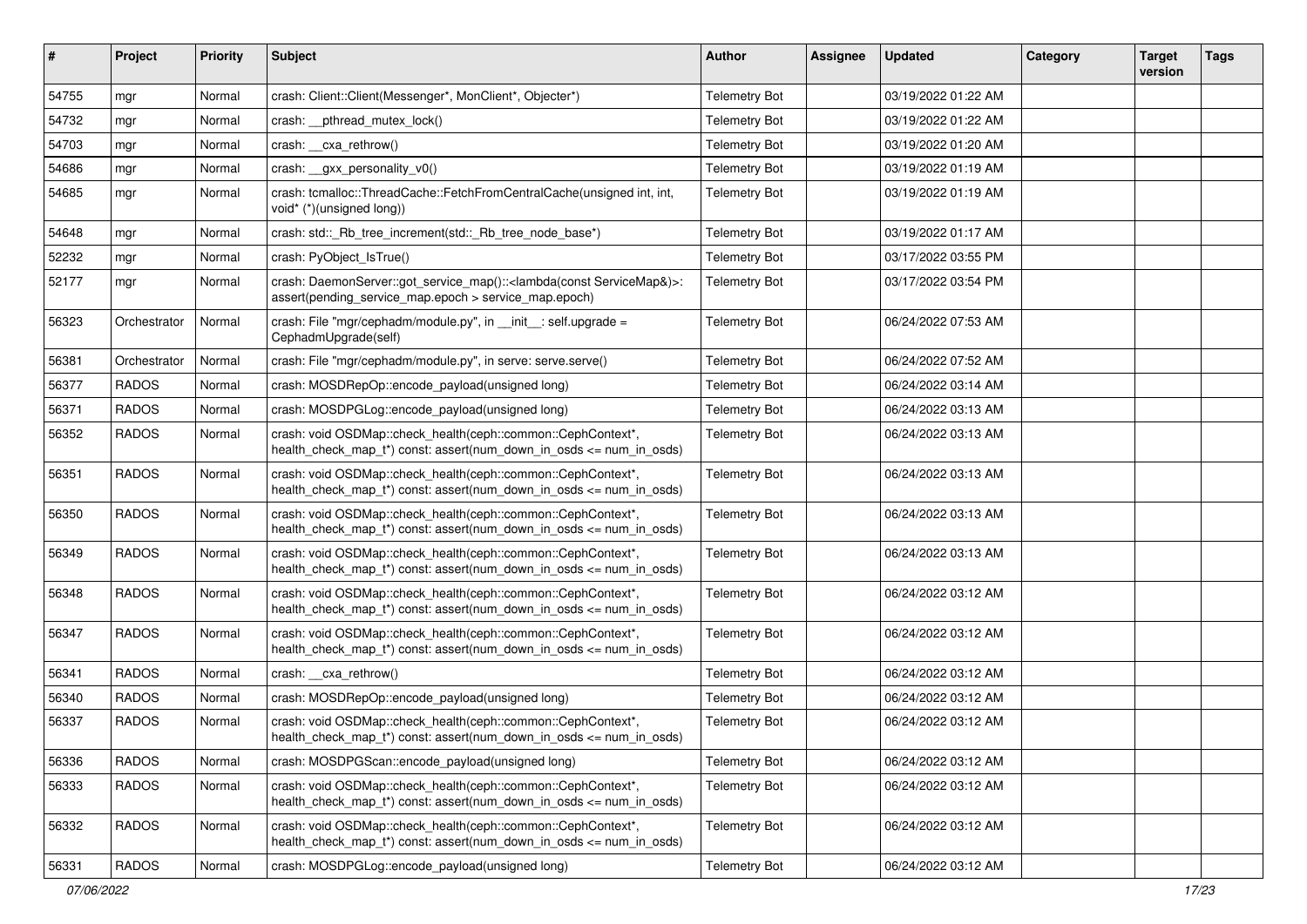| #     | Project      | <b>Priority</b> | Subject                                                                                                                                                                                                              | <b>Author</b>        | <b>Assignee</b> | <b>Updated</b>      | Category | <b>Target</b><br>version | <b>Tags</b> |
|-------|--------------|-----------------|----------------------------------------------------------------------------------------------------------------------------------------------------------------------------------------------------------------------|----------------------|-----------------|---------------------|----------|--------------------------|-------------|
| 56330 | <b>RADOS</b> | Normal          | crash: void pg_missing_set <trackchanges>::got(const hobject_t&amp;,<br/>eversion_t) [with bool TrackChanges = false]: assert(p-&gt;second.need &lt;= <math>v</math>   <br/>p-&gt;second.is_delete())</trackchanges> | <b>Telemetry Bot</b> |                 | 06/24/2022 03:12 AM |          |                          |             |
| 56329 | <b>RADOS</b> | Normal          | crash: rocksdb::DBImpl::CompactRange(rocksdb::CompactRangeOptions<br>const&, rocksdb::ColumnFamilyHandle*, rocksdb::Slice const*, rocksdb::Slice<br>const*)                                                          | <b>Telemetry Bot</b> |                 | 06/24/2022 03:12 AM |          |                          |             |
| 56326 | <b>RADOS</b> | Normal          | crash: void PeeringState::add_log_entry(const pg_log_entry_t&, bool):<br>assert(e.version > info.last update)                                                                                                        | <b>Telemetry Bot</b> |                 | 06/24/2022 03:12 AM |          |                          |             |
| 56325 | <b>RADOS</b> | Normal          | crash: void PeeringState::add_log_entry(const pg_log_entry_t&, bool):<br>assert(e.version > info.last update)                                                                                                        | <b>Telemetry Bot</b> |                 | 06/24/2022 03:12 AM |          |                          |             |
| 56324 | <b>RADOS</b> | Normal          | crash: MOSDPGLog::encode_payload(unsigned long)                                                                                                                                                                      | <b>Telemetry Bot</b> |                 | 06/24/2022 03:11 AM |          |                          |             |
| 56320 | <b>RADOS</b> | Normal          | crash: int OSDMap::build_simple_optioned(ceph::common::CephContext*,<br>epoch_t, uuid_d&, int, int, int, bool): assert(default_replicated_rule $>= 0$ )                                                              | <b>Telemetry Bot</b> |                 | 06/24/2022 03:11 AM |          |                          |             |
| 56319 | <b>RADOS</b> | Normal          | crash: int OSDMap::build_simple_optioned(ceph::common::CephContext*,<br>epoch_t, uuid_d&, int, int, int, bool): assert(default_replicated_rule >= 0)                                                                 | <b>Telemetry Bot</b> |                 | 06/24/2022 03:11 AM |          |                          |             |
| 56307 | <b>RADOS</b> | Normal          | crash: virtual void PrimaryLogPG::on_local_recover(const hobject_t&, const<br>ObjectRecoveryInfo&, ObjectContextRef, bool, ObjectStore::Transaction*):<br>assert(is_primary())                                       | <b>Telemetry Bot</b> |                 | 06/24/2022 03:11 AM |          |                          |             |
| 56303 | <b>RADOS</b> | Normal          | crash: virtual bool PrimaryLogPG::should_send_op(pg_shard_t, const                                                                                                                                                   | <b>Telemetry Bot</b> |                 | 06/24/2022 03:11 AM |          |                          |             |
| 56300 | <b>RADOS</b> | Normal          | crash: void MonitorDBStore:: open(const string&): abort                                                                                                                                                              | <b>Telemetry Bot</b> |                 | 06/24/2022 03:10 AM |          |                          |             |
| 56292 | <b>RADOS</b> | Normal          | crash: int OSD::shutdown(): assert(end_time - start_time_func <<br>cct->_conf->osd_fast_shutdown_timeout)                                                                                                            | <b>Telemetry Bot</b> |                 | 06/24/2022 03:10 AM |          |                          |             |
| 56289 | <b>RADOS</b> | Normal          | crash: void PeeringState::check_past_interval_bounds() const: abort                                                                                                                                                  | <b>Telemetry Bot</b> |                 | 06/24/2022 03:10 AM |          |                          |             |
| 56265 | <b>RADOS</b> | Normal          | crash: void MonitorDBStore::_open(const string&): abort                                                                                                                                                              | <b>Telemetry Bot</b> |                 | 06/24/2022 03:09 AM |          |                          |             |
| 56247 | <b>RADOS</b> | Normal          | crash: BackfillInterval::pop_front()                                                                                                                                                                                 | <b>Telemetry Bot</b> |                 | 06/24/2022 03:08 AM |          |                          |             |
| 56244 | <b>RADOS</b> | Normal          | crash: int<br>MonitorDBStore::apply_transaction(MonitorDBStore::TransactionRef): abort                                                                                                                               | <b>Telemetry Bot</b> |                 | 06/24/2022 03:08 AM |          |                          |             |
| 56243 | <b>RADOS</b> | Normal          | crash: int<br>MonitorDBStore::apply_transaction(MonitorDBStore::TransactionRef): abort                                                                                                                               | <b>Telemetry Bot</b> |                 | 06/24/2022 03:08 AM |          |                          |             |
| 56242 | <b>RADOS</b> | Normal          | crash: int<br>MonitorDBStore::apply_transaction(MonitorDBStore::TransactionRef): abort                                                                                                                               | <b>Telemetry Bot</b> |                 | 06/24/2022 03:08 AM |          |                          |             |
| 56241 | <b>RADOS</b> | Normal          | crash: int<br>MonitorDBStore::apply_transaction(MonitorDBStore::TransactionRef): abort                                                                                                                               | <b>Telemetry Bot</b> |                 | 06/24/2022 03:08 AM |          |                          |             |
| 56238 | <b>RADOS</b> | Normal          | crash: non-virtual thunk to PrimaryLogPG::op applied(eversion t const&)                                                                                                                                              | <b>Telemetry Bot</b> |                 | 06/24/2022 03:08 AM |          |                          |             |
| 54941 | RADOS        | Normal          | crash: virtual bool PrimaryLogPG::should_send_op(pg_shard_t, const                                                                                                                                                   | <b>Telemetry Bot</b> |                 | 06/24/2022 03:06 AM |          |                          |             |
| 54829 | <b>RADOS</b> | Normal          | crash: void OSDMap::check_health(ceph::common::CephContext*,<br>health_check_map_t*)    const: assert(num_down_in_osds <= num_in_osds)                                                                               | <b>Telemetry Bot</b> |                 | 06/24/2022 03:06 AM |          |                          |             |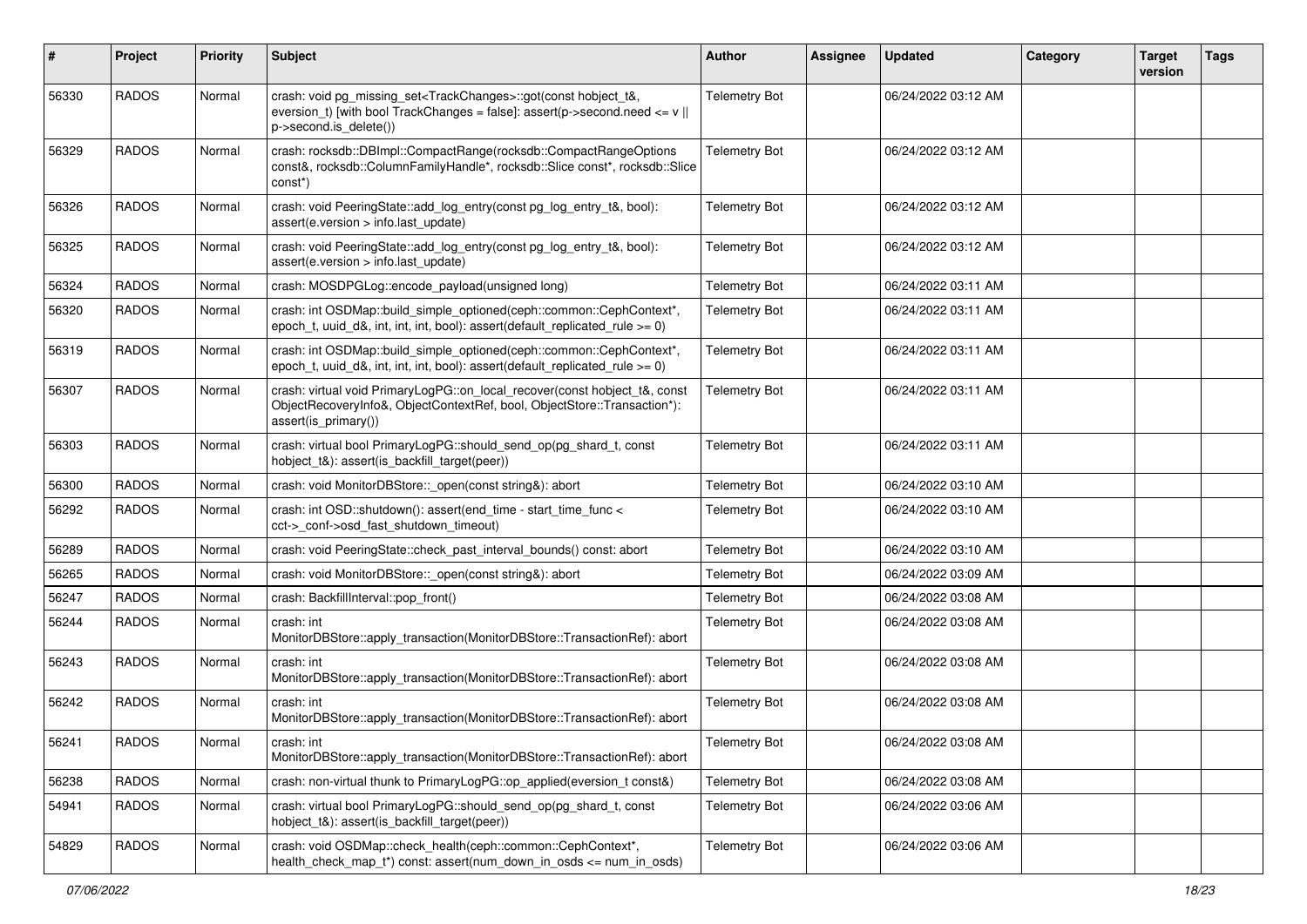| $\vert$ # | Project      | <b>Priority</b> | Subject                                                                                                                                                                                                                                                           | <b>Author</b>        | <b>Assignee</b> | <b>Updated</b>      | Category | <b>Target</b><br>version | <b>Tags</b> |
|-----------|--------------|-----------------|-------------------------------------------------------------------------------------------------------------------------------------------------------------------------------------------------------------------------------------------------------------------|----------------------|-----------------|---------------------|----------|--------------------------|-------------|
| 54758     | <b>RADOS</b> | Normal          | crash: const entity_addrvec_t& MonMap::get_addrs(unsigned int) const:<br>assert(m < ranks.size())                                                                                                                                                                 | <b>Telemetry Bot</b> |                 | 06/24/2022 03:06 AM |          |                          |             |
| 56207     | <b>RADOS</b> | Normal          | crash: void ECBackend::handle_sub_write_reply(pg_shard_t, const<br>ECSubWriteReply&, const ZTracer::Trace&): assert(i !=<br>tid_to_op_map.end())                                                                                                                  | <b>Telemetry Bot</b> |                 | 06/24/2022 03:06 AM |          |                          |             |
| 56203     | <b>RADOS</b> | Normal          | crash: void pg_missing_set <trackchanges>::got(const hobject_t&amp;,<br/>eversion_t) [with bool TrackChanges = false]: <math>assert(p != missing.end())</math></trackchanges>                                                                                     | <b>Telemetry Bot</b> |                 | 06/24/2022 03:06 AM |          |                          |             |
| 54710     | <b>RADOS</b> | Normal          | crash: void PeeringState::check_past_interval_bounds() const: abort                                                                                                                                                                                               | <b>Telemetry Bot</b> |                 | 06/24/2022 03:06 AM |          |                          |             |
| 54708     | <b>RADOS</b> | Normal          | crash: void PeeringState::check past interval bounds() const: abort                                                                                                                                                                                               | <b>Telemetry Bot</b> |                 | 06/24/2022 03:06 AM |          |                          |             |
| 54692     | <b>RADOS</b> | Normal          | crash: virtual bool PrimaryLogPG::should_send_op(pg_shard_t, const                                                                                                                                                                                                | <b>Telemetry Bot</b> |                 | 06/24/2022 03:06 AM |          |                          |             |
| 56201     | <b>RADOS</b> | Normal          | crash: void OSD::do_recovery(PG*, epoch_t, uint64_t,<br>ThreadPool::TPHandle&): assert(started <= reserved_pushes)                                                                                                                                                | <b>Telemetry Bot</b> |                 | 06/24/2022 03:06 AM |          |                          |             |
| 56198     | <b>RADOS</b> | Normal          | crash: rocksdb::port::Mutex::Unlock()                                                                                                                                                                                                                             | <b>Telemetry Bot</b> |                 | 06/24/2022 03:05 AM |          |                          |             |
| 56194     | <b>RADOS</b> | Normal          | crash: OpTracker::~OpTracker():<br>assert((sharded_in_flight_list.back())->ops_in_flight_sharded.empty())                                                                                                                                                         | <b>Telemetry Bot</b> |                 | 06/24/2022 03:05 AM |          |                          |             |
| 56192     | <b>RADOS</b> | Normal          | crash: virtual Monitor::~Monitor(): assert(session_map.sessions.empty())                                                                                                                                                                                          | <b>Telemetry Bot</b> |                 | 06/24/2022 03:05 AM |          |                          |             |
| 56191     | <b>RADOS</b> | Normal          | crash: std::vector <std::filesystem::path::_cmpt,<br>std::allocator<std::filesystem::path::_cmpt> &gt;::~vector()</std::filesystem::path::_cmpt></std::filesystem::path::_cmpt,<br>                                                                               | <b>Telemetry Bot</b> |                 | 06/24/2022 03:04 AM |          |                          |             |
| 54656     | <b>RADOS</b> | Normal          | crash: int<br>MonitorDBStore::apply transaction(MonitorDBStore::TransactionRef): abort                                                                                                                                                                            | <b>Telemetry Bot</b> |                 | 06/24/2022 03:04 AM |          |                          |             |
| 52194     | <b>RADOS</b> | Normal          | mon crash in rocksdb::Cleanable::~Cleanable()                                                                                                                                                                                                                     | <b>Telemetry Bot</b> |                 | 06/24/2022 03:04 AM |          |                          |             |
| 54641     | <b>RADOS</b> | Normal          | crash: virtual void PrimaryLogPG::on_local_recover(const hobject_t&, const<br>ObjectRecoveryInfo&, ObjectContextRef, bool, ObjectStore::Transaction*):<br>assert(is_primary())                                                                                    | <b>Telemetry Bot</b> |                 | 06/24/2022 03:04 AM |          |                          |             |
| 54629     | <b>RADOS</b> | Normal          | crash: void Paxos::commit_proposal(): assert(mon.is_leader())                                                                                                                                                                                                     | <b>Telemetry Bot</b> |                 | 06/24/2022 03:04 AM |          |                          |             |
| 56188     | <b>RADOS</b> | Normal          | crash: void PGLog::IndexedLog::add(const pg_log_entry_t&, bool):<br>$assert(head.version == 0    e.version.version > head.version)$                                                                                                                               | <b>Telemetry Bot</b> |                 | 06/24/2022 03:04 AM |          |                          |             |
| 54962     | <b>RADOS</b> | Normal          | crash: int CrushWrapper::swap_bucket(ceph::common::CephContext*, int,<br>$int$ : assert(b->size == bs)                                                                                                                                                            | <b>Telemetry Bot</b> |                 | 03/19/2022 01:30 AM |          |                          |             |
| 54958     | <b>RADOS</b> | Normal          | crash: PrimaryLogPG::cancel_copy_ops(bool, std::vector <unsigned long,<br="">std::allocator<unsigned long=""> &gt;*)</unsigned></unsigned>                                                                                                                        | <b>Telemetry Bot</b> |                 | 03/19/2022 01:30 AM |          |                          |             |
| 54953     | <b>RADOS</b> | Normal          | crash: tc_new()                                                                                                                                                                                                                                                   | <b>Telemetry Bot</b> |                 | 03/19/2022 01:29 AM |          |                          |             |
| 54950     | <b>RADOS</b> | Normal          | crash: tc_new()                                                                                                                                                                                                                                                   | <b>Telemetry Bot</b> |                 | 03/19/2022 01:29 AM |          |                          |             |
| 54949     | <b>RADOS</b> | Normal          | crash: void BlueStore:: do_write_small(BlueStore::TransContext*,<br>BlueStore::CollectionRef&, BlueStore::OnodeRef, uint64_t, uint64_t,<br>ceph::buffer::v15_2_0::list::iterator&, BlueStore::WriteContext*): assert(r >= 0<br>$& 8 & r \leq (int) \ntail\_read)$ | <b>Telemetry Bot</b> |                 | 03/19/2022 01:29 AM |          |                          |             |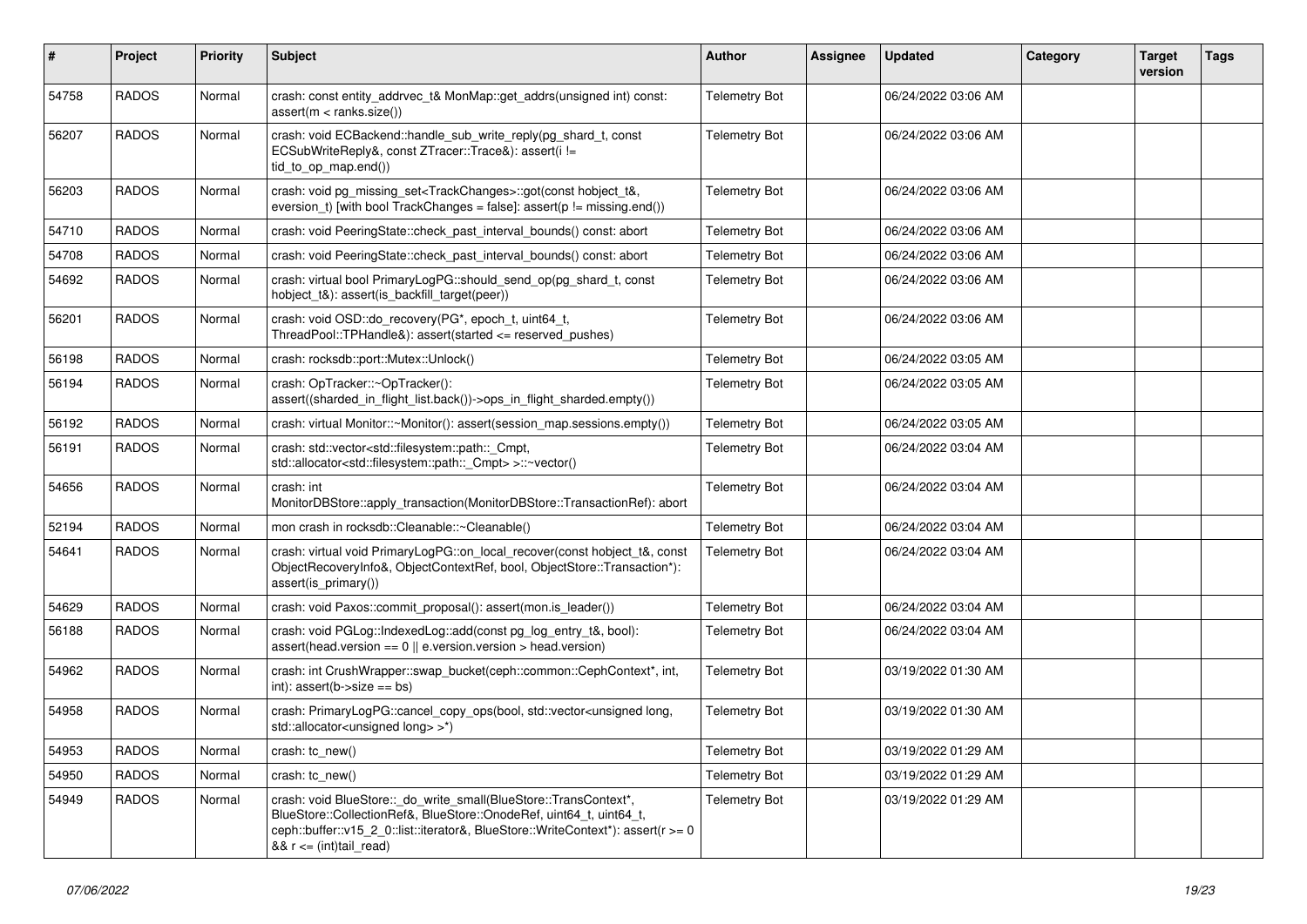| #     | Project      | <b>Priority</b> | <b>Subject</b>                                                                                                                                                                    | Author               | Assignee | <b>Updated</b>      | Category | <b>Target</b><br>version | <b>Tags</b> |
|-------|--------------|-----------------|-----------------------------------------------------------------------------------------------------------------------------------------------------------------------------------|----------------------|----------|---------------------|----------|--------------------------|-------------|
| 54946 | <b>RADOS</b> | Normal          | crash: __pthread_mutex_lock()                                                                                                                                                     | <b>Telemetry Bot</b> |          | 03/19/2022 01:29 AM |          |                          |             |
| 54942 | <b>RADOS</b> | Normal          | crash: rocksdb::VersionStorageInfo::AddFile(int, rocksdb::FileMetaData*,<br>rocksdb::Logger*)                                                                                     | <b>Telemetry Bot</b> |          | 03/19/2022 01:29 AM |          |                          |             |
| 54937 | <b>RADOS</b> | Normal          | crash: void OSDMap::check_health(ceph::common::CephContext*,<br>health_check_map_t*) const: assert(num_down_in_osds <= num_in_osds)                                               | <b>Telemetry Bot</b> |          | 03/19/2022 01:29 AM |          |                          |             |
| 54932 | <b>RADOS</b> | Normal          | crash: PeeringState::proc_lease(pg_lease_t const&)                                                                                                                                | <b>Telemetry Bot</b> |          | 03/19/2022 01:29 AM |          |                          |             |
| 54931 | <b>RADOS</b> | Normal          | crash: virtual void MDSMonitor::update_from_paxos(bool*): assert(version ><br>get_fsmap().epoch)                                                                                  | <b>Telemetry Bot</b> |          | 03/19/2022 01:29 AM |          |                          |             |
| 54930 | <b>RADOS</b> | Normal          | crash: virtual void MDSMonitor::update_from_paxos(bool*): assert(version ><br>get_fsmap().epoch)                                                                                  | <b>Telemetry Bot</b> |          | 03/19/2022 01:29 AM |          |                          |             |
| 54928 | <b>RADOS</b> | Normal          | crash:<br>tcmalloc::ThreadCache::ReleaseToCentralCache(tcmalloc::ThreadCache::Fr<br>eeList*, unsigned int, int)                                                                   | <b>Telemetry Bot</b> |          | 03/19/2022 01:28 AM |          |                          |             |
| 54924 | <b>RADOS</b> | Normal          | crash: int<br>MonitorDBStore::apply_transaction(MonitorDBStore::TransactionRef): abort                                                                                            | <b>Telemetry Bot</b> |          | 03/19/2022 01:28 AM |          |                          |             |
| 54923 | <b>RADOS</b> | Normal          | crash: int<br>MonitorDBStore::apply_transaction(MonitorDBStore::TransactionRef): abort                                                                                            | <b>Telemetry Bot</b> |          | 03/19/2022 01:28 AM |          |                          |             |
| 54922 | <b>RADOS</b> | Normal          | crash: int<br>MonitorDBStore::apply transaction(MonitorDBStore::TransactionRef): abort                                                                                            | <b>Telemetry Bot</b> |          | 03/19/2022 01:28 AM |          |                          |             |
| 54910 | <b>RADOS</b> | Normal          | crash: virtual bool PrimaryLogPG::should_send_op(pg_shard_t, const<br>hobject_t&): assert(is_backfill_target(peer))                                                               | <b>Telemetry Bot</b> |          | 03/19/2022 01:28 AM |          |                          |             |
| 54909 | <b>RADOS</b> | Normal          | crash: virtual bool PrimaryLogPG::should_send_op(pg_shard_t, const<br>hobject_t&): assert(is_backfill_target(peer))                                                               | <b>Telemetry Bot</b> |          | 03/19/2022 01:28 AM |          |                          |             |
| 54907 | <b>RADOS</b> | Normal          | crash: int<br>MonitorDBStore::apply_transaction(MonitorDBStore::TransactionRef): abort                                                                                            | <b>Telemetry Bot</b> |          | 03/19/2022 01:28 AM |          |                          |             |
| 54906 | <b>RADOS</b> | Normal          | crash: int<br>MonitorDBStore::apply_transaction(MonitorDBStore::TransactionRef): abort                                                                                            | <b>Telemetry Bot</b> |          | 03/19/2022 01:28 AM |          |                          |             |
| 54905 | <b>RADOS</b> | Normal          | crash: bool HealthMonitor::check member health(): assert(store size $> 0$ )                                                                                                       | <b>Telemetry Bot</b> |          | 03/19/2022 01:28 AM |          |                          |             |
| 54904 | <b>RADOS</b> | Normal          | crash: void FSMap::sanity(bool) const:<br>assert(info.compat.writeable(fs->mds_map.compat))                                                                                       | <b>Telemetry Bot</b> |          | 03/19/2022 01:28 AM |          |                          |             |
| 54903 | <b>RADOS</b> | Normal          | crash: void FSMap::sanity(bool) const:<br>assert(info.compat.writeable(fs->mds_map.compat))                                                                                       | <b>Telemetry Bot</b> |          | 03/19/2022 01:28 AM |          |                          |             |
| 54901 | <b>RADOS</b> | Normal          | crash: _pthread_mutex_lock()                                                                                                                                                      | <b>Telemetry Bot</b> |          | 03/19/2022 01:28 AM |          |                          |             |
| 54900 | <b>RADOS</b> | Normal          | crash: void PGLog::merge_log(pg_info_t&, pg_log_t&&, pg_shard_t,<br>pg_info_t&, PGLog::LogEntryHandler*, bool&, bool&): assert(log.head >=<br>olog.tail && olog.head >= log.tail) | <b>Telemetry Bot</b> |          | 03/19/2022 01:28 AM |          |                          |             |
| 54899 | <b>RADOS</b> | Normal          | crash: pthread mutex lock()                                                                                                                                                       | <b>Telemetry Bot</b> |          | 03/19/2022 01:28 AM |          |                          |             |
| 54897 | <b>RADOS</b> | Normal          | crash: SnapSet::~SnapSet()                                                                                                                                                        | <b>Telemetry Bot</b> |          | 03/19/2022 01:27 AM |          |                          |             |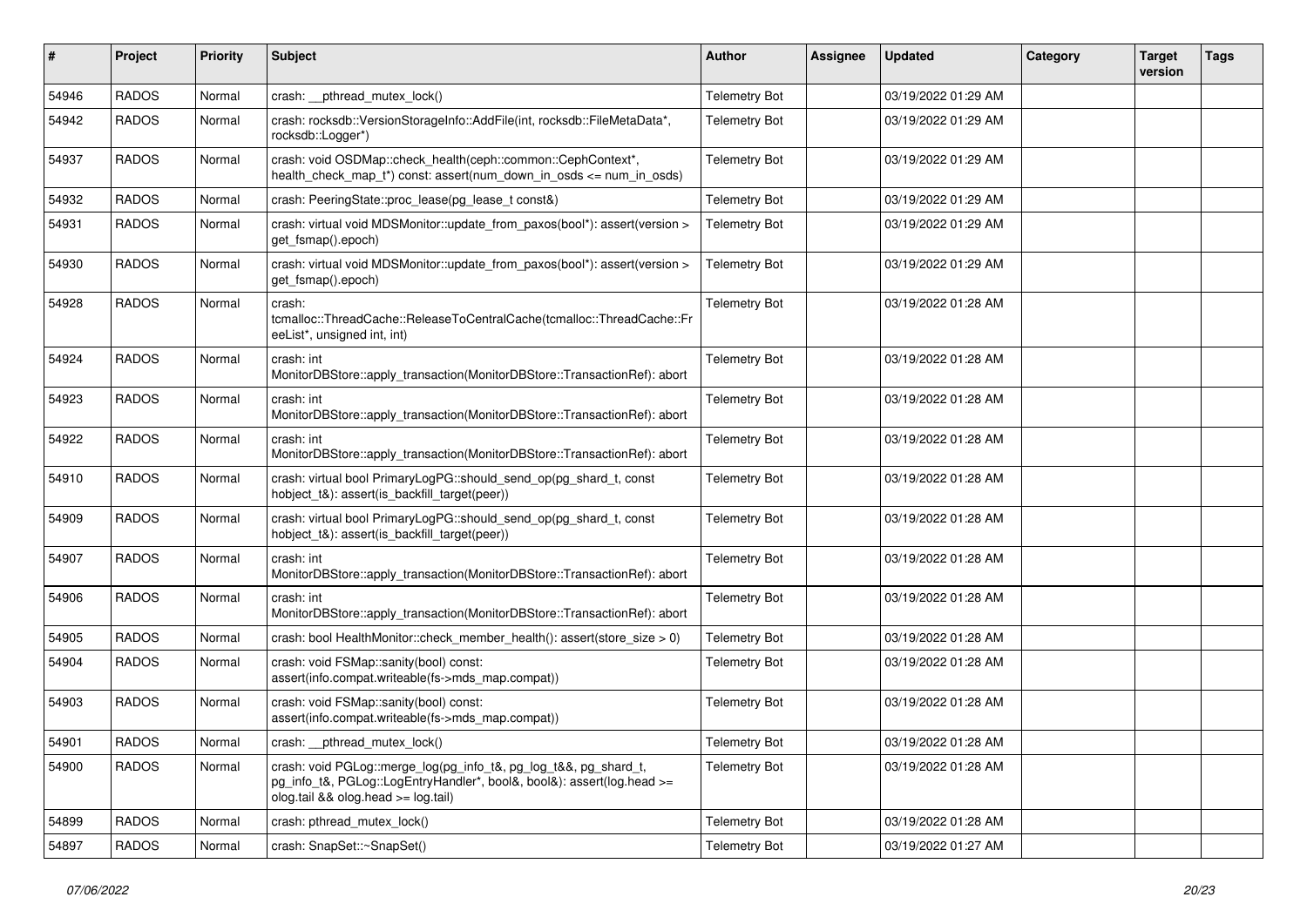| $\sharp$ | Project      | <b>Priority</b> | <b>Subject</b>                                                                                                                                                                                                                                                                                                            | <b>Author</b>        | Assignee | <b>Updated</b>      | Category | <b>Target</b><br>version | <b>Tags</b> |
|----------|--------------|-----------------|---------------------------------------------------------------------------------------------------------------------------------------------------------------------------------------------------------------------------------------------------------------------------------------------------------------------------|----------------------|----------|---------------------|----------|--------------------------|-------------|
| 54887    | <b>RADOS</b> | Normal          | crash: pg_vector_string(std::vector <int, std::allocator<int=""> &gt; const&amp;)</int,>                                                                                                                                                                                                                                  | <b>Telemetry Bot</b> |          | 03/19/2022 01:27 AM |          |                          |             |
| 54885    | <b>RADOS</b> | Normal          | crash: PgScrubber::build_scrub_map_chunk(ScrubMap&,<br>ScrubMapBuilder&, hobject_t, hobject_t, bool)                                                                                                                                                                                                                      | <b>Telemetry Bot</b> |          | 03/19/2022 01:27 AM |          |                          |             |
| 54883    | <b>RADOS</b> | Normal          | crash: SpinLock::SpinLoop()                                                                                                                                                                                                                                                                                               | <b>Telemetry Bot</b> |          | 03/19/2022 01:27 AM |          |                          |             |
| 54882    | <b>RADOS</b> | Normal          | crash: pthread mutex lock()                                                                                                                                                                                                                                                                                               | <b>Telemetry Bot</b> |          | 03/19/2022 01:27 AM |          |                          |             |
| 54881    | <b>RADOS</b> | Normal          | crash: _pthread_mutex_lock()                                                                                                                                                                                                                                                                                              | <b>Telemetry Bot</b> |          | 03/19/2022 01:27 AM |          |                          |             |
| 54880    | <b>RADOS</b> | Normal          | crash: pthread mutex lock()                                                                                                                                                                                                                                                                                               | <b>Telemetry Bot</b> |          | 03/19/2022 01:27 AM |          |                          |             |
| 54864    | <b>RADOS</b> | Normal          | crash: libc_malloc()                                                                                                                                                                                                                                                                                                      | <b>Telemetry Bot</b> |          | 03/19/2022 01:26 AM |          |                          |             |
| 54860    | <b>RADOS</b> | Normal          | crash: ReplicatedBackend::do_repop(boost::intrusive_ptr <oprequest>)</oprequest>                                                                                                                                                                                                                                          | <b>Telemetry Bot</b> |          | 03/19/2022 01:26 AM |          |                          |             |
| 54859    | <b>RADOS</b> | Normal          | crash: PrimaryLogPG::do_osd_ops(PrimaryLogPG::OpContext*,<br>std::vector <osdop, std::allocator<osdop=""> &gt;&amp;)</osdop,>                                                                                                                                                                                             | <b>Telemetry Bot</b> |          | 03/19/2022 01:26 AM |          |                          |             |
| 54857    | <b>RADOS</b> | Normal          | crash: void interval_set <t, c="">::insert(T, T, T*, T*) [with T = snapid_t; C =<br/>std::map]: assert(p-&gt;first &gt; start+len)</t,>                                                                                                                                                                                   | <b>Telemetry Bot</b> |          | 03/19/2022 01:26 AM |          |                          |             |
| 54855    | <b>RADOS</b> | Normal          | crash: std::_Rb_tree_increment(std::_Rb_tree_node_base const*)                                                                                                                                                                                                                                                            | <b>Telemetry Bot</b> |          | 03/19/2022 01:26 AM |          |                          |             |
| 54851    | <b>RADOS</b> | Normal          | crash: boost::statechart::simple_state <peeringstate::deleting,<br>PeeringState::ToDelete, boost::mpl::list<mpl_::na, mpl_::na,="" mpl_::na,<br="">mpl_::na, mpl_::na, mpl_::na, mpl_::na, mpl_::na, mpl_::na, mpl_::na,<br/>mpl_::na, mpl_::na, mpl_::na, mpl_::na, mpl_::na, m</mpl_::na,></peeringstate::deleting,<br> | <b>Telemetry Bot</b> |          | 03/19/2022 01:26 AM |          |                          |             |
| 54849    | <b>RADOS</b> | Normal          | crash: PgScrubber::build_scrub_map_chunk(ScrubMap&,<br>ScrubMapBuilder&, hobject_t, hobject_t, bool)                                                                                                                                                                                                                      | <b>Telemetry Bot</b> |          | 03/19/2022 01:26 AM |          |                          |             |
| 54845    | <b>RADOS</b> | Normal          | crash: eversion_t::get_key_name() const                                                                                                                                                                                                                                                                                   | <b>Telemetry Bot</b> |          | 03/19/2022 01:26 AM |          |                          |             |
| 54842    | <b>RADOS</b> | Normal          | crash: ceph::buffer::ptr::append(char const*, unsigned int)                                                                                                                                                                                                                                                               | <b>Telemetry Bot</b> |          | 03/19/2022 01:25 AM |          |                          |             |
| 54839    | <b>RADOS</b> | Normal          | crash: PushOp::encode(ceph::buffer::list&, unsigned long) const                                                                                                                                                                                                                                                           | <b>Telemetry Bot</b> |          | 03/19/2022 01:25 AM |          |                          |             |
| 54832    | <b>RADOS</b> | Normal          | crash: void FSMap::sanity(bool) const:<br>assert(info.compat.writeable(fs->mds_map.compat))                                                                                                                                                                                                                               | <b>Telemetry Bot</b> |          | 03/19/2022 01:25 AM |          |                          |             |
| 54831    | <b>RADOS</b> | Normal          | crash: void OSDMap::check_health(ceph::common::CephContext*,<br>health_check_map_t*) const: assert(num_down_in_osds <= num_in_osds)                                                                                                                                                                                       | <b>Telemetry Bot</b> |          | 03/19/2022 01:25 AM |          |                          |             |
| 54830    | <b>RADOS</b> | Normal          | crash: void OSDMap::check_health(ceph::common::CephContext*,<br>health_check_map_t*) const: assert(num_down_in_osds <= num_in_osds)                                                                                                                                                                                       | <b>Telemetry Bot</b> |          | 03/19/2022 01:25 AM |          |                          |             |
| 54828    | <b>RADOS</b> | Normal          | crash: syscall()                                                                                                                                                                                                                                                                                                          | <b>Telemetry Bot</b> |          | 03/19/2022 01:25 AM |          |                          |             |
| 54821    | <b>RADOS</b> | Normal          | crash: PGLog::IndexedLog::index(unsigned short) const                                                                                                                                                                                                                                                                     | <b>Telemetry Bot</b> |          | 03/19/2022 01:25 AM |          |                          |             |
| 54817    | <b>RADOS</b> | Normal          | crash: cxa deleted virtual()                                                                                                                                                                                                                                                                                              | <b>Telemetry Bot</b> |          | 03/19/2022 01:25 AM |          |                          |             |
| 54808    | <b>RADOS</b> | Normal          | crash: std::__cxx11::string MonMap::get_name(unsigned int) const: assert(n<br>$<$ ranks.size())                                                                                                                                                                                                                           | <b>Telemetry Bot</b> |          | 03/19/2022 01:24 AM |          |                          |             |
| 54803    | <b>RADOS</b> | Normal          | crash: PeeringState::activate(ceph::os::Transaction&, unsigned int,<br>PeeringCtxWrapper&)                                                                                                                                                                                                                                | <b>Telemetry Bot</b> |          | 03/19/2022 01:24 AM |          |                          |             |
| 54801    | RADOS        | Normal          | crash: _pthread_mutex_lock()                                                                                                                                                                                                                                                                                              | <b>Telemetry Bot</b> |          | 03/19/2022 01:24 AM |          |                          |             |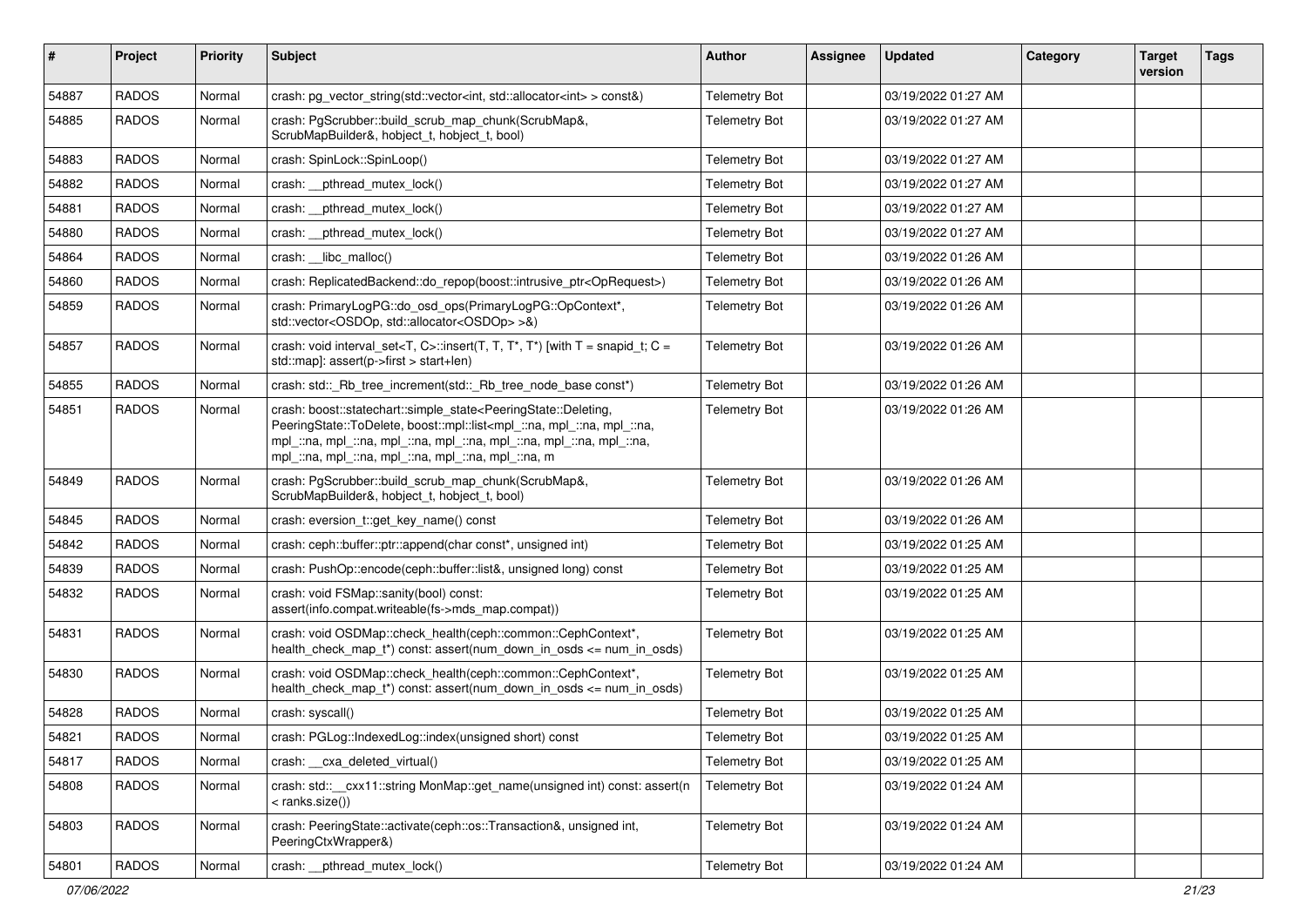| #     | Project      | <b>Priority</b> | <b>Subject</b>                                                                                                                                                                                                                                                                                                                                                             | <b>Author</b>        | <b>Assignee</b> | <b>Updated</b>      | Category | <b>Target</b><br>version | <b>Tags</b> |
|-------|--------------|-----------------|----------------------------------------------------------------------------------------------------------------------------------------------------------------------------------------------------------------------------------------------------------------------------------------------------------------------------------------------------------------------------|----------------------|-----------------|---------------------|----------|--------------------------|-------------|
| 54799 | <b>RADOS</b> | Normal          | crash: int<br>MonitorDBStore::apply_transaction(MonitorDBStore::TransactionRef): abort                                                                                                                                                                                                                                                                                     | <b>Telemetry Bot</b> |                 | 03/19/2022 01:24 AM |          |                          |             |
| 54797 | <b>RADOS</b> | Normal          | crash: non-virtual thunk to<br>PrimaryLogPG::log_operation(std::vector <pg_log_entry_t,<br>std::allocator<pg_log_entry_t> &gt;&amp;&amp;, std::optional<pg_hit_set_history_t><br/>const&amp;, eversion_t const&amp;, eversion_t const&amp;, eversion_t const&amp;, bool,<br/>ceph::os::Transaction&amp;, bool</pg_hit_set_history_t></pg_log_entry_t></pg_log_entry_t,<br> | <b>Telemetry Bot</b> |                 | 03/19/2022 01:24 AM |          |                          |             |
| 54787 | <b>RADOS</b> | Normal          | crash: ceph::os::Transaction::encode(ceph::buffer::list&) const                                                                                                                                                                                                                                                                                                            | <b>Telemetry Bot</b> |                 | 03/19/2022 01:24 AM |          |                          |             |
| 54785 | <b>RADOS</b> | Normal          | crash: SubProcess::add_cmd_arg(char const*)                                                                                                                                                                                                                                                                                                                                | <b>Telemetry Bot</b> |                 | 03/19/2022 01:23 AM |          |                          |             |
| 54781 | <b>RADOS</b> | Normal          | crash: int<br>MonitorDBStore::apply_transaction(MonitorDBStore::TransactionRef): abort                                                                                                                                                                                                                                                                                     | <b>Telemetry Bot</b> |                 | 03/19/2022 01:23 AM |          |                          |             |
| 54777 | <b>RADOS</b> | Normal          | crash: PGLog::IndexedLog::index(unsigned short) const                                                                                                                                                                                                                                                                                                                      | <b>Telemetry Bot</b> |                 | 03/19/2022 01:23 AM |          |                          |             |
| 54776 | <b>RADOS</b> | Normal          | crash: std::__detail::_Map_base <hobject_t, const,<br="" std::pair<hobject_t="">pg_log_entry_t*&gt;, std::allocator<std::pair<hobject_t const,="" pg_log_entry_t*=""><br/>&gt;, std:: detail:: Select1st, std::equal_to<hobject_t>, std::hash<hobject_t>,<br/>std::_detail::_Mod_range_hash</hobject_t></hobject_t></std::pair<hobject_t></hobject_t,>                     | <b>Telemetry Bot</b> |                 | 03/19/2022 01:23 AM |          |                          |             |
| 54773 | <b>RADOS</b> | Normal          | crash: void MonMap::add(const mon_info_t&): assert(addr_mons.count(a) ==<br>(0)                                                                                                                                                                                                                                                                                            | <b>Telemetry Bot</b> |                 | 03/19/2022 01:23 AM |          |                          |             |
| 54772 | <b>RADOS</b> | Normal          | crash: pthread mutex lock()                                                                                                                                                                                                                                                                                                                                                | <b>Telemetry Bot</b> |                 | 03/19/2022 01:23 AM |          |                          |             |
| 54771 | <b>RADOS</b> | Normal          | crash: ceph::common::PerfCounters::set(int, unsigned long)                                                                                                                                                                                                                                                                                                                 | <b>Telemetry Bot</b> |                 | 03/19/2022 01:23 AM |          |                          |             |
| 54763 | <b>RADOS</b> | Normal          | crash: void FSMap::sanity(bool) const:<br>assert(info.compat.writeable(fs->mds_map.compat))                                                                                                                                                                                                                                                                                | <b>Telemetry Bot</b> |                 | 03/19/2022 01:23 AM |          |                          |             |
| 54759 | <b>RADOS</b> | Normal          | crash: bool HealthMonitor::check_member_health(): assert(store_size > 0)                                                                                                                                                                                                                                                                                                   | <b>Telemetry Bot</b> |                 | 03/19/2022 01:22 AM |          |                          |             |
| 54754 | <b>RADOS</b> | Normal          | crash: void ECBackend::handle_recovery_read_complete(const hobject_t&,<br>boost::tuples::tuple <long int,="" int,<br="" long="" unsigned="">std::map<pg_shard_t, ceph::buffer::v15_2_0::list="">&gt;&amp;,<br/>std::optional<std::map<std::__cxx11::basic_string<char>, ceph::buffer::</std::map<std::__cxx11::basic_string<char></pg_shard_t,></long>                     | <b>Telemetry Bot</b> |                 | 03/19/2022 01:22 AM |          |                          |             |
| 54750 | <b>RADOS</b> | Normal          | crash:<br>PeeringState::Crashed::Crashed(boost::statechart::state <peeringstate::cras<br>hed, PeeringState::PeeringMachine&gt;::my_context): abort</peeringstate::cras<br>                                                                                                                                                                                                 | <b>Telemetry Bot</b> |                 | 03/19/2022 01:22 AM |          |                          |             |
| 54745 | <b>RADOS</b> | Normal          | crash: void FSMap::sanity(bool) const:<br>assert(info.compat.writeable(fs->mds_map.compat))                                                                                                                                                                                                                                                                                | <b>Telemetry Bot</b> |                 | 03/19/2022 01:22 AM |          |                          |             |
| 54744 | <b>RADOS</b> | Normal          | crash: void MonMap::add(const mon_info_t&): assert(addr_mons.count(a) ==                                                                                                                                                                                                                                                                                                   | Telemetry Bot        |                 | 03/19/2022 01:22 AM |          |                          |             |
| 54738 | <b>RADOS</b> | Normal          | crash: PG::prepare_write(pg_info_t&, pg_info_t&, PastIntervals&, PGLog&,<br>bool, bool, bool, ceph::os::Transaction&)                                                                                                                                                                                                                                                      | <b>Telemetry Bot</b> |                 | 03/19/2022 01:22 AM |          |                          |             |
| 54737 | <b>RADOS</b> | Normal          | crash: pg_log_entry_t::pg_log_entry_t(pg_log_entry_t const&)                                                                                                                                                                                                                                                                                                               | <b>Telemetry Bot</b> |                 | 03/19/2022 01:22 AM |          |                          |             |
| 54736 | <b>RADOS</b> | Normal          | crash: unsigned long const md_config_t::get_val <unsigned<br>long&gt;(ConfigValues const&amp;, std::basic_string_view<char,<br>std::char_traits<char>&gt;) const</char></char,<br></unsigned<br>                                                                                                                                                                           | <b>Telemetry Bot</b> |                 | 03/19/2022 01:22 AM |          |                          |             |